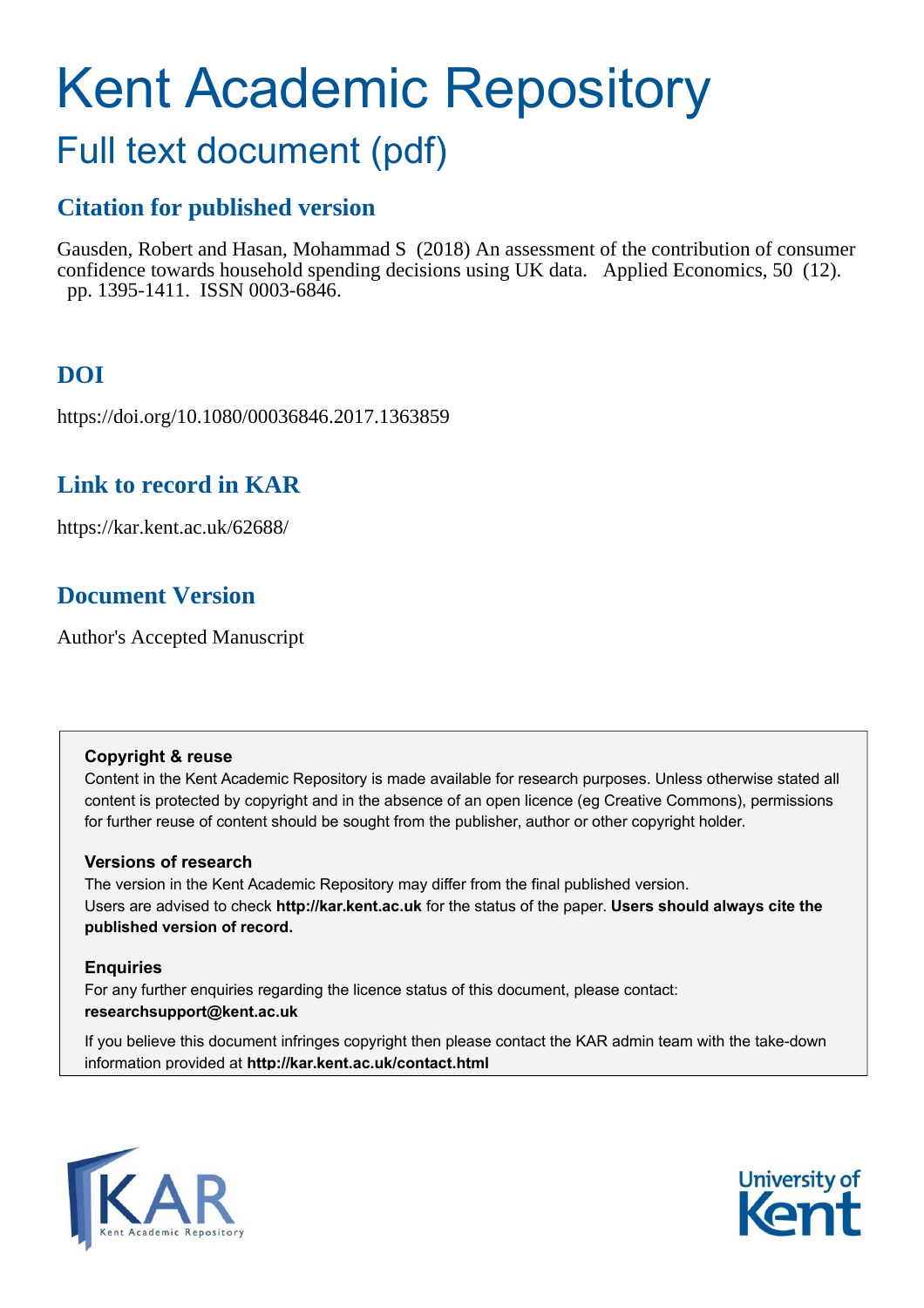# **An assessment of the contribution of consumer confidence towards household spending decisions using UK data**

Corresponding Author: Dr Robert Gausden (University of Portsmouth)

Economics and Finance, Portsmouth Business School, University of Portsmouth, Richmond

Building, Portland Street, Portsmouth, PO1 3DE, UK

E-mail address: [Robert.Gausden@port.ac.uk](mailto:Robert.Gausden@port.ac.uk)

Telephone Number: +44(0)2392844031

ORCID: 0000-0003-2013-9504

Co-author: Dr Mohammad S. Hasan (University of Kent)

Kent Business School, University of Kent, Canterbury, Kent, CR2 7PE, UK

E-mail address: [M.S.Hasan@kent.ac.uk](mailto:M.S.Hasan@kent.ac.uk)

Telephone Number: +44(0)1227824605

ORCID: 0000-0002-2453-6868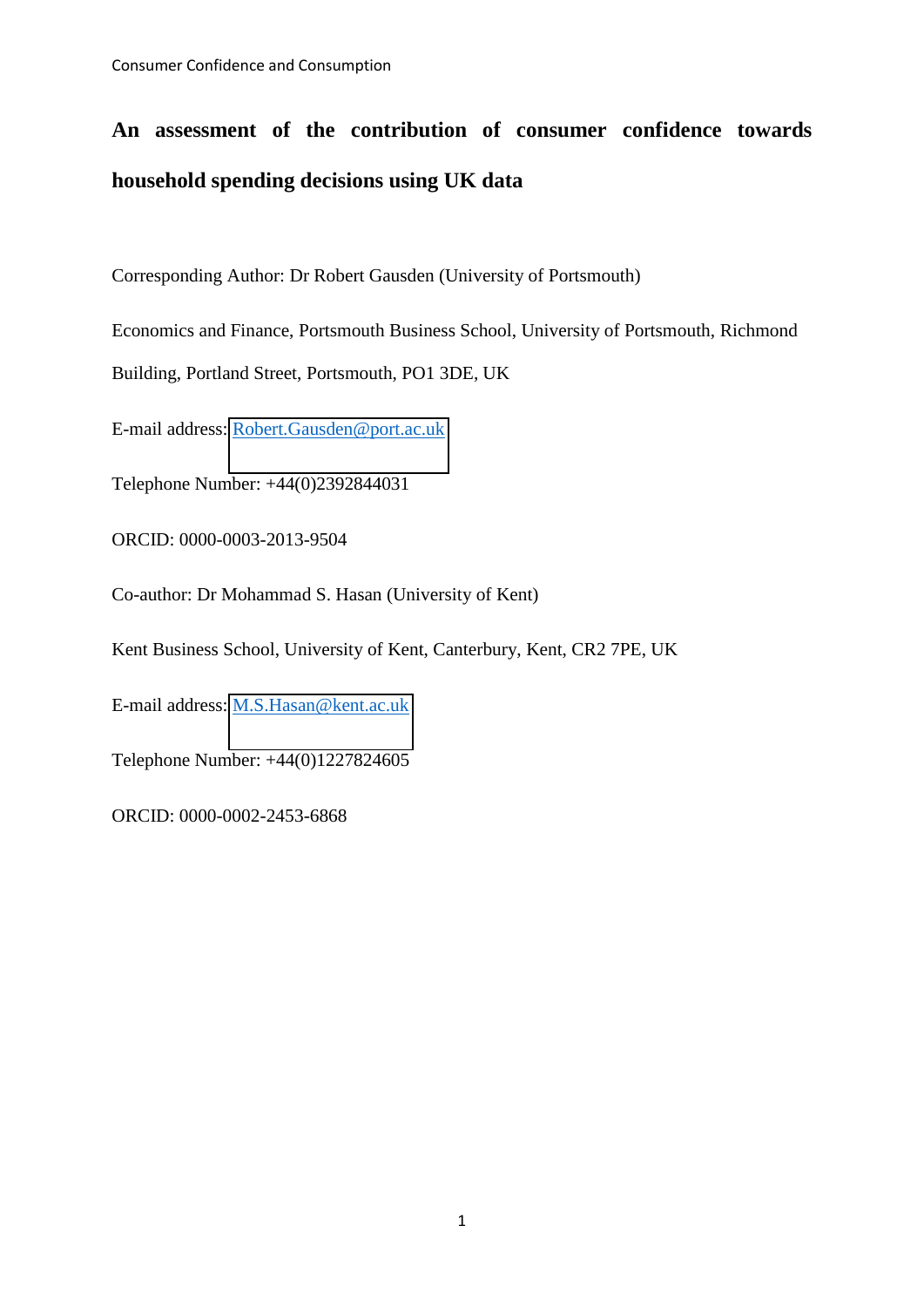# **An assessment of the contribution of consumer confidence towards household spending decisions using UK data**

The European Commission's consumer confidence indicator (CCI) is assembled from responses to four questions about individual and general economic prospects which form part of the EU's Consumer Survey. However, concerns may be raised about whether the four components should be constrained to exerting the same influence in a forecasting model of household consumption. Also, in this context, it would seem to be appropriate to permit a role to other information that is obtained from the EU survey. Consequently, in this paper, different regression functions are specified in order to assess whether there is any gain to be achieved in predictive accuracy from adopting a more flexible approach towards using the data from the EU questionnaire. With an emphasis upon parsimony, an econometric analysis is performed in conjunction with UK quarterly data on household consumption expenditure. For two categories of spending, it is discovered that the quality of forecasts benefits from having undertaken disaggregation involving survey data beyond those which contribute towards the calculation of the CCI. Indeed, the respective consumption variables (relating to nondurable goods and durable goods excluding vehicles) are seen to be associated with relatively volatile behaviour over the forecast interval, 2008 – 2013.

Keywords: Consumption; Consumer Confidence; Permanent Income; Consumer Survey; Forecasting.

JEL classification codes: E21; E27.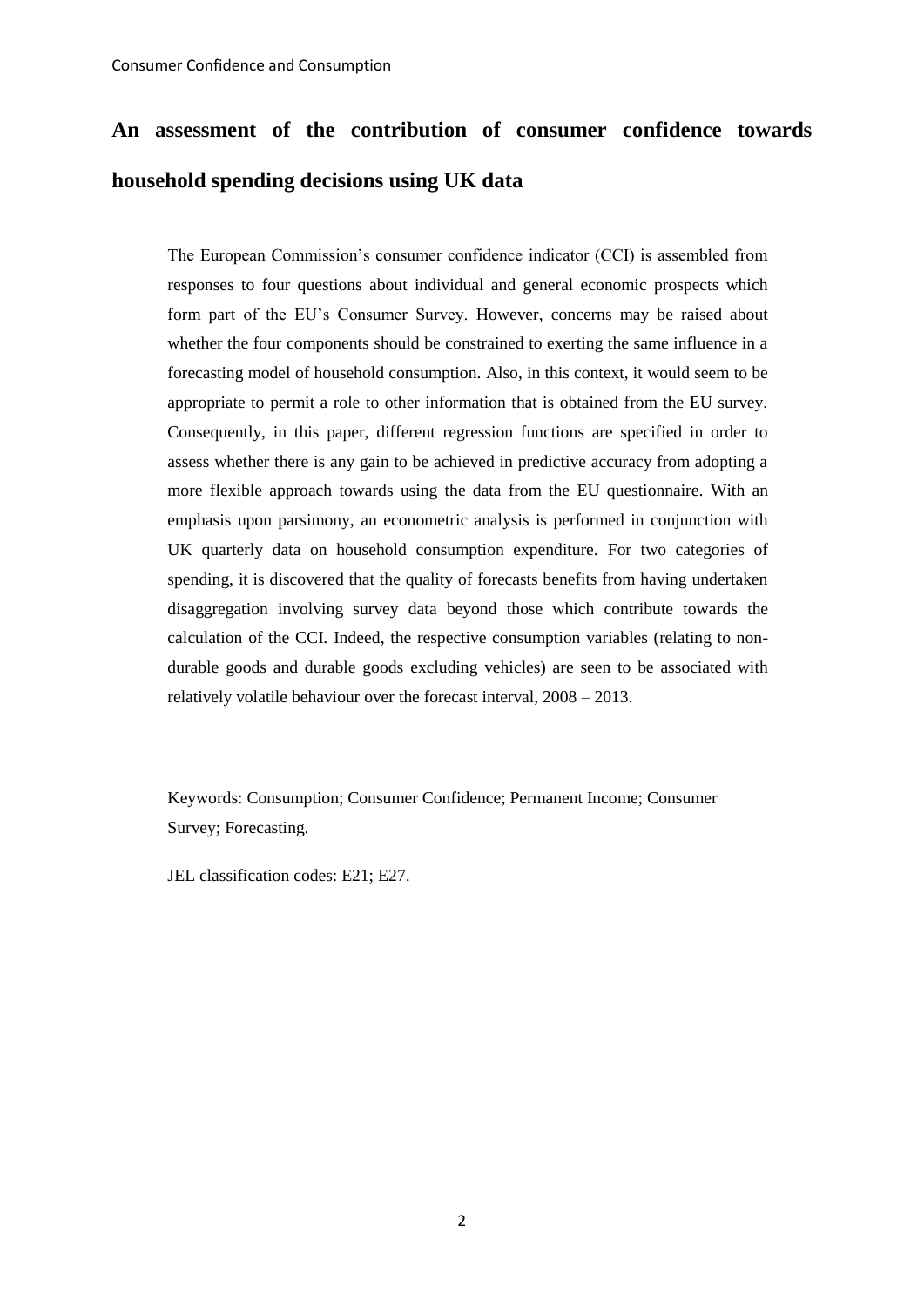#### **I. Introduction**

A substantial quantity of academic research has been devoted to the subject of whether or not consumer sentiment possesses any independent short-run explanatory or predictive power with respect to the growth of household consumption expenditure. Some of the studies have limited their analysis to involving merely an aggregate measure of consumer confidence (e.g., Carroll, Fuhrer, and Wilcox [1994]; Al-Eyd, Barrell, and Davis [2009]). Others have sought to investigate additionally whether or not the components of the headline index are of greater benefit in a forecasting exercise (e.g., Easaw and Heravi [2004]; Cotsomitis and Kwan [2006]; Wilcox [2007]).

An established quantitative representation of consumer sentiment is the European Commission's Consumer Confidence Indicator (CCI). The basis of the latter is the harmonised Consumer Survey which is conducted regularly by the Directorate General for Economic and Financial Affairs for countries within the EU and applicant countries. The Consumer Survey requests answers from a sample of individuals to twelve monthly questions, the responses to four of which are combined through an averaging mechanism to produce a value of the CCI.

However, concerns may be expressed about the use of this aggregate measure in a forecasting equation for consumption expenditure. First, it may be considered to be inappropriate to constrain the weights that are attached to the four components to being the same when predicting future spending by households. Also, an element of flexibility would seem to be merited for the purpose of forecasting different types of consumption that are undertaken by the personal sector. Furthermore, it is evident that the majority of the data that are collected via the Consumer Survey is not being allowed to contribute towards the value of the CCI. Granted that the responses which are supplied to the four constituent questions do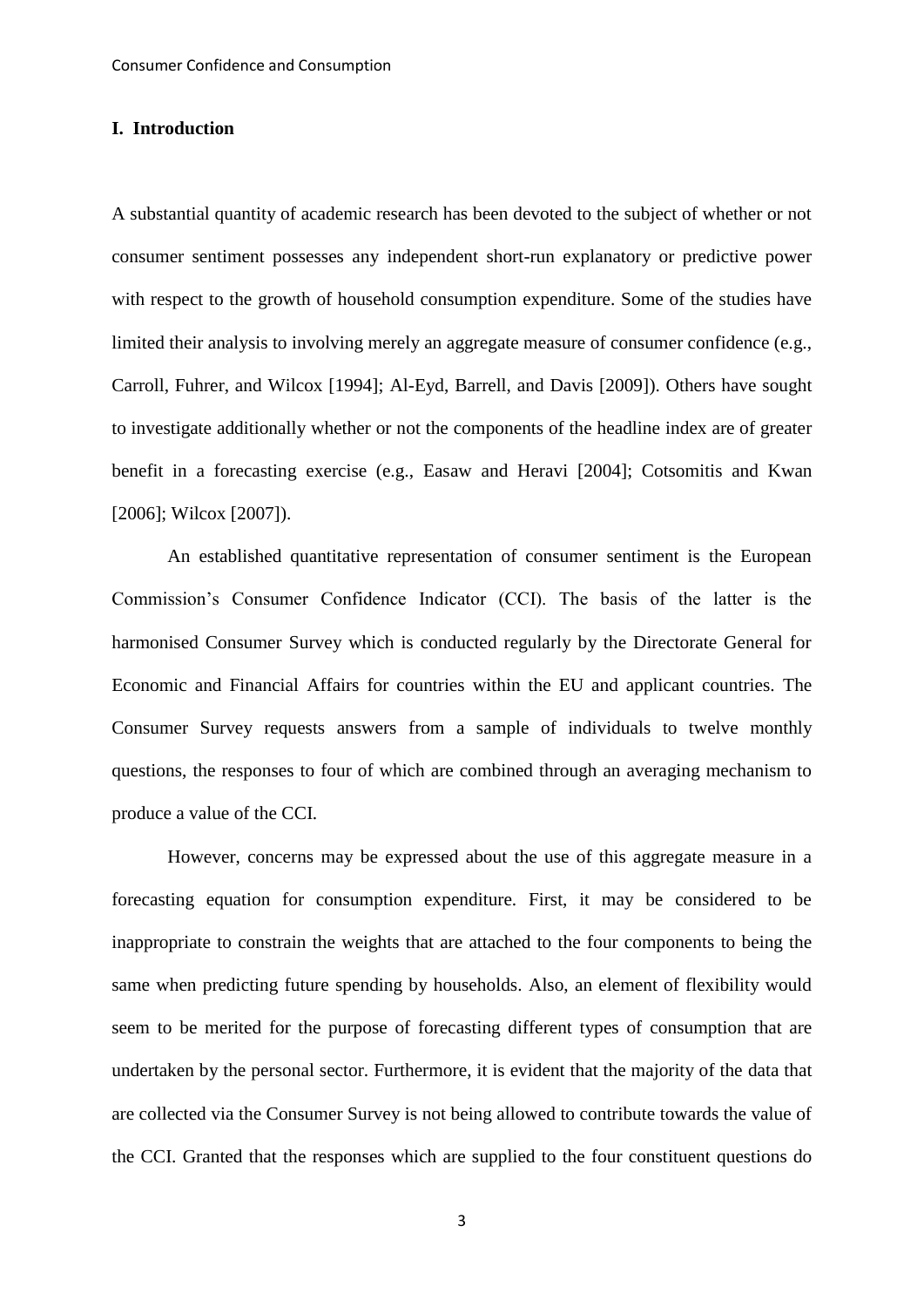not fully subsume the information which emanates from the eight unused questions then there is an argument for adopting a broader strategy.

Out of recognition, then, of possible deficiencies which are associated with the CCI in the context of generating forecasts of the growth of consumption, this paper seeks to answer the following research questions. First, for different categories of household expenditure, can an improvement in predictive accuracy be achieved through adopting an empirical approach towards determining the weights which are attached to the components of the CCI? Second, can any additional gain be obtained through accessing data relating to the survey questions which are disregarded for the purpose of constructing the aggregate sentiment measure? In order to address these issues, quarterly time-series data are analysed on the UK. For different categories of consumption, optimal specifications are obtained through the application of a general-to-specific modelling procedure, using data from 1986q2 to 2007q4. The forecasting performances of the different models are subsequently contrasted over the post-sample interval, 2008q1 – 2013q1. The results of these formal comparisons govern the conclusions that are reached in this article.

This study can be distinguished from other empirical investigations in this subject area on account of its allowance for simultaneous and separate entry of the different elements of a headline sentiment indicator into a forecasting model of consumption and the implementation of a recognised statistical procedure in pursuit of a more parsimonious specification. Additionally, few econometric analyses have sought to look beyond the components of the respective consumer confidence measure in an attempt to acquire an increase in predictive accuracy. It should be respected that Jonsson and Linden (2009), in a multi-country exercise, set themselves the objective of exploring how best to exploit the information that is derived from the responses to eleven of the questions that feature in the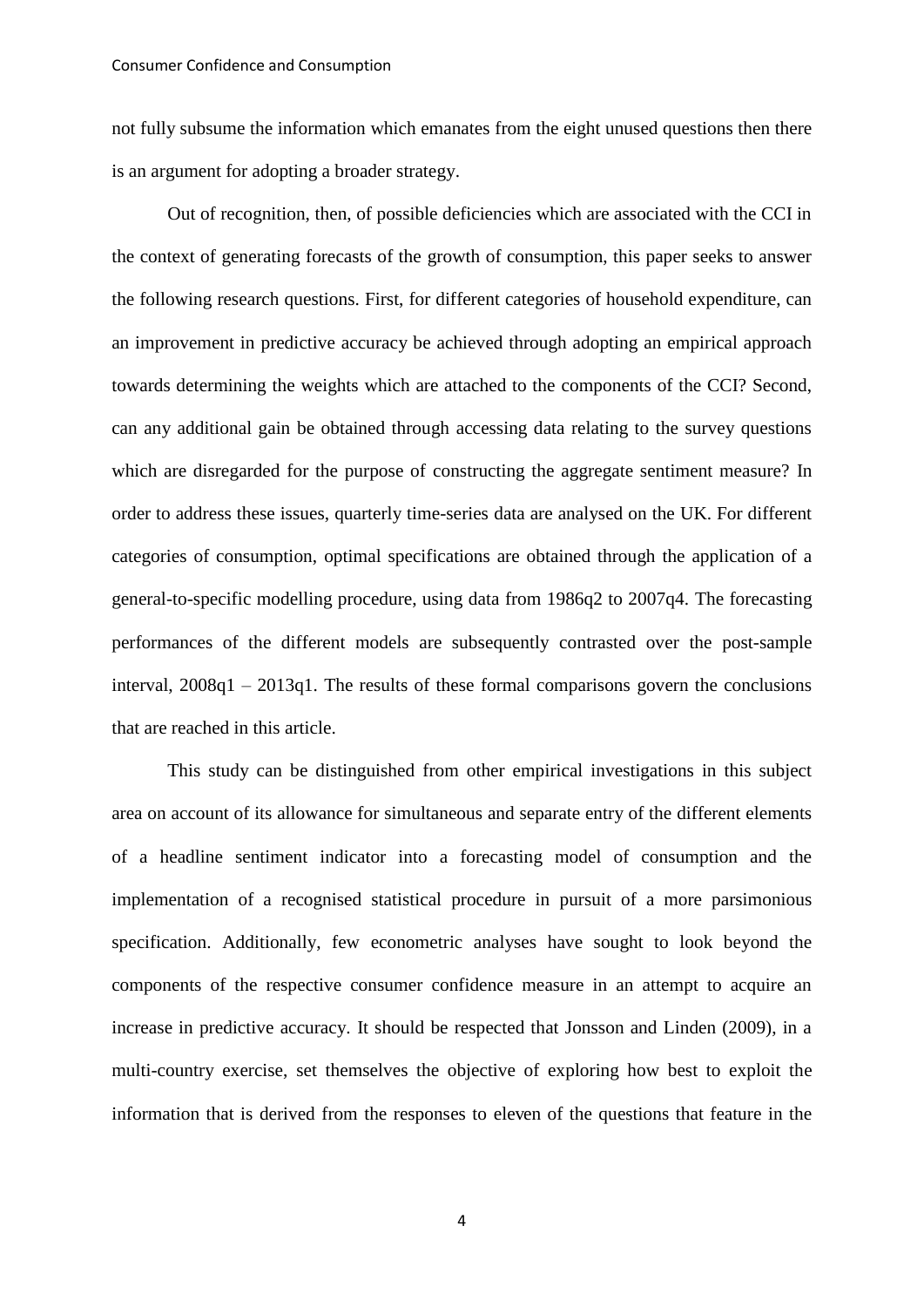EU Consumer Survey. However, the averaging process which was generally adopted denied any variation in the weights or dynamics that were accorded to the various sub-indices.

Following a comparison of values of mean square error statistics corresponding to the post-sample forecasts that are generated by competing regression equations, this paper finds that a disaggregated approach is merited in the case of two categories of spending, namely, household consumption expenditure on non-durable goods and durable goods less vehicles. Moreover, for each of these variables, in order to surpass consistently the predictive accuracy that is achieved by a model which includes the CCI, reference should be made to survey data beyond those which are associated with merely the four constituent questions.

The format of the remainder of this paper accords with the convention in related articles (e.g., Easaw and Heravi [2004], Cotsomitis and Kwan [2006]). Hence, the following section outlines and discusses the construction of the European Commission's headline measure of consumer confidence. Section III presents the foundations of the empirical models and clarifies the econometric methodology. In section IV, details are supplied of the data and the results of the statistical analysis are reported. Finally, section V contains some concluding remarks.

#### **II. The European Commission's Consumer Confidence Indicator**

The foundation of the European Commission's CCI is information which is obtained from the EU's harmonised Consumer Survey. The latter features twelve qualitative questions concerning an individual's personal financial position, his/her spending and saving plans/opportunities, the general economic situation, and developments to prices and unemployment. The precise form of these questions can be seen in Table A1 in Appendix A of this paper.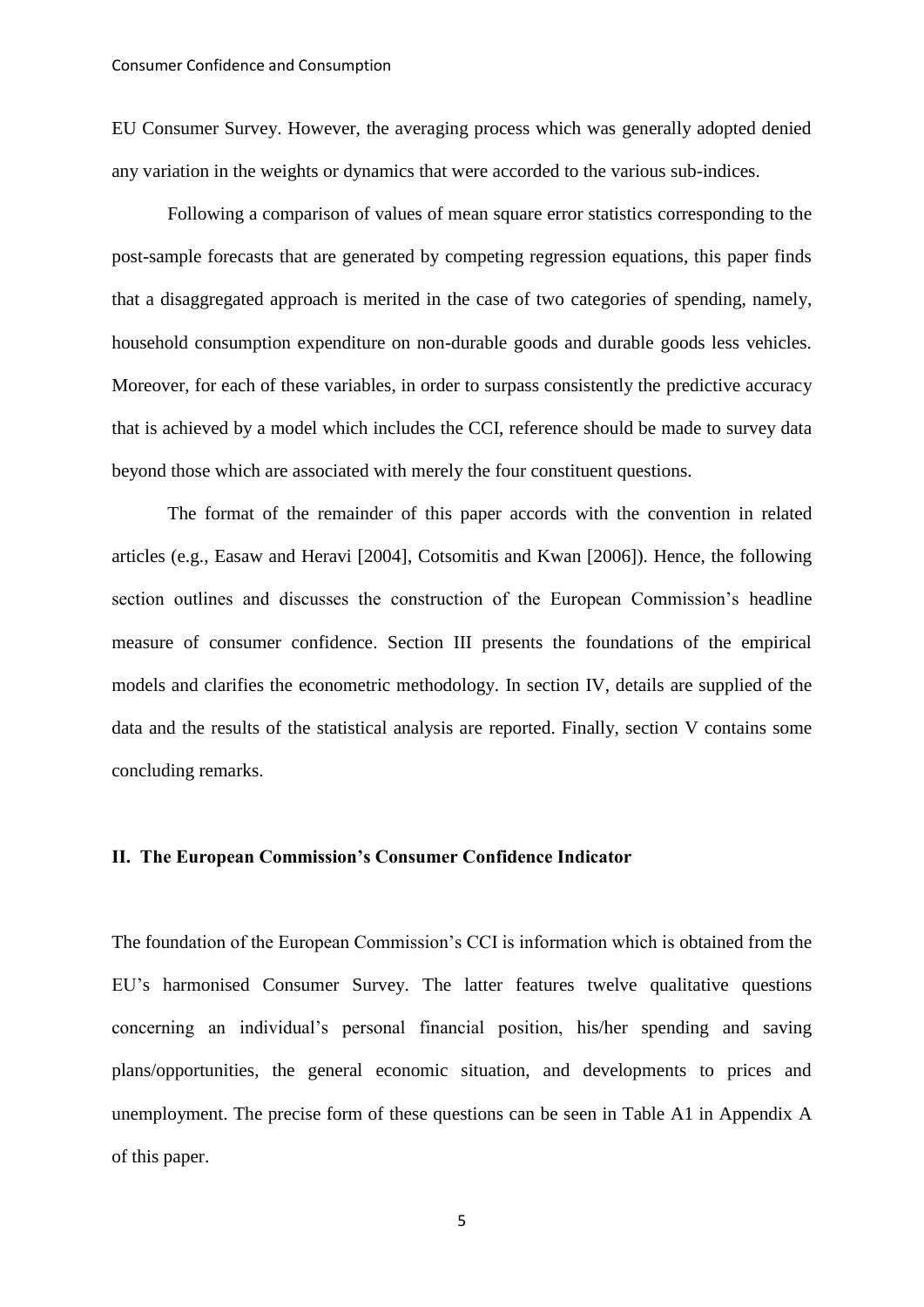-

In fact, only the responses relating to four of the twelve questions are employed in the calculation of the value of the CCI. These are the forward-looking questions: Question 2 (the household's financial position); Question 4 (the general economic situation); Question 7 (national unemployment); and Question 11 (the household's savings). To be more specific, in the UK, in each month, two thousand randomly chosen individuals are presented with the EU questionnaire. On the basis of their answers, for each question, it is possible to achieve a percentage balance, which can range from -100 to 100. If the balances corresponding to questions 2, 4, 7 and 11 are denoted by Q2, Q4, Q7 and Q11, respectively, then the CCI is formed from the linear combination,  $\frac{1}{4}$  (Q2 + Q4 – Q7 + Q11), such that each component is allocated an equal weight. Given the manner of its construction, the higher is the value of the CCI, the more optimistic is the household sector regarding individual and collective financial/economic prospects.

Seemingly, an appeal of the CCI is the simple nature of its construction. However, the suitability of applying the same weight to each of the four balances is open to debate. For example, it may be argued that an individual will have superior knowledge of his/her own financial position, compared to the state of the economy, thus, suggesting that more emphasis be given to Q2 and Q11.<sup>1</sup> In contrast, within the field of cognitive psychology, it has been contended that individuals who participate in surveys display a tendency to be unduly sanguine about the future, with such over-optimism being even more pronounced when asked about their own personal circumstances. (Accepting such a viewpoint entails attaching greater credence to Q4 and  $Q7.<sup>2</sup>$ 

<sup>1</sup> Indeed, Dominitz and Manski (2004) saw no obvious rationale for asking individuals about general business conditions and advocated posing more questions about personal expectations.<br>
<sup>2</sup> According to Langer (1975, 212), there is 'en avneateney of a personal.

According to Langer (1975, 313), there is 'an expectancy of a personal success probability inappropriately higher than the objective probability would warrant'.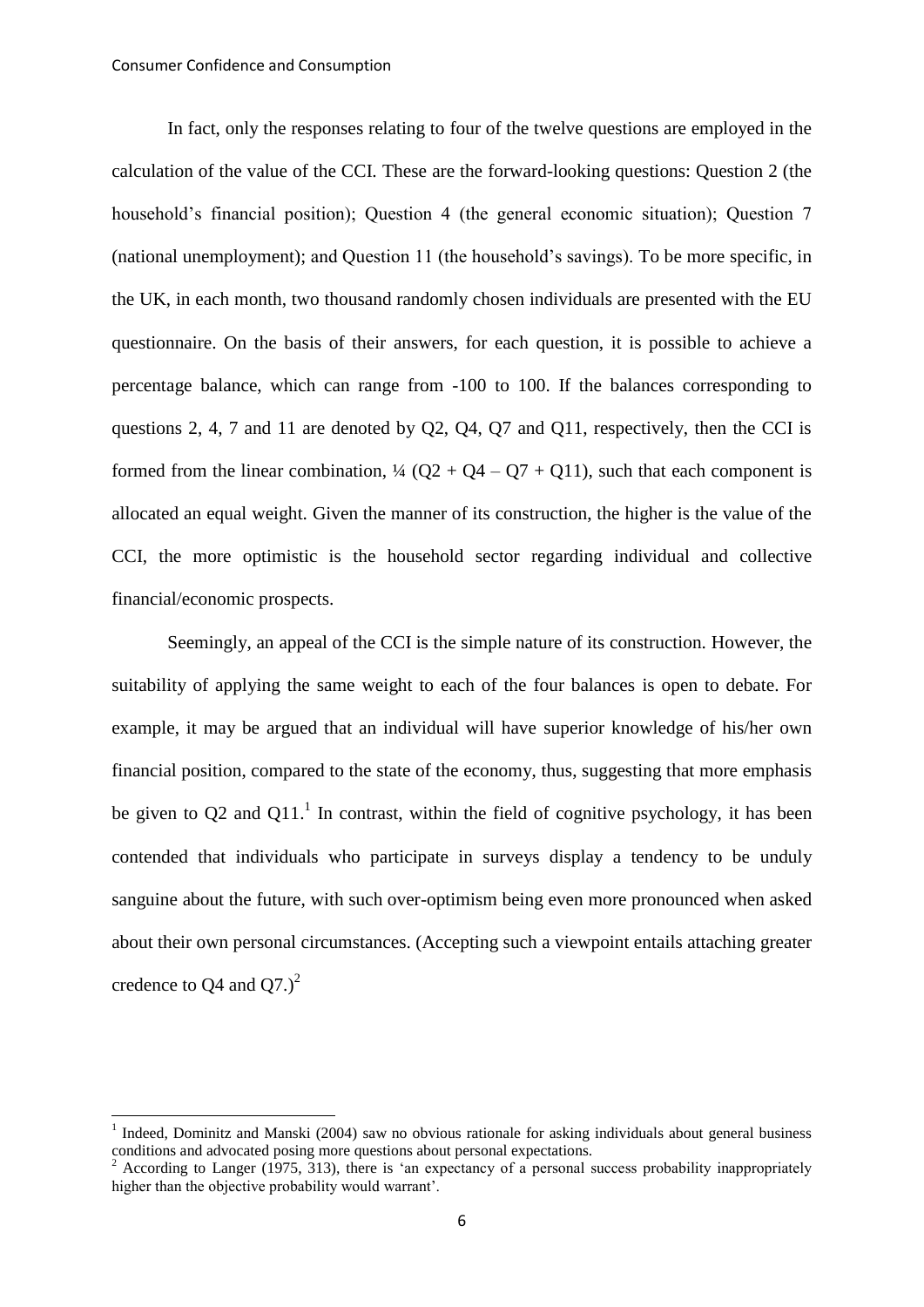Additionally, it should be respected that the time series on the four components of the CCI do not share the same statistical characteristics.<sup>3</sup> On account of the manner of the design of the indicator, the balance that exhibits the highest degree of volatility (and so could be construed as being the least reliable) will, perhaps perversely, be making the largest contribution towards the changes which occur to the  $CCI<sup>4</sup>$  Finally, there is the issue of the usefulness of including Q11 in the calculation of the aggregate confidence measure. As can be seen in Table A1 in Appendix A, Question 11 is concerned with the probability that savings are made in the future. Unfortunately, identical answers to this question can have different connotations for household spending. For example, a very strong likelihood could arise from holding either of two contrasting views: (i) income is not going to grow, such that savings will occur at the expense of consumption; (ii) income will rise sufficiently to be able to support both positive savings and an increase in expenditure.

The various concerns which have been raised above encourage the recommendation that, when designing a measure of consumer confidence, uniform weights should not necessarily be assigned to the different components. Hence, this paper advocates an alternative policy of allowing the contributions of the sub-indices to be determined empirically. In particular, as will be seen when the econometric methodology is outlined in the next section, a preference is exhibited for the application of a general-to-specific modelling strategy.<sup>5</sup> Implementation of the latter enables a broad model of household consumption to be refined in terms of not only the elements of the aggregate CCI that are deemed to be of relevance but also the lengths of the lags on the respective variables.

<sup>&</sup>lt;sup>3</sup> Table A2 in Appendix A shows, for each of the twelve balances, values of the arithmetic mean and standard deviation.

<sup>4</sup> A study of Table A2 indicates that the most volatile component of the CCI is Q7.

<sup>&</sup>lt;sup>5</sup> This type of modelling is sometimes referred to as the London School of Economics approach, which is most closely identified with David Hendry. An overview of this procedure is supplied by Mizon (1995a).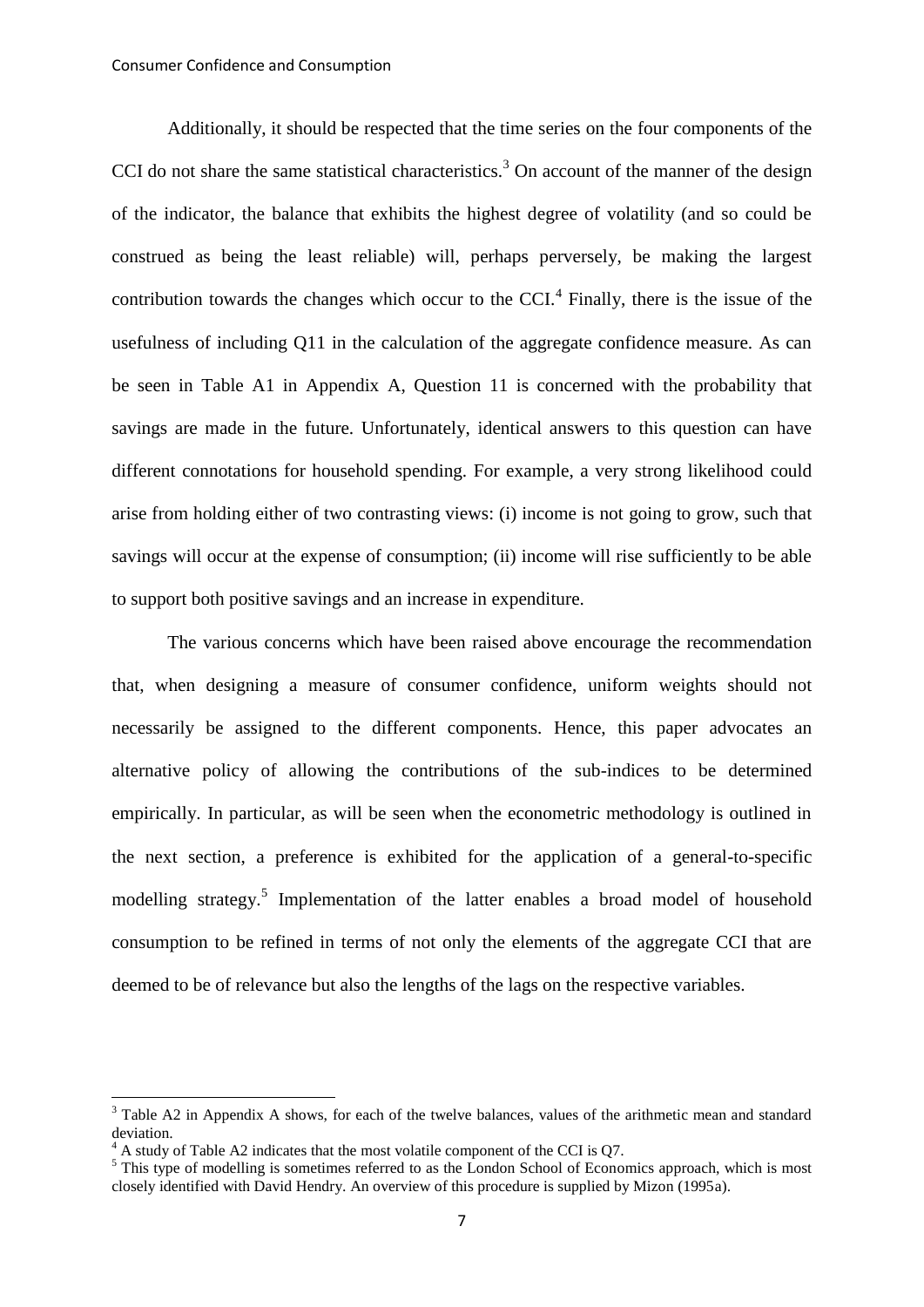#### **III. Foundations of the empirical model and econometric methodology**

In the post-World War 2 period, the dominant models of aggregate household consumption were founded upon microeconomic principles. More specifically, the underlying assumption was that an individual would seek to maximise utility over his/her lifetime, subject to an intertemporal budget constraint.<sup>6</sup> Subsequently, in a pioneering article, Hall (1978) elected to combine the Life-Cycle/Permanent Income theory with the hypothesis of rational expectations to produce an 'Euler equation'. The latter constitutes a first-order condition for optimal consumption behaviour, which essentially indicates that, beyond the consumption occurring in the previous time period, no past information should be of relevance for explaining the variation in current spending.

This simple implication of the Rational Expectations-Permanent Income Hypothesis (REPIH) was frequently contradicted in aggregate empirical studies which were undertaken shortly after the publication of Hall's seminal paper.<sup>7</sup> Consequently, when conducting applied research in the area of consumption, the policy was adopted of constructing a more general model which accepts that there is one element of the household sector which complies with the established theory, while another merely spends all of the corresponding period's income.<sup>8</sup>

This broader specification is central to three papers by Campbell and Mankiw (1989, 1990, 1991). The hybrid equation is presented as:

$$
\Delta C_t = \mu + \lambda \Delta Y_t + \varepsilon_t, \tag{3.1}
$$

-

 $6$  Key references are Modigliani and Brumberg (1954) and Friedman (1957).

<sup>&</sup>lt;sup>7</sup> Examples can be found in Section III(ii) of the survey article by Muellbauer (1994).

<sup>&</sup>lt;sup>8</sup> This latter group of households, which is constrained to the extent of only being able to consume its current income, is referred to as employing a rule-of-thumb approach towards spending.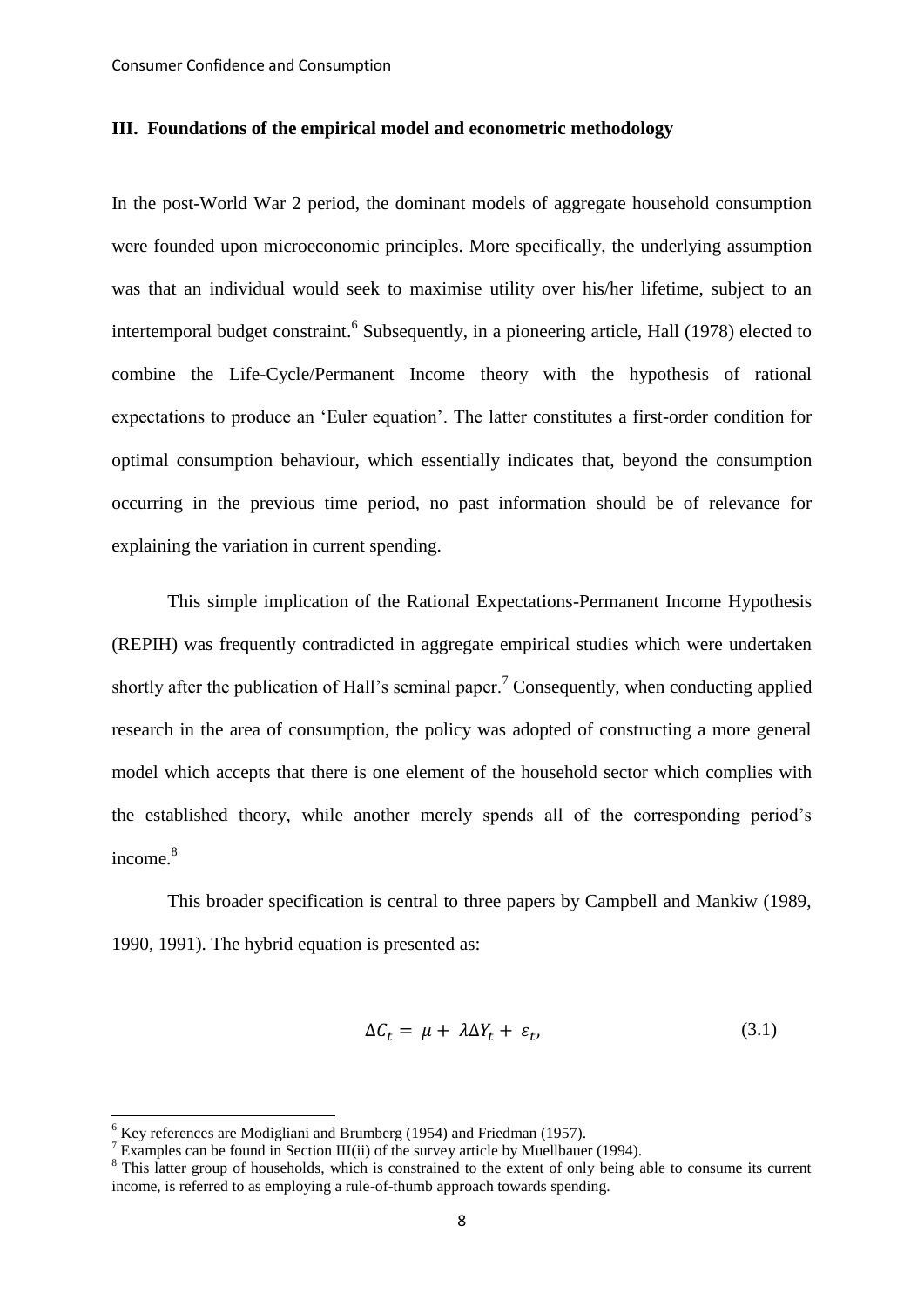<u>.</u>

where C and Y are aggregate consumption and income variables, respectively (which are typically contained in a logarithmic form).  $\lambda$  is a parameter which has the interpretation of the share of income accruing to the rule-of-thumb households.  $\varepsilon_t$  is a random disturbance term which may be considered to behave in accordance with a first-order moving average process for the reasons of time aggregation, the durability of consumption goods, and the possible occurrence of transitory consumption.

With reference to equation (3.1), any estimate of  $\lambda$  which is significantly different from zero is regarded as a contradiction of the REPIH and the assumption of a single representative consumer. In their earliest paper, Campbell and Mankiw (1989) sought to produce Instrumental Variables estimates of  $\lambda$  initially using data on the US and later the remaining six  $G-7$  countries.<sup>9</sup> For all of the countries, with the exception of the UK, the estimate of  $\lambda$  was found to be significantly different from zero and insignificantly different from 0.5. Thus, in general, the data conflicted with Hall's simple Euler equation.

In their second study, Campbell and Mankiw (1990) performed estimation solely in conjunction with quarterly data on the US. Instrumental Variables estimates of  $\lambda$  ranged from 0.317 to 0.637. Monte Carlo simulations revealed an absence of small-sample bias affecting the results. The initial framework was extended by allowing for non-separability in the utility function with respect to labour supply, the stock of consumer durable goods, and government purchases of goods and services. From the ensuing statistical analysis, in no case was there obtained evidence of non-separability.

The final investigation of Campbell and Mankiw (1991) involved quarterly data on Canada, France, Japan, Sweden, the UK and the US. Once more, Instrumental Variables estimates were achieved of the parameter,  $\lambda$ . Generally, significant results were obtained.

<sup>&</sup>lt;sup>9</sup> Data took the form of quarterly averages. As a first choice, the consumption variable was household expenditure on non-durable goods and services per capita, while the income variable was disposable personal income per capita. The G-7 countries consist of Canada, France, Germany, Italy, Japan, the UK and the US.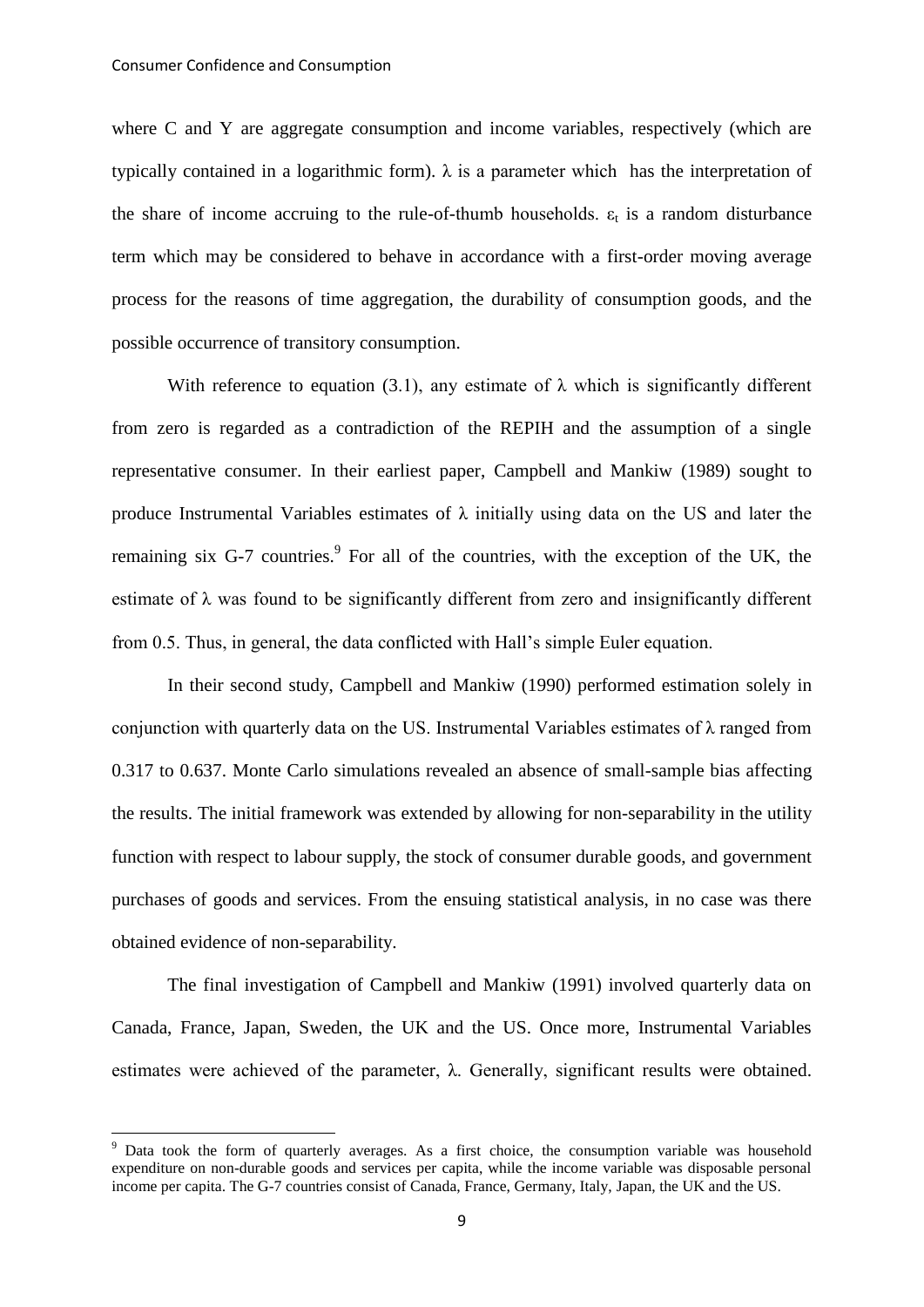<u>.</u>

France was associated with a particularly large estimate of 0.97, while Japan was ultimately ignored on account of the limitations of the instruments. A largely successful attempt was made to match the estimates of  $\lambda$  across the countries to the severity of liquidity constraints. Also, there was a lack of empirical support for a change in the value of  $\lambda$  over the course of time.<sup>10</sup>

In the current paper, the models which are constructed and form the basis for producing forecasts of consumption growth may be regarded as reduced-form versions of equation (3.1). For example, if current and past changes in consumption are viewed as providing a reliable indication of future income developments then the following equation can be assembled: $11,12$ 

$$
\Delta \ln(C_t) = \beta_0 + \sum_{j=1}^n \beta_j \Delta \ln(C_{t-j}) + \varepsilon_t \tag{3.2}
$$

However, should past data on a measure of consumer confidence contain information on future income movements, independent of that which is included within  $\Delta \ln(C_{t-i})$ ,  $i =$  $1, 2, \ldots, n$ , then the more general equation (3.3) can be justified:

$$
\Delta \ln(C_t) = \beta_0 + \sum_{j=1}^n \beta_j \Delta \ln(C_{t-j}) + \sum_{j=1}^4 \gamma_j C C I_{t-j} + \varepsilon_t \tag{3.3}
$$

<sup>&</sup>lt;sup>10</sup> Periods of analysis were 1953-1985 for the US, 1957-1988 for the UK, and 1972-1988 for Canada, France, Japan and Sweden.

 $11$  Permanent income theory would indeed maintain such a role for consumption. See, for example, the 'saving for a rainy day' equation (5) in the article by Campbell and Deaton (1989,  $3\overline{5}9$ ).

<sup>&</sup>lt;sup>12</sup> In their empirical analyses, Campbell and Mankiw (1989, 1991) observed lagged income growth to be a poor predictor of current income growth and found the past behaviour of consumption to be of greater relevance.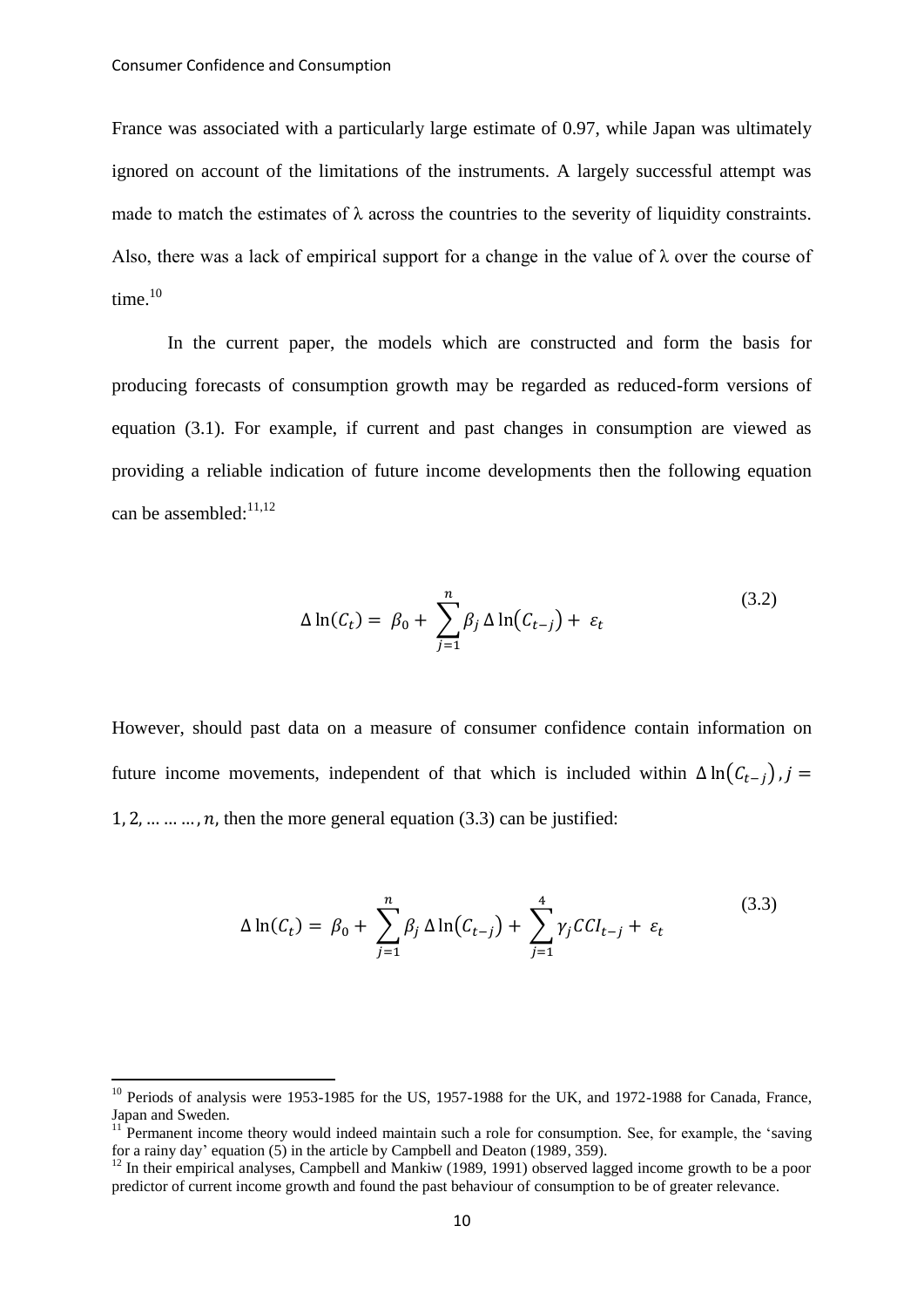-

It should be respected that the form which the consumption and sentiment variables take in these two equations is governed by a desire to achieve stationary time series. The number of (quarterly) lags which are admitted on the CCI is motivated by a desire to conform to the convention in earlier studies (e.g., Carroll, Fuhrer, and Wilcox [1994]). Additionally, such a number seems to be appropriate, granted that the forward-looking questions within the EU Consumer Survey make reference to expected developments one year ahead. In contrast, the number of lags (n) on the dependent variable are determined empirically. For the purpose of symmetry, the starting position consists of setting n equal to 4. However, t tests are performed sequentially, at the ten per cent level of significance, in order to assess whether a more parsimonious model is acceptable. Consequently, the chosen value of n corresponds to the largest integer for which it is possible to reject Ho:  $\beta_n = 0$  in favour of Ha:  $\beta_n \neq 0$ .<sup>13</sup> A further criterion which the favoured equation must satisfy is that, from application of a Breusch-Godfrey test, the inference is drawn that the disturbance terms are nonautocorrelated.<sup>14</sup>

Out of respect that the essential aim of this paper is to investigate whether or not superior predictions of consumption growth can be achieved through recourse to data on the components of the CCI, rather than the aggregate measure, itself, a third empirical equation is constructed which permits the balances, Q2, Q4, Q7 and Q11, separate influences on household spending.

<sup>&</sup>lt;sup>13</sup> Of course, should it not be possible to dismiss Ho:  $\beta_1 = 0$  in favour of a two-sided alternative hypothesis then the preferred version of equation (3.3) would not include any lags on the dependent variable. Also, equation (3.2) would represent a function which concurs with the REPIH.

 $14$  For the reason that all right-hand-side variables correspond to the past then Ordinary Least Squares estimation can be justified of the equations that enter this study. Also, there is a preference for confronting the potential problem of autocorrelated errors through the dynamic specification of the regression model, rather than the estimation technique. In support of this approach, see the paper by Mizon (1995b).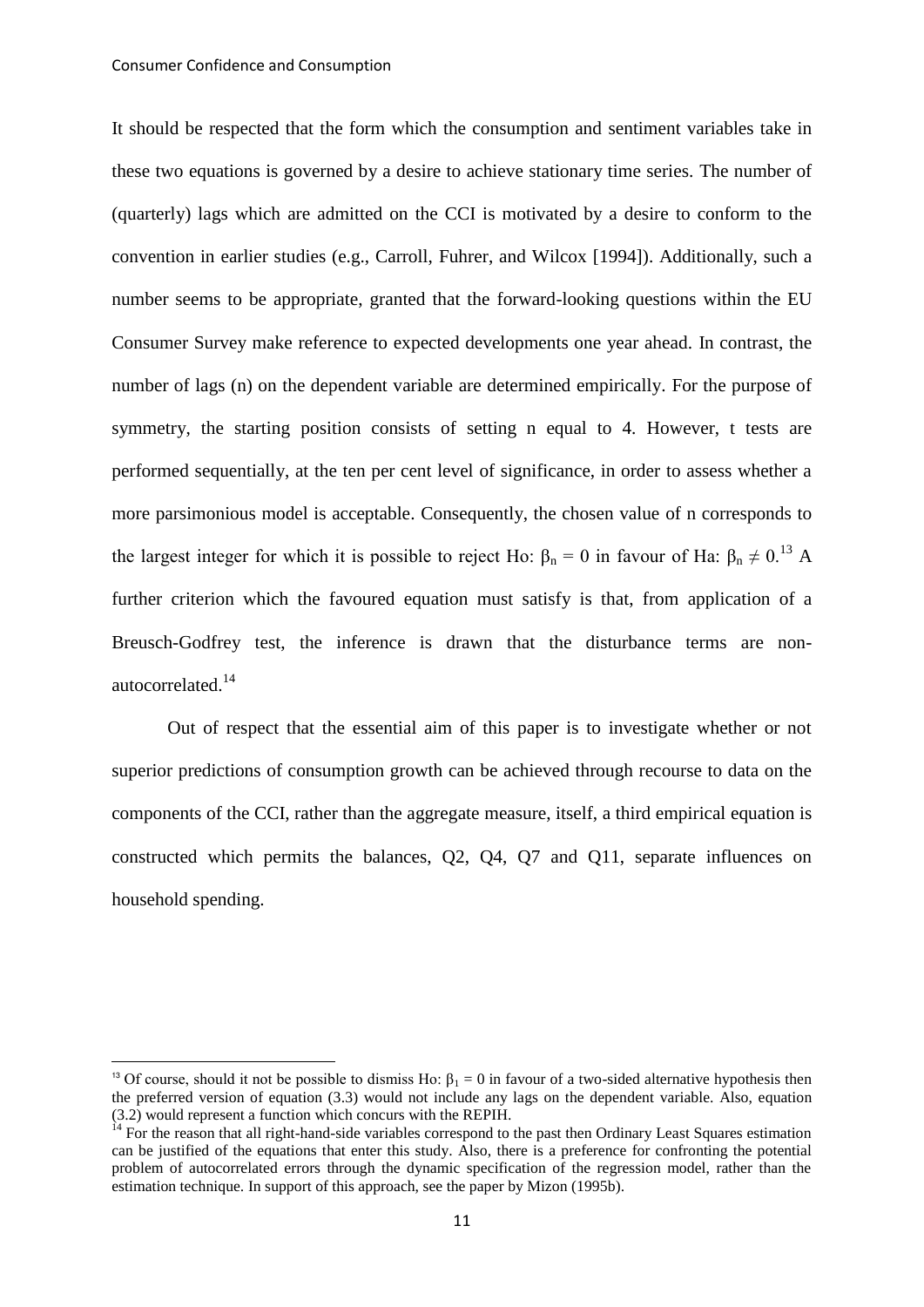<u>.</u>

$$
\Delta \ln(C_t) = \beta_0 + \sum_{j=1}^n \beta_j \Delta \ln(C_{t-j}) + \sum_{j=1}^4 \delta_{2j} Q_{t-j} + \sum_{j=1}^4 \delta_{4j} Q_{t-j}
$$
\n
$$
+ \sum_{j=1}^4 \delta_{7j} Q_{t-j} + \sum_{j=1}^4 \delta_{11j} Q_{t-j} + \varepsilon_t
$$
\n(3.4)

Equation (3.4) shows that four quarterly lags are allowed for on each of the four balances. In order to prevent a situation of overparameterisation and an unnecessary loss of degrees of freedom, a general-to-specific modelling strategy is implemented. More precisely, for each of the four component variables, an F test is performed of Ho:  $\delta_{ij} = 0$  (j = 1, 2, 3, 4) against Ha: at least one of  $\delta_{ii} \neq 0$  (j = 1, 2, 3, 4), where i = 2, 4, 7 and 11. If it is possible, at the ten per cent level of significance, to reject Ho then all four of the lags on the variable are retained. In contrast, if the computed value of the F statistic does not exceed the corresponding critical value then consideration is given to reducing the number of lags to the extent that a positive outcome is achieved.<sup>15</sup> The approach which is being adopted guarantees that, in the final version of equation (3.4), the one or more lags on each of the surviving balances are collectively associated with a probability value which is below  $0.10^{16}$ 

It is apparent that only a minority of the questions which comprise the EU Consumer Survey contribute towards the headline measure of consumer confidence. Indeed, there are eight questions which are not permitted any role. It would seem to be unlikely that all of the information relating to the unused questions is fully absorbed by the data on Q2, Q4, Q7 and Q11, and so provides no additional benefit for predicting the growth of household consumption expenditure. In particular, on account of their design, questions 8 and 9 may reasonably be expected to attract responses which serve to improve the forecasts of spending

<sup>&</sup>lt;sup>15</sup> An alternative approach to sequential testing would have been to choose the optimal specification in accordance with an information criterion. However, the general-to-specific methodology more directly confronts the issue of serial correlation in the disturbance terms.

<sup>&</sup>lt;sup>16</sup> Of course, the implication of repeatedly accepting Ho is that the respective balance does not feature in the final equation.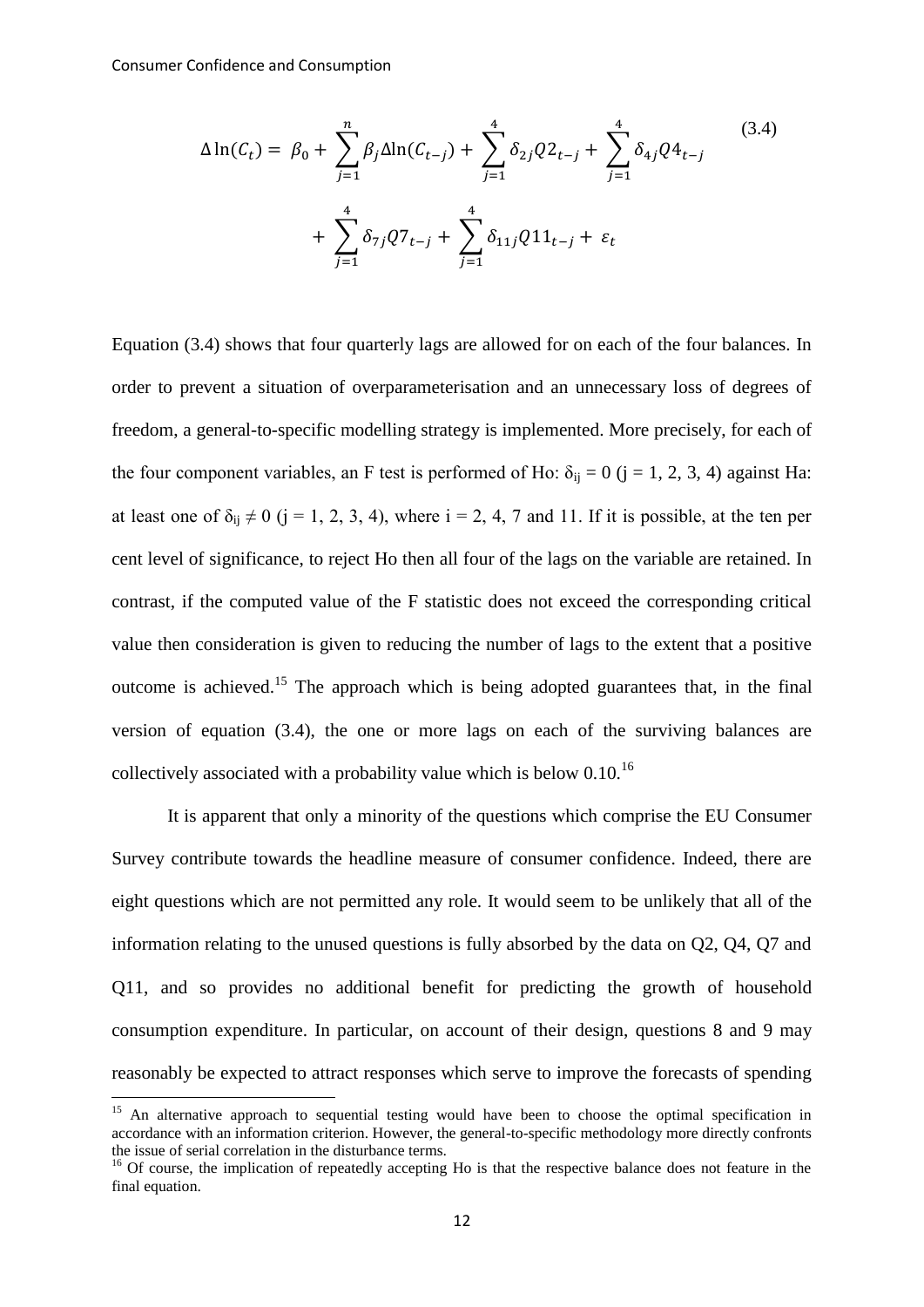on durable goods. Consequently, the decision is taken to extend the empirical analysis which is conducted in this study. More specifically, equation (3.4) is augmented through the inclusion of four lags on each of  $\Omega$ 1,  $\Omega$ 3,  $\Omega$ 8 and  $\Omega$ <sup>17</sup> Questions 5, 6, 10 and 12 continue to be disregarded in order to restrict the equation to a manageable size.<sup>18</sup> The resultant specification is shown as equation (3.5). Once again, sequential testing is undertaken in order to produce a concise model for which the one or more lags on each of the retained attitudinal variables are collectively significant at the ten per cent level.

$$
\Delta \ln(C_t) = \beta_0 + \sum_{j=1}^n \beta_j \Delta \ln(C_{t-j}) + \sum_{j=1}^4 \delta_{2j} Q_{t-j} + \sum_{j=1}^4 \delta_{4j} Q_{t-j}
$$
\n
$$
+ \sum_{j=1}^4 \delta_{7j} Q_{t-j} + \sum_{j=1}^4 \delta_{11j} Q_{t-j} + \sum_{j=1}^4 \delta_{1j} Q_{t-j}
$$
\n
$$
+ \sum_{j=1}^4 \delta_{3j} Q_{t-j} + \sum_{j=1}^4 \delta_{8j} Q_{t-j} + \sum_{j=1}^4 \delta_{9j} Q_{t-j} + \varepsilon_t
$$
\n(3.5)

Each of the four econometric equations that have been constructed,  $(3.2) - (3.5)$ , is to be estimated initially for each of five categories of consumption. Use is made of quarterly, seasonally-adjusted data, with the common sample period extending from 1986q2 to 2007q4. For the purpose of comparing the abilities of rival models which contain different numbers of parameters to explain the variation in the respective dependent variable, it is customary to compute values of the adjusted R-squared statistic or a recognised information criterion. However, the principal reason for conducting the within-sample analysis is, in each context,

-

 $17$  Q1, Q3, Q8 and Q9 denote the balances corresponding to the respective questions, 1, 3, 8 and 9.

<sup>&</sup>lt;sup>18</sup> The preference for questions 1, 3 and 8 stems from their involvement in the alternative GfK indicator of consumer confidence. Also, question 9 asks individuals directly about their anticipated spending over the next twelve months.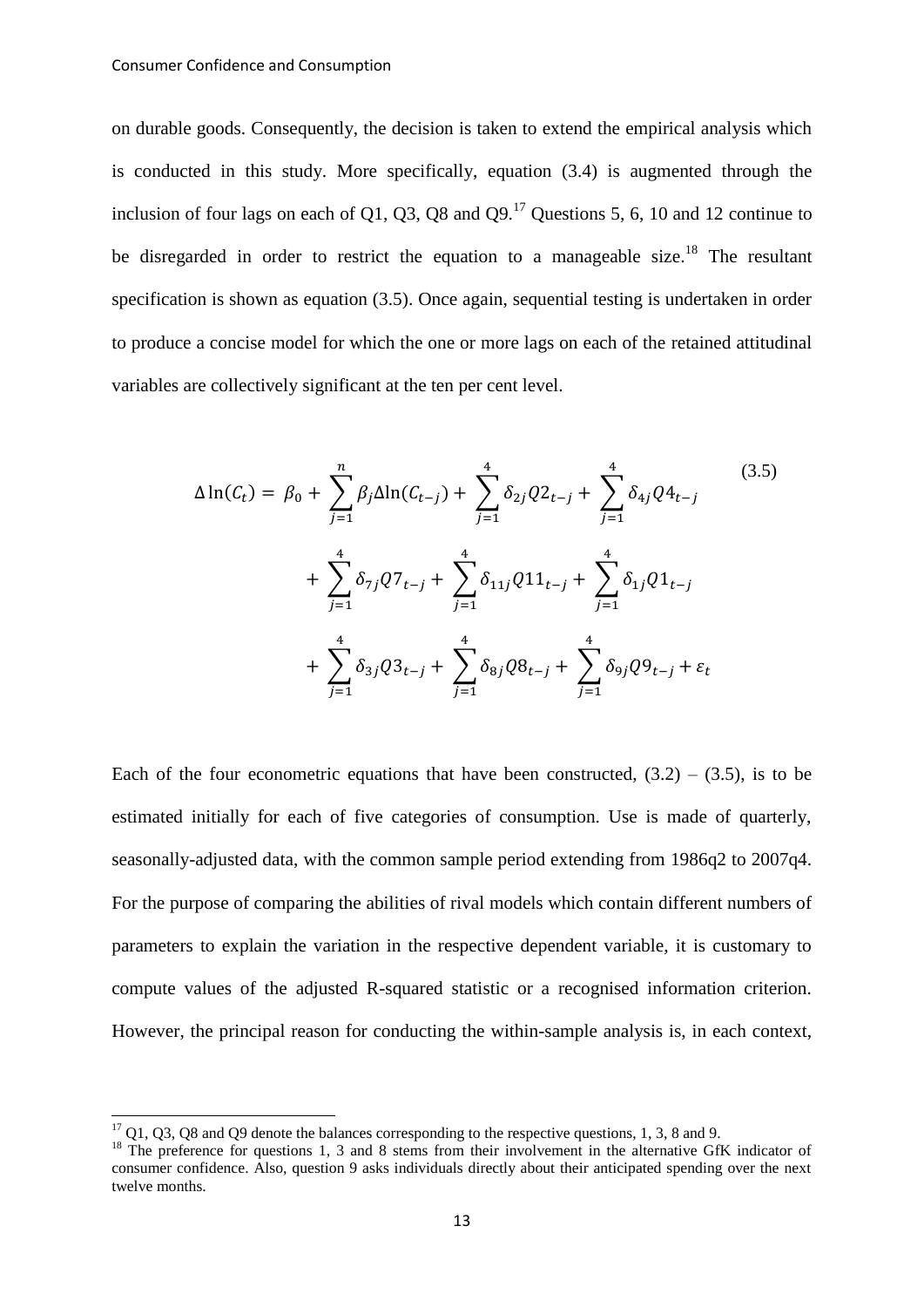to yield an optimal specification. Ultimately, an assessment of the merits of a regression function will be determined by the relative accuracy of the forecasts that it generates.

Consequently, for each type of consumption and each of the four specifications, onestep-ahead predictions are produced over the interval, 2008q1 – 2013q1, which thereby incorporates the recent period of economic crisis in the UK. Series of forecasts are compiled from models which have been estimated over the fixed time span,  $1986q2 - 2007q4$ , as well as through adopting a recursive approach. In applying the latter procedure, the sample period, 1986q2 – 2007q4, is relied upon merely for obtaining predictions for 2008q1. Subsequent forecasts are achieved by systematically moving the end date forward by one quarter at a time. 19

For each of the consumption variables, the predictive accuracy that is achieved by the different equations can be compared through computing values of root mean square error statistics. However, of particular interest is whether the optimal versions of equations  $(3.3)$  – (3.5) produce significantly superior forecasts to the baseline equation (3.2). Hence, the test procedure which is recommended by Harvey, Leybourne, and Newbold (1997) is implemented. Thus, for each type of household spending and each of the three regression equations containing a representation of consumer sentiment, the validity of the null hypothesis is examined which maintains that there is no distinction between the quality of predictions that emanate from the respective restricted and unrestricted equations.<sup>20</sup>

More specifically, the test statistic which is favoured by Harvey, Leybourne, and Newbold is an adaptation of the asymptotic standard normal variate  $(S_1)$  that was proposed by Diebold and Mariano (1995).<sup>21</sup> In the context of a prediction interval of moderate length, the Diebold-Mariano test has been found to be considerably oversized. Thus, Harvey, Leybourne,

<u>.</u>

 $19$  Thus, the final prediction is founded upon an equation that has been estimated utilising data from 1986q2 to 2012q4.

<sup>&</sup>lt;sup>20</sup> The restricted version of equation (3.3), (3.4) or (3.5) is the same function, excluding any reference to consumer confidence, and so amounts to equation (3.2).

 $21$  See page 254 of the article by Diebold and Mariano.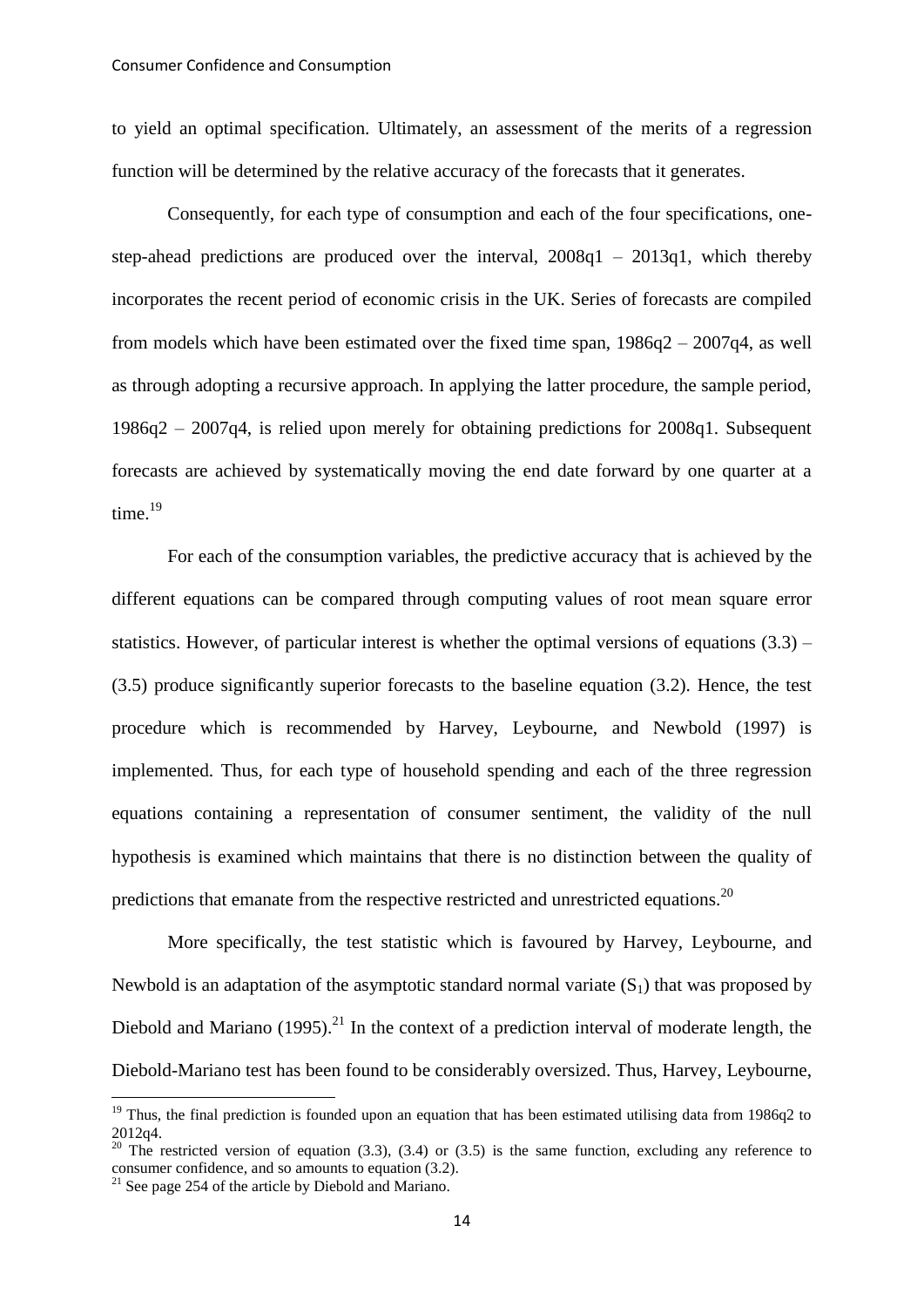and Newbold advocated transforming  $S_1$  such that it incorporated the feature of an unbiased estimator of the variance of the sample mean of the difference between corresponding squared forecast errors. Subsequently, it was considered to be intuitively reasonable to contrast the computed value of the resultant statistic  $(S_1^*)$  with a critical value pertaining to the student t distribution, for which the number of degrees of freedom equates with one less than the number of predictions. $^{22}$ 

#### **IV. Data and results of the empirical analysis**

-

The empirical methodology which has been outlined in the previous section is firstly applied to five different consumption variables, namely, total household consumption expenditure, as well as household consumption expenditure on each of durable goods, semi-durable goods, non-durable goods, and services. Quarterly, seasonally-adjusted data have been assembled, extending from  $1985q1$  to  $2013q1.<sup>23</sup>$  Each of the respective time series is presented diagrammatically in Figure 1. Upon viewing the five line graphs, it is apparent that each of the series incorporates an upward trend. Also, expenditure on each of durable goods and semi-durable goods seems to have shown the greatest resistance to the most recent recession. For both of these two variables, the maximum value corresponds to the end date, 2013q1. In contrast, for the other three types of spending, the peak occurs in 2007q4.

Figure 1. Quarterly Data on UK Household Consumption Expenditure (£million, constant (2010) prices, seasonally adjusted)

<sup>&</sup>lt;sup>22</sup> Having conducted simulation experiments, Harvey, Leybourne, and Newbold found the modified test to be superior to the original in all cases. Even though the test that was favoured by Harvey, Leybourne, and Newbold was still somewhat oversized, they maintained that it would be acceptable to practitioners.

<sup>&</sup>lt;sup>23</sup> All data are contained in the form of constant prices and are obtained from the Office for National Statistics. The associated code-names consist of: ZAKW (total consumption expenditure); UTID (expenditure on durable goods); UTIT (expenditure on semi-durable goods); UTIL (expenditure on non-durable goods); and UTIP (expenditure on services).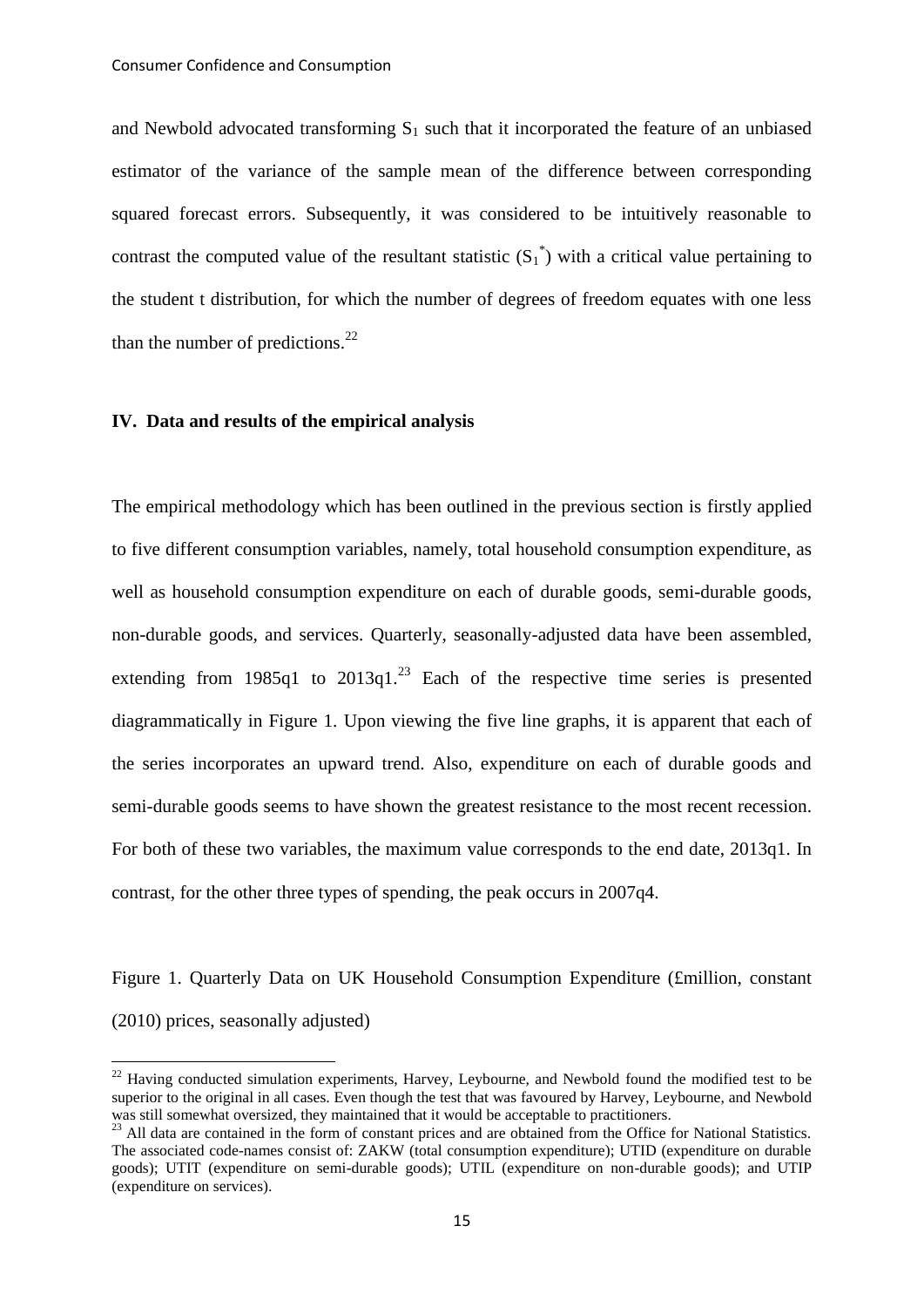A time plot of the quarterly data series on the CCI is provided in Figure 2. From a study of this chart, neither an upward nor a downward trend is visible. Indeed, it is possible to conclude that this series exhibits the property of stationarity, granted that the variable avoids prolonged departures from its mean value.<sup>24</sup> However, it is evident that the CCI is subject to some sizable upswings and downswings. For example, from 1994q2 to 1997q3, the value of the indicator increased by 25.0 points. Also, from 1988q3 to 1990q3 and from 2007q3 to 2009q1, the CCI dropped by 22.0 and 28.4 points, respectively.

Figure 2. The European Commission Consumer Confidence Indicator (CCI)

Tables 1, 2 and 3 show the results of estimating equations (3.2) and (3.3), (3.4) and (3.5), respectively. An examination of the contents of these tables confirms that the five expenditure variables do not all share the same dynamics. In Table 1, the evidence suggests that the growth of spending on semi-durable goods is linearly unrelated to its earlier behaviour. In contrast, proportional changes in the consumption of durable and non-durable goods are systematically linked to the corresponding movements in the previous quarter. Furthermore, in terms of the equations for both household expenditure in aggregate and, more specifically, on services, for different reasons, it was found necessary to retain all four of the lags on the dependent variable.

Table 1. Results Obtained from Estimating Equations (3.2) and (3.3) (1986q2 – 2007q4) Table 2. Results Obtained from Estimating Equation (3.4) (1986q2 – 2007q4)

<u>.</u>

<sup>&</sup>lt;sup>24</sup> The arithmetic average over the data period is  $-9.8$ . Also, from the application of an augmented Dickey-Fuller test, the null hypothesis of a unit root can be comfortably rejected at the five per cent level of significance. (The associated probability value is 0.0279.)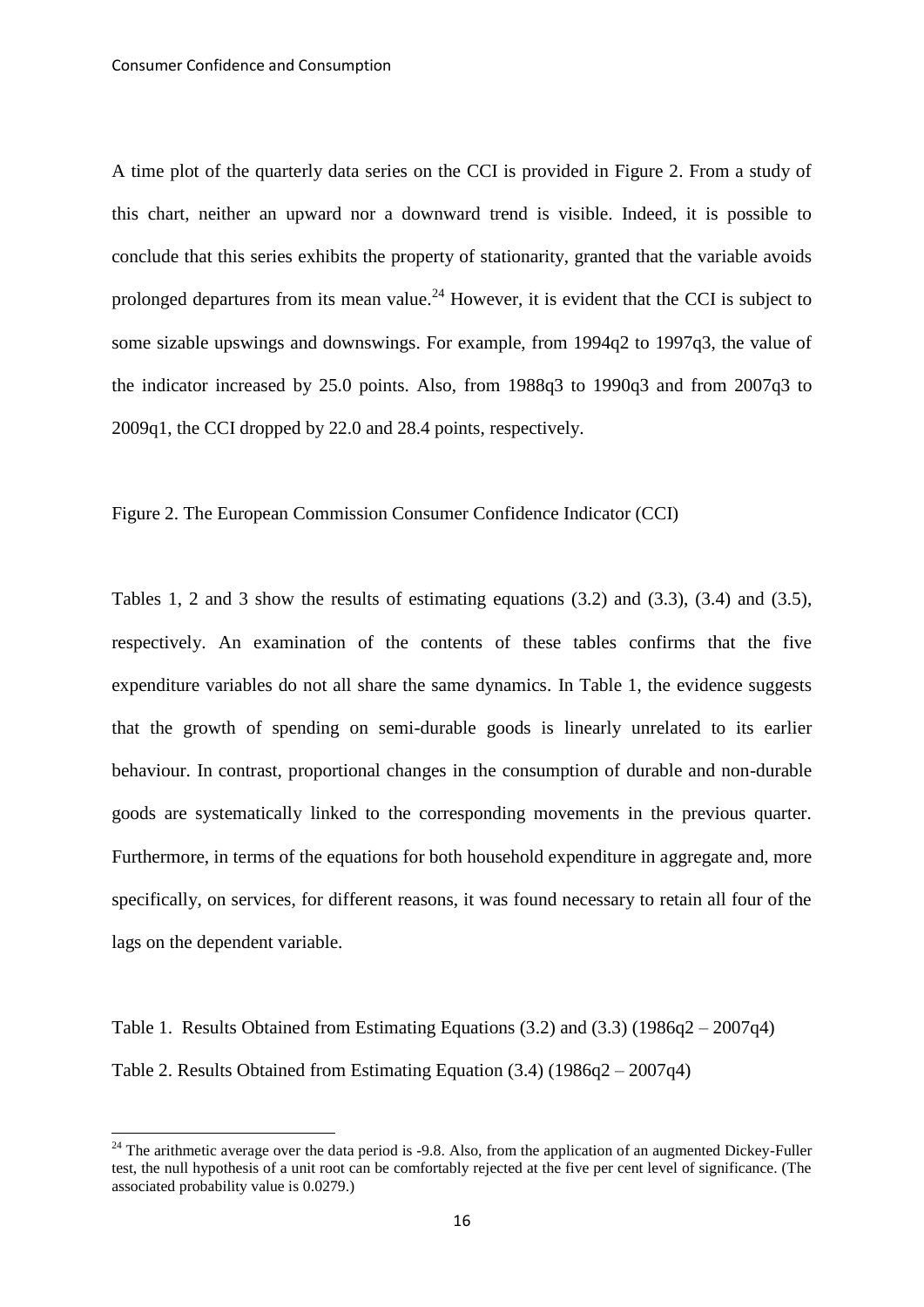Table 3. Results Obtained from Estimating Equation  $(3.5)$  (1986q2 – 2007q4)

Following observation of, in particular, Table 1, it is apparent that, for all five of the consumption variables, the addition of the four past values of the CCI to the analysis serves to increase the value of the adjusted R-squared statistic. This positive effect is most marked for spending in total and expenditure on durable goods. Also, from conducting Breusch-Godfrey tests at a conventional level of significance, in no case is it possible to draw the conclusion that the disturbance terms within equation (3.3) are autocorrelated. Thus, there is evidence to support the dynamic specifications.

Table 2 shows the results which are obtained from estimation of equation (3.4). From an examination of the contents of the table, it seems that, out of the four components of the CCI, Q7 is empirically the most useful. Following the implementation of the general-tospecific modelling procedure, this variable is retained in four out of the five consumption equations. Both Q2 and Q4 share the property of featuring in three of the eventual regression models, while Q11 enters only the function relating to expenditure on semi-durable goods. A pairwise comparison of values of the adjusted R-squared statistics corresponding to equations (3.3) and (3.4) generally lends support to the strategy of decomposing the CCI in explaining the behaviour of different types of household spending. Only for the consumption of nondurable goods does the goodness of fit deteriorate in moving from equation (3.3) to equation (3.4). Indeed, for three of the forms of expenditure, the increase in the value of the adjusted R-squared statistic exceeds ten percentage points.

The results which are presented in Table 3 arise from having performed the favoured general-to-specific methodology in conjunction with equation (3.5). Recall that the latter represents a broader framework than equation (3.4) for conducting analysis. In addition to the four components of the CCI, a further four balances that can be obtained from the EU's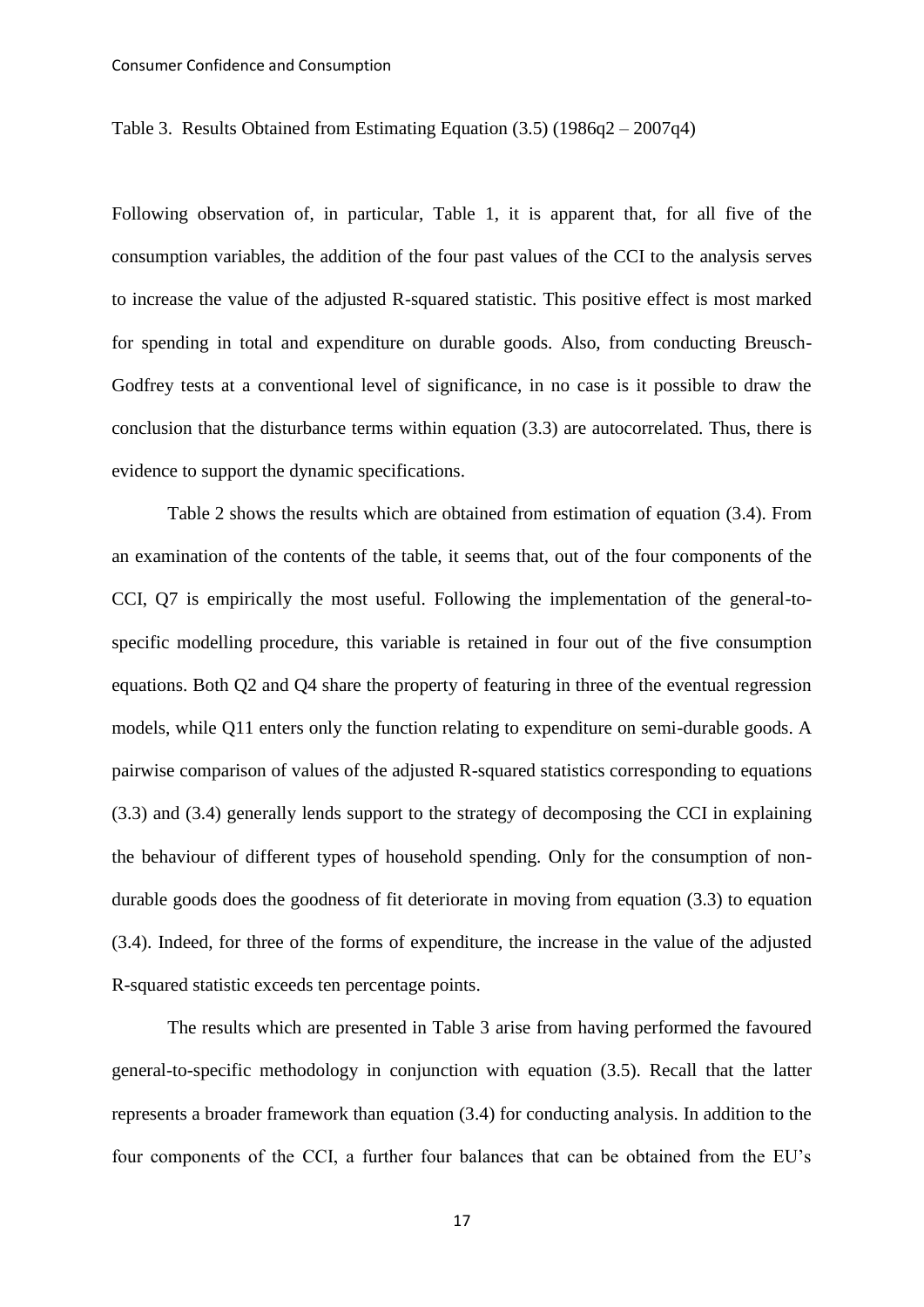Consumer Survey are permitted to influence, with a time delay, different types of household expenditure.

The lack of reference in Table 3 to household consumption expenditure on durable goods and semi-durable goods implies that, in terms of within-sample explanatory power, there was found to be no gain from involving any of Q1, Q3, Q8 or Q9 in the empirical exercise.<sup>25</sup> In contrast, for total household consumption expenditure, the inclusion of Q1 at the expense of Q2 yields an improvement in the value of the adjusted R-squared statistic. Also, for spending on services, statistically, the benefit from the incorporation of  $Q8_{t-2}$ exceeds the loss which is associated with the elimination of  $Q7_{t-4}$ . However, perhaps the greatest justification for widening the analysis, is that stronger evidence is now achieved of a dependence of consumption of non-durable goods on consumer sentiment, with lags on both Q3 and Q8 showing significance at the five per cent level.

For each of the five consumption variables, consideration is now given to the forecasting performances of the optimal versions of equations (3.2), (3.3), (3.4) and (3.5). As was mentioned in the previous section, an evaluation is formed of the advantage that is acquired from a separate representation of individual questions within the EU Consumer Survey through contrasting the post-sample predictive accuracy of different regression models.

#### Table 4. Predictive Performances of Different Regression Models

<u>.</u>

From an inspection of the values of root mean square error statistics that have been assembled in Table 4, it is evident that, with reference to those forecasts which are the

<sup>&</sup>lt;sup>25</sup> A further implication of this table is that ultimately the balances,  $Q^2$ ,  $Q^2$  and  $Q^2$ , are discovered not to be of any worth for the purpose of accounting for the behaviour of the other three forms of consumption.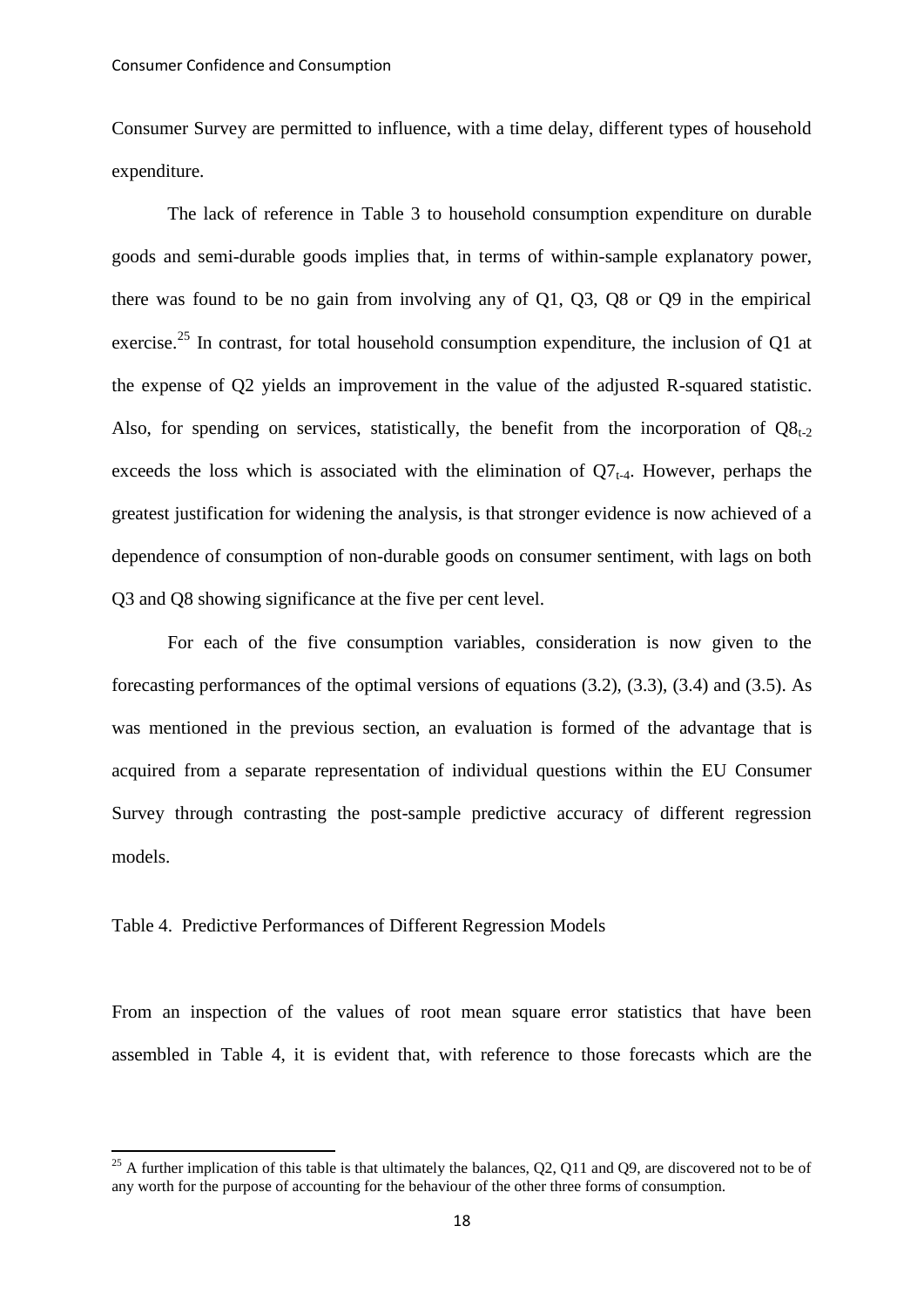product of recursive estimation, for all but one category of consumption.<sup>26</sup> there is a gain in accuracy from utilising data on consumer sentiment. However, only in the case of spending on non-durable goods is a disaggregated approach seen to be helpful. Indeed, in order to obtain a decisive result, it is necessary to appeal to balances outside of the four which contribute towards the CCI. The corresponding values which are founded upon fixed-period estimation do not appear to be markedly dissimilar. The most striking difference is that, for the consumption of services, as well as expenditure on durable goods, a simple autoregressive model exerts superiority over all of the equations which incorporate representations of consumer confidence.

Respecting the period which has been chosen as the prediction interval, a difficulty with regard to assessing the forecasting capability of a model of consumption is seemingly the temporal redistribution of household expenditure which occurred in the UK as a consequence of the vehicle scrappage scheme that was introduced by the 2005 - 2010 Labour Government. This policy was implemented on 18 May 2009. It involved a £2,000 discount on the price of a new vehicle, on condition that there was traded in a car which was at least ten years' old. The measure was designed to combat the problem of a decline in car production and new car sales that had been observed towards the end of 2008 and during the early part of 2009.

The vehicle scrappage scheme thus offered encouragement to consumers to bring forward any plans to acquire a new car in order to take advantage of the available price reduction. Consequently, the models of total consumption expenditure and spending on durable goods which have been estimated in this study may be prone to underprediction during the second half of 2009, while displaying a tendency to overpredict during 2010.<sup>27</sup>

-

 $26$  Namely, household expenditure on durable goods.

<sup>&</sup>lt;sup>27</sup> Indeed, upon examining the recursive forecast errors relating to expenditure on durable goods, for each of the three different functions, two sizable positive values in 2009q3 and 2009q4 are followed by an even larger negative outcome in 2010q1.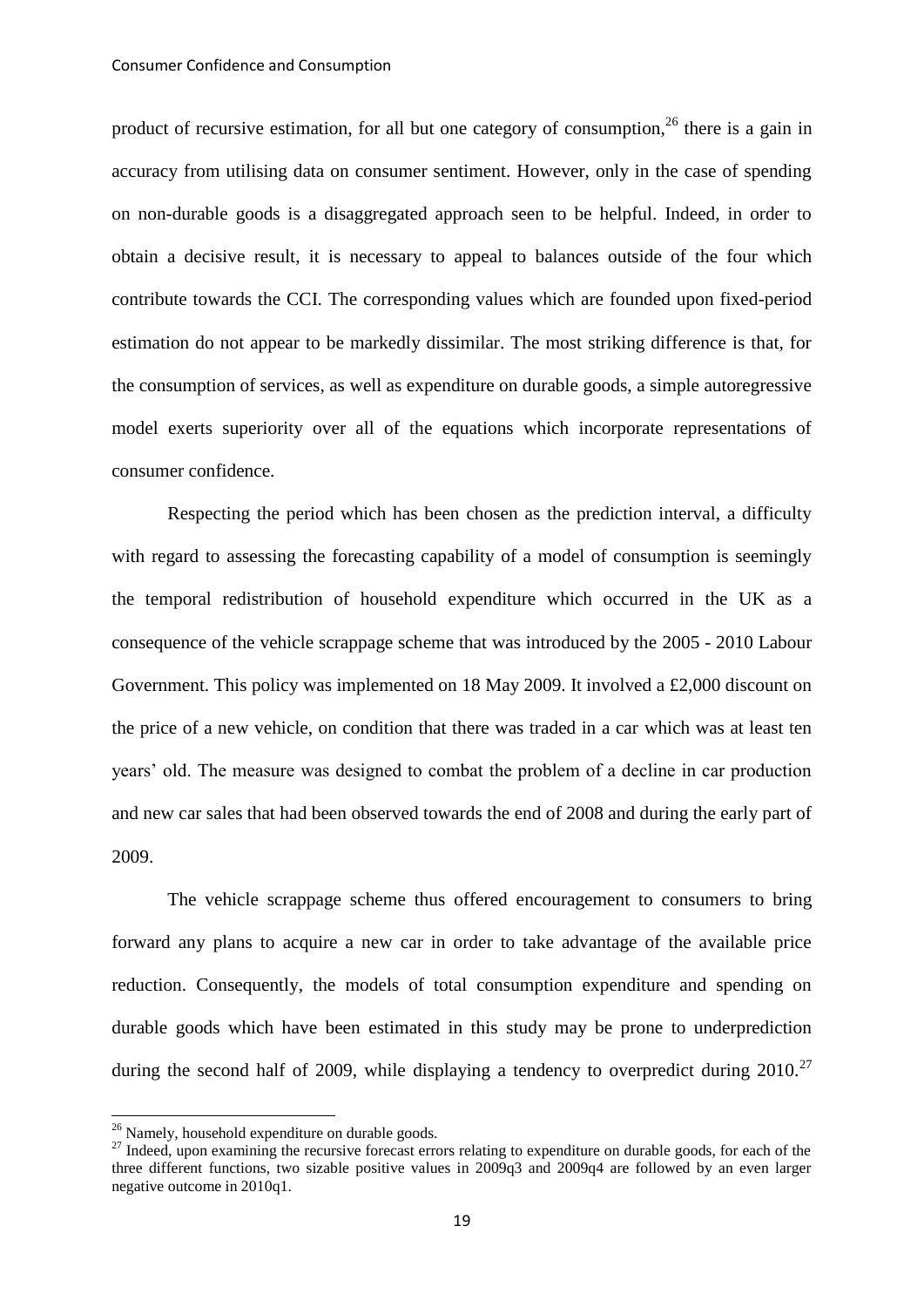Additionally, when adopting a recursive approach, the accuracy of all subsequent forecasts may be adversely affected. Hence, in an attempt to circumvent this complication and to permit a fairer comparison of the competing equations, amendments are made to the series on the two aforementioned variables. More specifically, it is considered to be suitable to subtract the purchases of vehicles from each of total consumption expenditure and spending on durable goods, prior to estimation, dynamic specification and prediction.<sup>28</sup>

Table 5. Results Obtained from Estimating Equations (3.2) and (3.3) (1986q2 – 2007q4) Table 6. Results Obtained from Estimating Equations (3.4) and (3.5) (1986q2 – 2007q4)

Table 5 reports the results which are obtained from estimation of equations (3.2) and (3.3), involving the two modified consumption series. Table 6 does likewise for equations (3.4) and (3.5). Observation of the contents of Table 5 shows that, for each of the two refined expenditure variables, two quarterly lags are deemed to be necessary on the dependent variable. Also, in both cases, the addition of four lags on the CCI to the baseline equation succeeds in raising the value of the adjusted R-squared statistic.

Table 6 indicates that, having performed the general-to-specific procedure in conjunction with equation (3.4), for neither of the two refined consumption variables is there statistical justification for the inclusion of Q11. Additionally, Q7 plays no role in the eventual specification for household expenditure on durable goods less vehicles. With regard to the latter, the presence of Q2 seems to contradict the empirical methodology that was outlined earlier. However, individually,  $Q2_{t-1}$  and  $Q2_{t-2}$  are found to make significant contributions at the five per cent level. Also, the explanatory power of  $Q4_{t-1}$  is enhanced by the retention of  $Q2_{t-i}$  ( $j = 1, 2, 3$ ).

<u>.</u>

<sup>&</sup>lt;sup>28</sup> The quarterly data on purchases of vehicles are seasonally adjusted and contained in the form of constant prices. The codename which is employed by the Office for National Statistics is TMMI.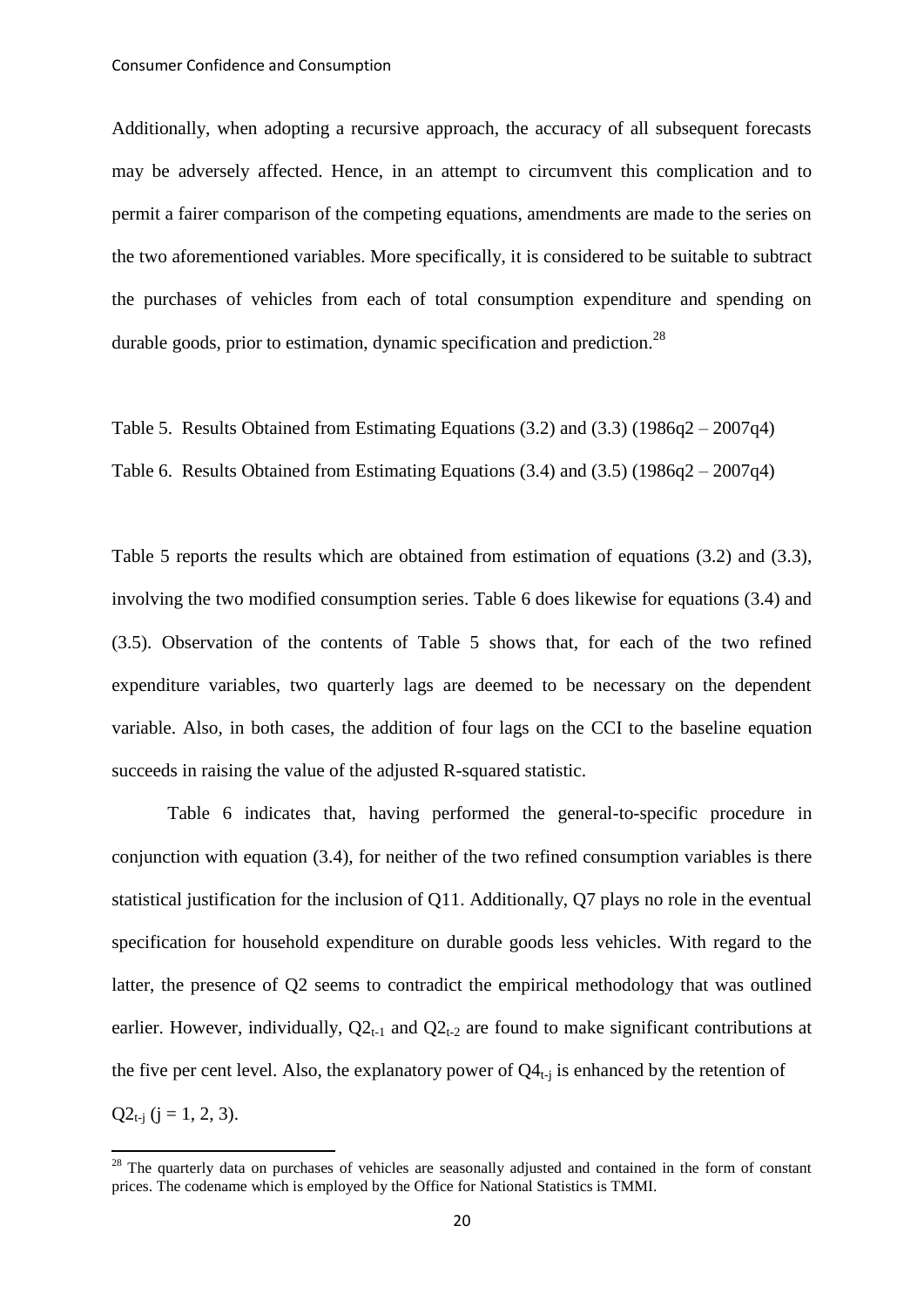Upon turning attention to equation (3.5), it is apparent that the greater choice of balances results in Q1 and Q9 entering the regression function for total consumption expenditure minus spending on vehicles, at the expense of Q2. Also, in the model for household expenditure on durable goods less vehicles, a role is found for  $O_{1}^{2}$ , in support of  $Q2_{t-i}$  and  $Q4_{t-i}$  (j = 1, 2, 3).

#### Table 7. Predictive Performances of Different Regression Models

In connection with the two revised consumption series, the predictive performances of equations (3.2), (3.3), (3.4) and (3.5) are summarised in Table 7. Upon comparing the figures in the first row of this table with those which are presented in the first row of Table 4, it is apparent that, irrespective of whether or not the series on total household expenditure is adjusted, the most accurate forecasts are produced by a model incorporating the aggregate measure of consumer confidence. However, as a consequence of having refined the data, equations (3.4) and (3.5) are now capable of outperforming an autoregressive model. Upon turning attention to spending on durable goods, prior to the modification of the time series, it was found that in no context was past information on consumer sentiment of any benefit for the purpose of prediction. Following the removal of the expenditure on vehicles, though, the value of the root mean square error for equation (3.2) exceeds that for each of the other three regression models, with equation (3.5) being able to lay claim to superiority.

# Table 8. Computed Values of the  $S_1^*$  Statistic

Table 8 shows the results that are obtained from the application of the test for equal forecast accuracy that was proposed by Harvey, Leybourne, and Newbold (1997). More specifically, for each of five categories of consumption, the predictive performance of the benchmark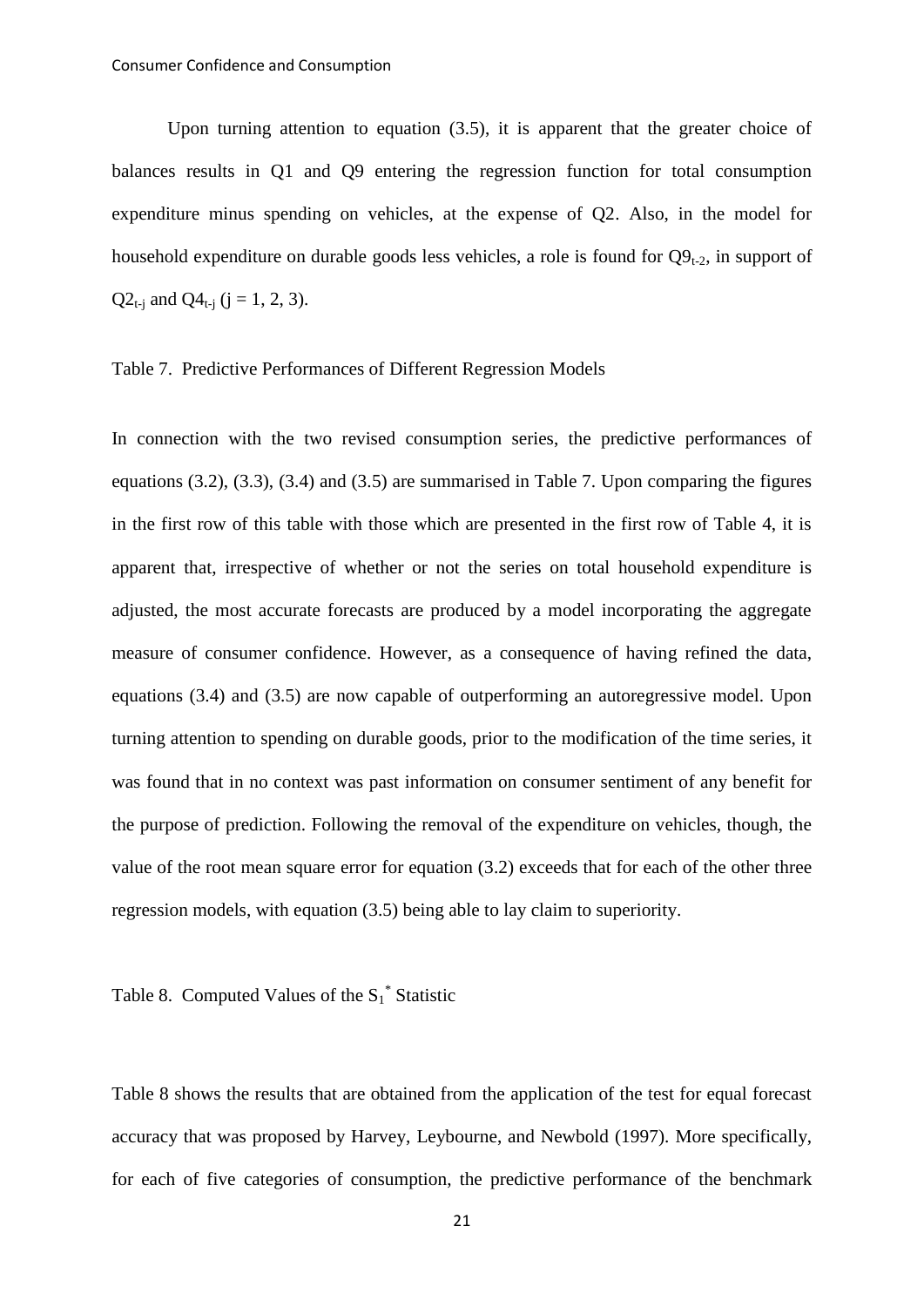model, equation (3.2), is formally contrasted with that of each of equations (3.3), (3.4) and (3.5). The forecast interval extends from 2008q1 to 2013q1, and predictions are generated following both recursive and fixed-period estimation of the respective functions.

From a study of the contents of the table, it can be identified that there are six (eleven) instances of  $S_1^*$  being significant at the five (ten) per cent level. Information on consumer confidence seems to be the most (least) useful for predicting the growth of expenditure on non-durable goods (services). Also, there appears to be a benefit from consulting the balances corresponding to the individual questions within the EU Consumer Survey as far as forecasting changes in spending on non-durable goods and durable goods less vehicles are concerned. However, with regard to household consumption of all goods and services less vehicles and expenditure on semi-durable goods, there is an absence of statistical support for adopting a disaggregated framework. Instead, the evidence advocates reliance upon a model incorporating the headline CCI for the purpose of prediction.

If the empirical findings are considered in association with the line graphs in Figure 1 then it seems that an approach which rests upon the use of individual balances towards characterising consumer sentiment may be beneficial for predicting the more volatile elements of household expenditure. In contrast, the summary measure (the CCI) may be suitable for forecasting those aspects of spending which follow a smoother path. Also, it is interesting to observe that the questions which are most productive for predicting the growth of consumption on non-durable goods require backward reflection (Question 3) or a current evaluation (Question 8). However, for forecasting movements in the expenditure on durable goods less vehicles, the pertinent questions are entirely forward-looking (Question 2, Question 4 and Question 9).

22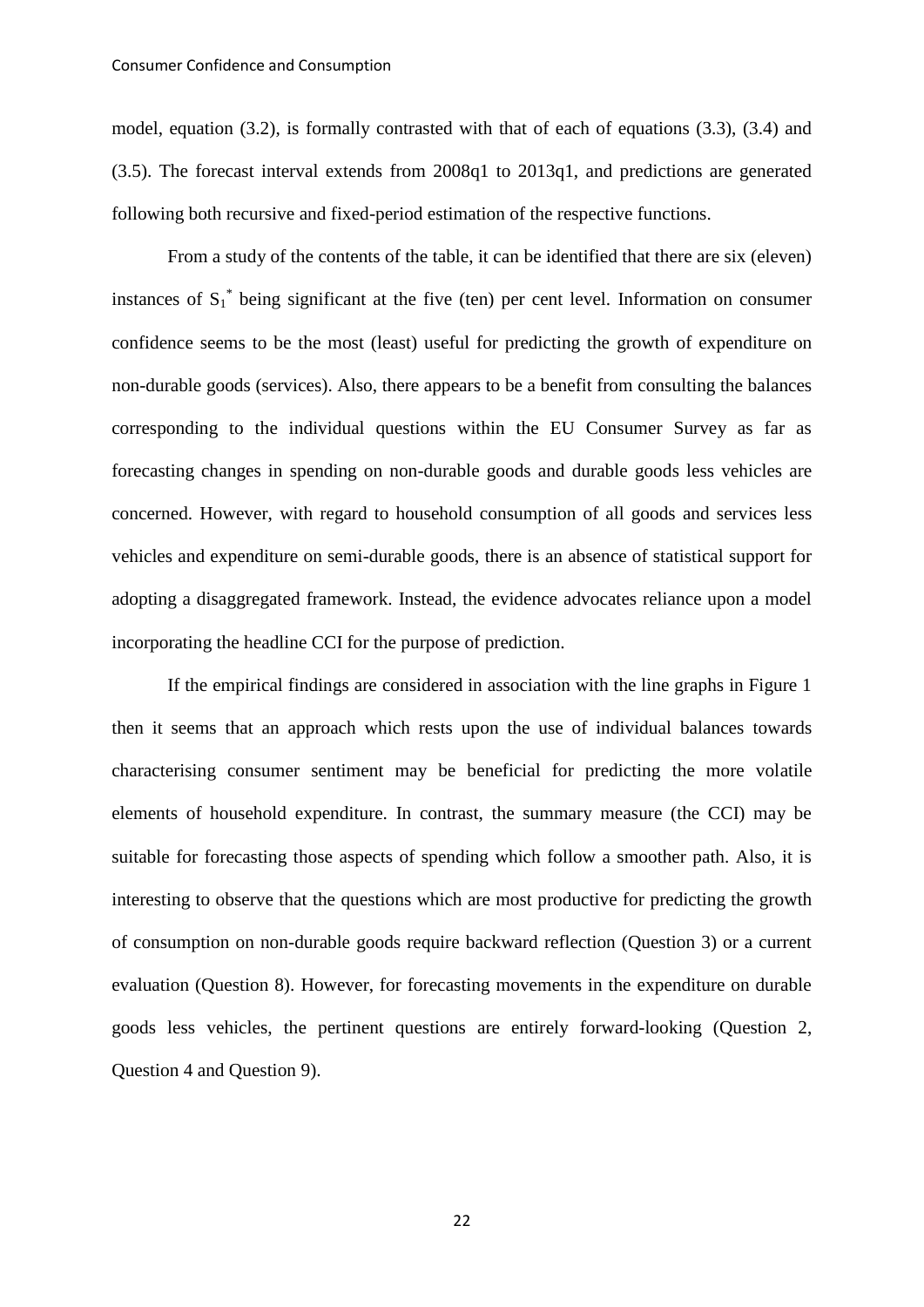#### Robustness  $Checks<sup>29</sup>$

When conducting an empirical analysis, it is essential to perform a check on the robustness of the results that have been obtained. Without confirmation that the same broad findings would have emerged from the implementation of an alternative framework or methodology, the fundamental conclusions could not be trusted to guide government policy or influence business decisions.

Some of the previous studies in the area of the relationship between household expenditure and consumer sentiment have sought to utilise a wider range of control variables than simply past values of the respective consumption variable. For example, Easaw and Heravi (2004) additionally incorporated in their models lags on measures of income and wealth, as well as a rate of interest. Consequently, an augmentation is applied to each of the equations,  $(3.2) - (3.5)$ , to allow for the dependent variable to be influenced by earlier movements in cyclical and financial indicators.<sup>30</sup>

Second, as an alternative approach towards developing optimal combinations of balances corresponding to questions within the EU Consumer Survey, a principal components analysis is undertaken. $31$  More specifically, initially, the first principal component is formed from simply the four constituent parts of the CCI. Subsequently, the exercise is repeated by using additionally the data on Q1, Q3, Q8 and Q9. Each of these linear combinations is subsequently employed as a replacement for the CCI in equation (3.3). Following Ordinary Least Squares estimation of the resultant models and the usual quantification of predictive

-

<sup>&</sup>lt;sup>29</sup> In order to keep this sub-section to a manageable length, reporting of results is compelled to be somewhat selective. Comprehensive findings can be obtained, on request, from the corresponding author.

<sup>&</sup>lt;sup>30</sup> For the purpose of investigating the relationship between US industrial production, the civilian rate of unemployment and the index of consumer expectations, Leeper (1992) demonstrated the sensitivity of the results to the addition of financial variables to the original vector autoregressive model.

 $31$  A standard reference for this topic is the textbook by Anderson (1984).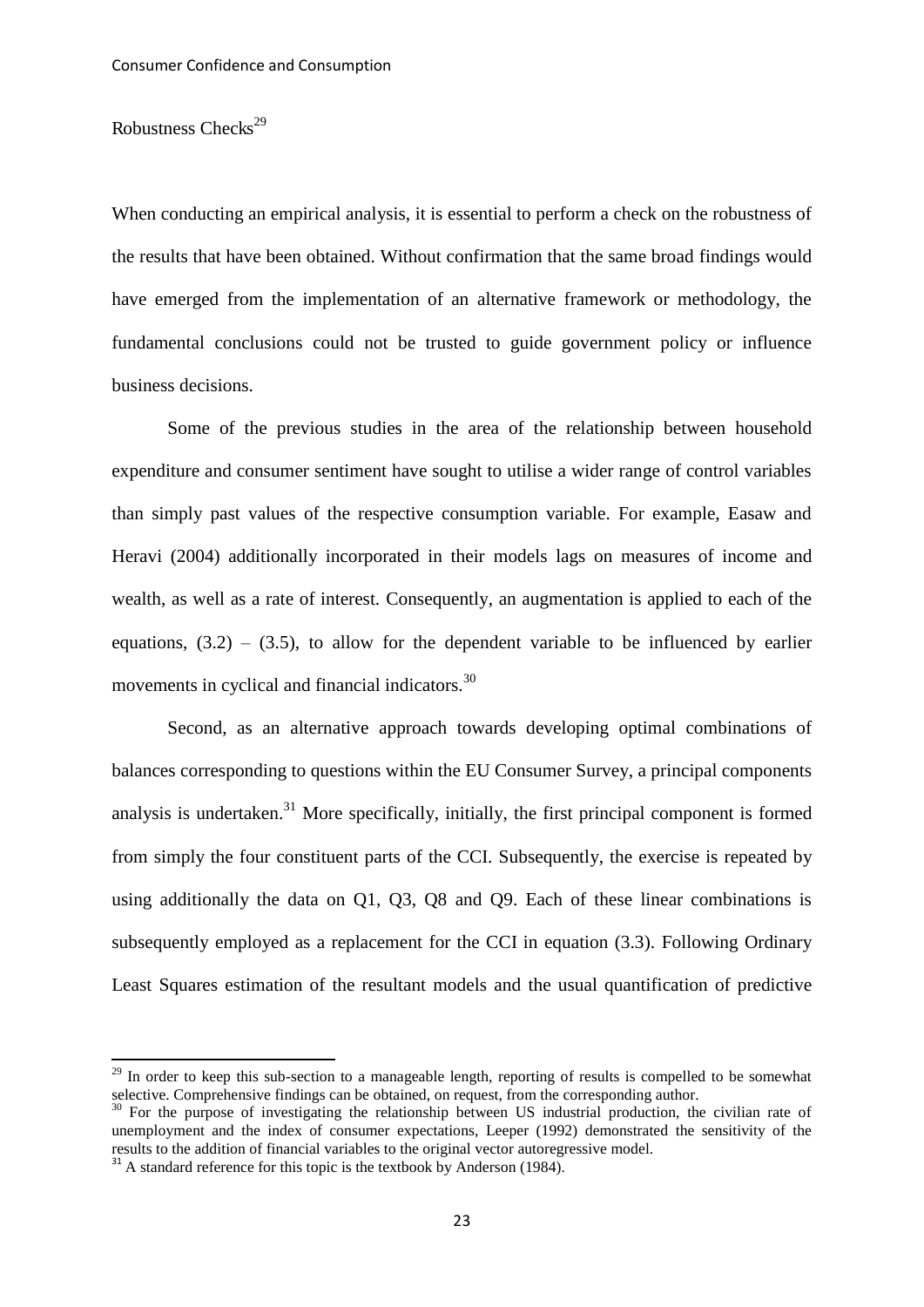-

accuracy, once again, it is possible to reach a verdict concerning the benefit from accessing survey information beyond that which is contained within Q2, Q4, Q7 and Q11.

Table 9. Results Obtained from Estimating Equations (3.2) and (3.3) with Additional Control Variables (1986q2-2007q4)

In relation to the issue of suitable control variables, firstly, equations,  $(3.2)$  and  $(3.3)$ , are extended to incorporate separately four lags on each of the first-difference of the percentage rate of unemployment  $(\Delta U)$ , the first-difference of the logarithm of real household disposable income  $(\Delta ln(RHDI))$  and the first-difference of the three-month Treasury bill yield  $(ATB).^{32,33}$ 

Comparable values of adjusted R-squared statistics to those which were shown earlier in Table 1 and Table 5 are presented in Table 9. From a consideration of the contents of this table, it seems that the findings are largely insensitive to the inclusion of the additional variables. In all but one of the twenty-one cases, the introduction of the lags on the CCI raises the value of the adjusted R-squared statistic. Furthermore, based upon the changes which occur to the latter, past movements in the confidence indicator are most closely connected to the current behaviour of total consumption expenditure and spending by households on durable goods.

Equations (3.4) and (3.5) are also accordingly amended to accommodate separately the further three control variables. Perhaps unsurprisingly, over the sample period,  $1986q2 -$ 

 $32$  The unemployment and income variables are selected on the grounds that they exhibit cyclical behaviour. With respect to the time period,  $1986q2 - 2007q4$ , the sample correlation coefficients corresponding to CCI and  $\Delta U$  and to CCI and  $\Delta \ln (RHDI)$  are -0.4607 and 0.0852, respectively. The Treasury bill yield was chosen as an instrument by Campbell and Mankiw (1989). In relation to CCI and  $\Delta TB$ , the sample correlation coefficient equals 0.3627.

 $33<sup>33</sup>$  Data on unemployment are the product of the Labour Force Survey, are seasonally-adjusted and correspond to males and females, aged 16-64 (LF2Q). The series on real household disposable income is also seasonally adjusted and is obtained from the Office for National Statistics (Quarterly National Accounts) (NRJA). The source of the quarterly data on the Treasury bill yield is the Bank of England's database (IUQAAJNB).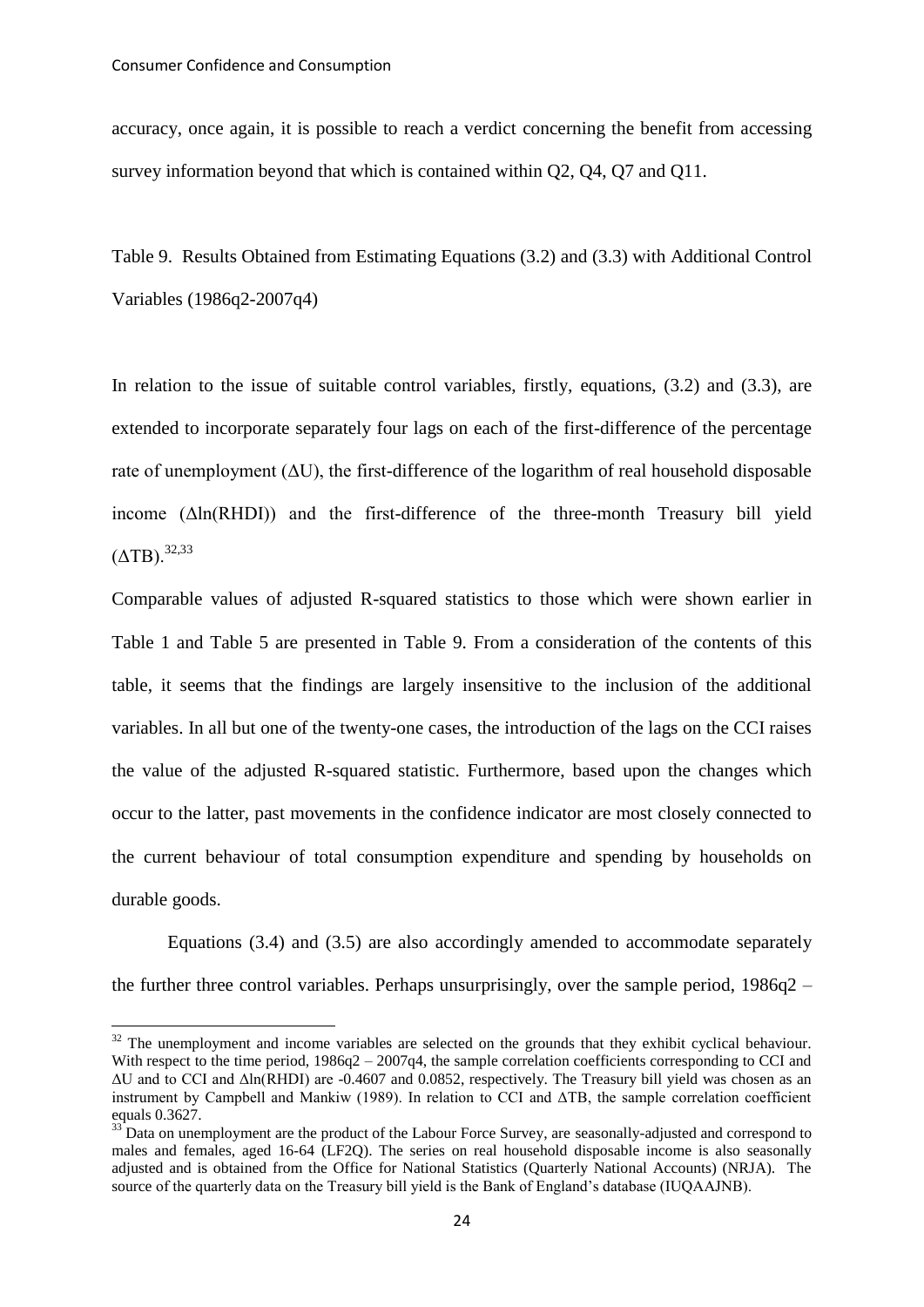2007q4, a reasonably strong positive linear relationship is observed between Q7 and  $\Delta U$ .<sup>34</sup> Such a connection possibly encourages the expectation that the incorporation of the latter in a regression model will serve to diminish the relevance of the former. In fact, within-sample results are found to be remarkably robust to the inclusion of four quarterly lags on each of  $\Delta U$ ,  $\Delta \ln(RHDI)$  and  $\Delta TB$ . As merely one example, in the original equation (3.5) for the consumption of non-durable goods, the F probability values corresponding to Q3 and Q8 consisted of 0.0191 and 0.0483, respectively.<sup>35</sup> Following the addition to the specification of four lags on the extra control variables, the probability value for Q3 increases to no higher than 0.0459, while the maximum that is achieved for Q8 is 0.0643.

Also, with reference to the control variables which are engaged in this analysis, it can be reported that any of the supplements which occurs does not fundamentally alter the evaluation of the predictive capabilities of the different regression models. It may be recalled that a disaggregated approach towards forecasting was found to be most productive in the case of the growth of household expenditure on non-durable goods (Table 4) and durable goods less vehicles (Table 7). This assessment is undisturbed by, for example, extending equations (3.2) – (3.5) through the inclusion of lagged values of  $\triangle$ TB. In the expanded context, for both of these consumption variables, the optimal specification is equation (3.5). More specifically, in terms of root mean square error, for the consumption of non-durable goods, the figure for equation (3.3) exceeds that for (3.5) by approximately 6.9 or 13.1 per cent, while, for spending on durable goods less vehicles, the surplus amounts to 5.5 or 12.4 per cent.<sup>36</sup>

Attention now turns to the principal components analysis which is undertaken. Adopting a sample period of 1985q1 – 2007q4, initially, the first principal component (PC1)

-

 $34$  The value of the respective sample correlation coefficient is 0.7805.

 $35$  See Table 3.

<sup>&</sup>lt;sup>36</sup> In each case, there are two values on account of having undertaken both recursive and fixed-period estimation of the equations.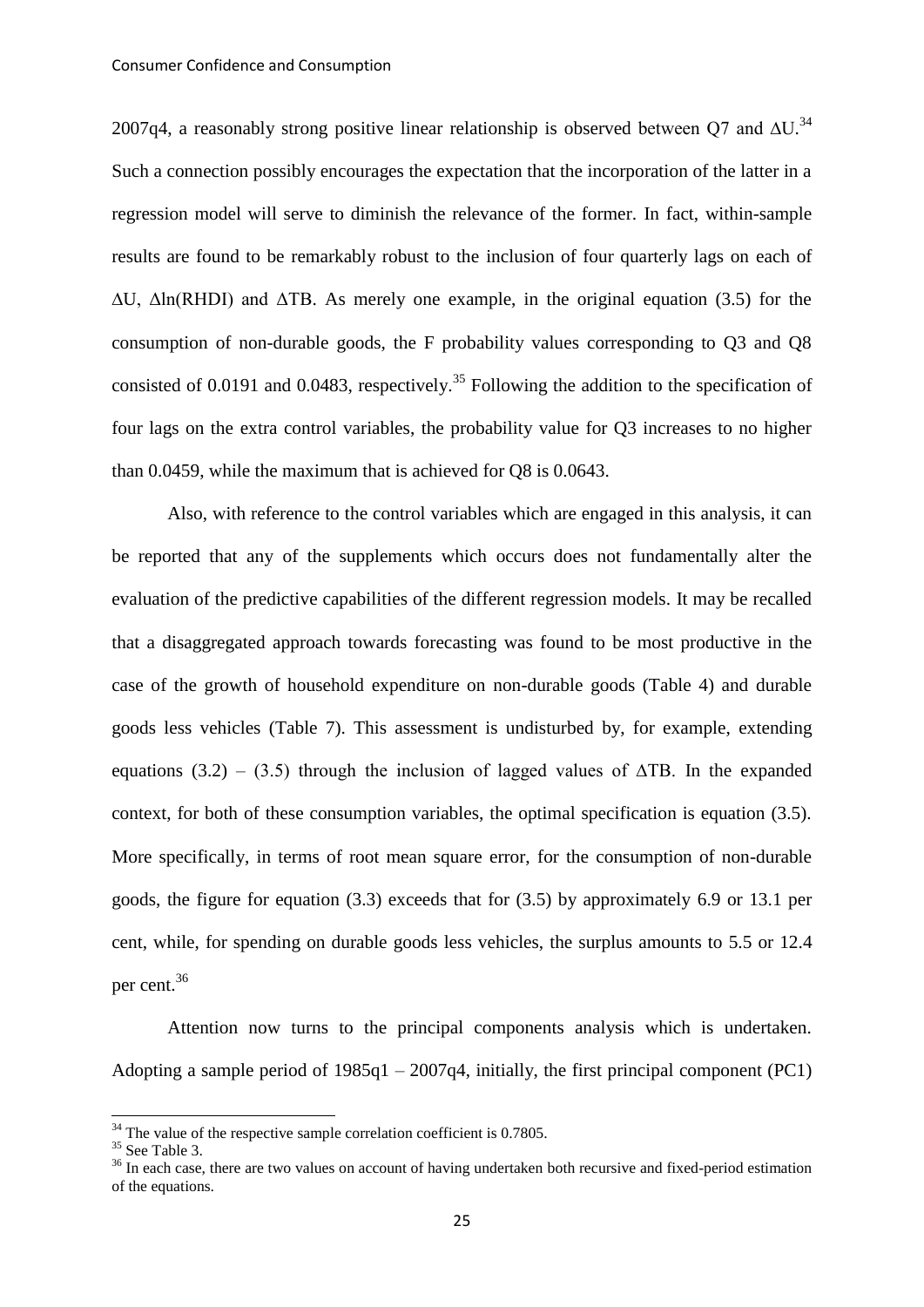is created out of merely the four constituent elements of the CCI. More specifically, PC1 is formed from the linear combination,  $0.6473O2 + 0.3200O4 - 0.3459O7 + 0.5992O11$ , which succeeds in accounting for 49.6 per cent of the variation in the respective four balances. Subsequently, the dataset is expanded to include Q1, Q3, Q8 and Q9, which permits a first principal component (PC2) to be assembled from a weighted sum of eight variables. More specifically, PC2 (=  $0.4424Q1 + 0.3791Q2 + 0.4415Q3 + 0.2561Q4 - 0.3073Q7 + 0.2973Q8$  $+ 0.3538Q9 + 0.3036Q11$  is capable of explaining 54.3 per cent of the variation in the respective eight balances.

Table 10. Results Obtained from Estimating Equation (3.3) with PC1 and PC2 replacing CCI  $(1986q2 - 2007q4)$ 

Following their construction, each of PC1 and PC2 is employed as a replacement for CCI in equation (3.3). Subsequently, Ordinary Least Squares estimation yields values of the adjusted R-squared statistic, which are shown in Table 10. The figures that are presented in the table reveal that there are only two cases out of seven in which the goodness of fit does not benefit from access to a wider range of survey data.

Table 11. Predictive Performances of Different Regression Models with PC1 and PC2 replacing CCI

Subsequently, the estimated equations including the four quarterly lags on PC1 and PC2 are employed for the purpose of predicting the growth of the different forms of consumption expenditure. Values of root mean square error statistics are recorded in Table 11. The figures in the table can be interpreted as recommending that, for the purpose of forecasting,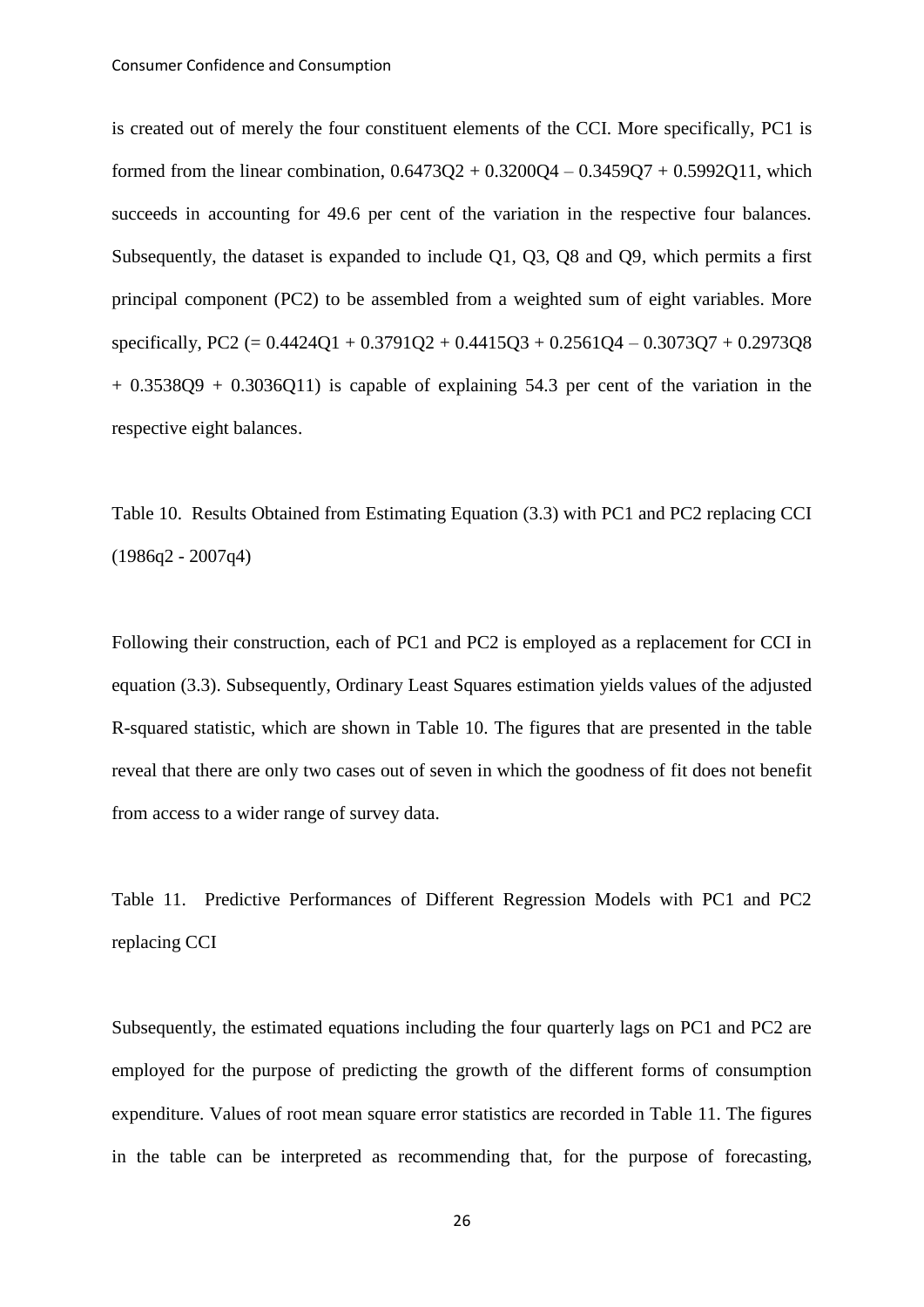consideration should be given to information from the EU Consumer Survey beyond that which contributes towards the value of the CCI. In particular, the accuracy of the predictions of the consumption of non-durable and semi-durable goods, as well as expenditure on durable goods less vehicles, appears to be enhanced through recourse to past data on PC2, rather than the CCI. Thus, to a large extent, the findings that are obtained from the principal components analysis seem to corroborate those which resulted from the implementation of the general-tospecific methodology.

#### **V. Conclusion**

The objective of this paper has been to give consideration to the usefulness of EU Consumer Survey data for the purpose of forecasting different categories of household consumption expenditure. Currently, the European Commission produces a measure of consumer sentiment – the CCI – by effectively calculating the average of the balances pertaining to four of the questions entering the survey. However, weaknesses that are identified with this approach suggest that the weights that are assigned to these components would be more suitably determined empirically. Also, there is an argument for looking beyond merely these four sub-indices for the purpose of assembling a predictive model of consumption.

It should be recognised that this is not the first study to attempt to establish the more pertinent aspects of the EU Consumer Survey for the purpose of forecasting household spending. However, the multi-country analyses that were performed by Dreger and Kholodilin (2013) and Jonnson and Linden (2009) were restricted to focusing upon predicting personal consumption expenditure on all goods and services. Also, in conjunction with UK data, although Easaw and Heravi (2004) undertook a disaggregated study with respect to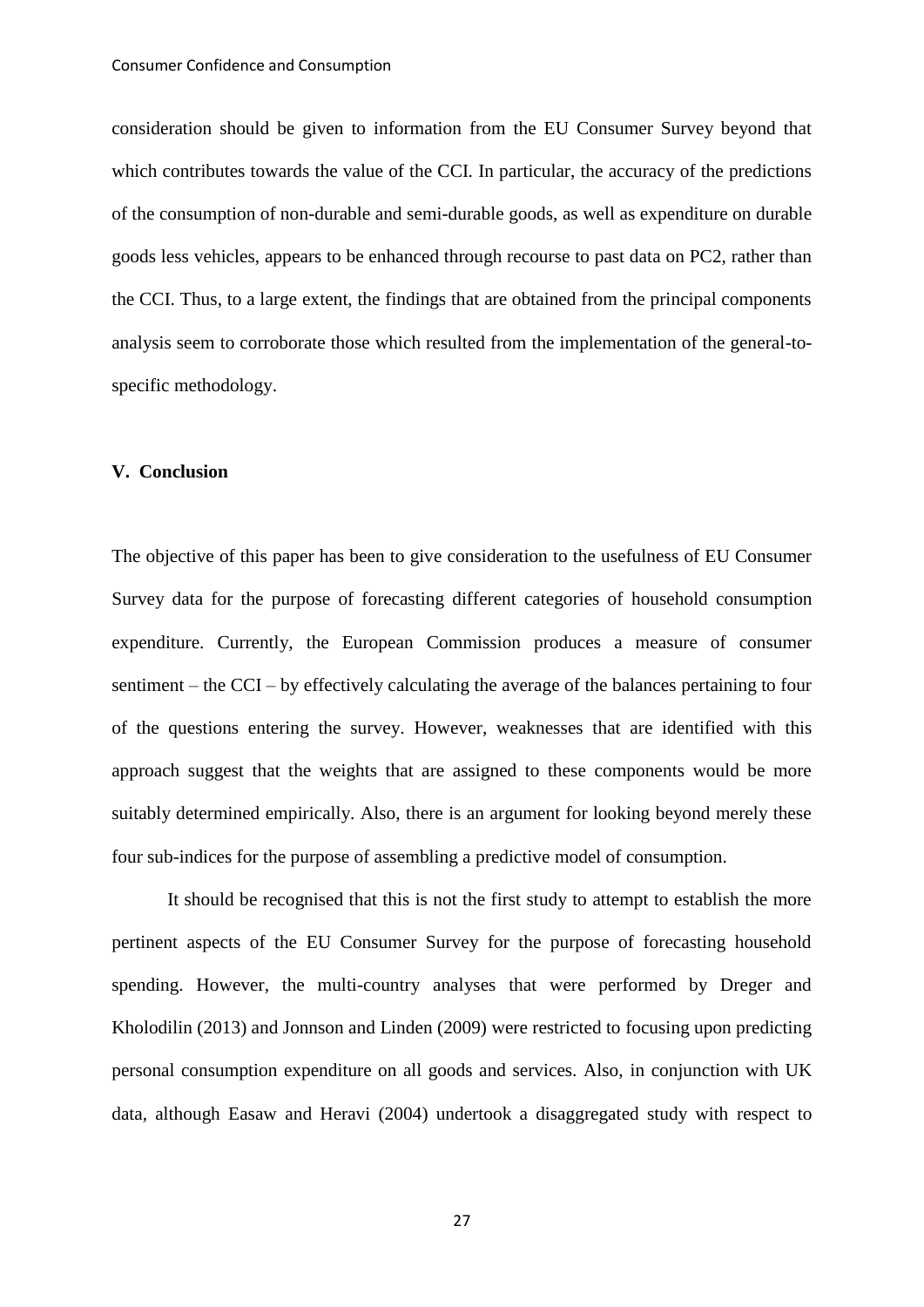consumer spending, they did not seek to combine the different balances in their specifications or to implement a formal testing procedure in an effort to refine a given model.

In the current paper, an econometric analysis was subsequently performed in conjunction with quarterly data on the UK. Through the application of a general-to-specific modelling procedure, optimal specifications were obtained for (the growth of) total household expenditure, as well as consumer spending on each of durable goods, non-durable goods, semi-durable goods, and services. Unfortunately, the forecast interval, which extended from 2008q1 to 2013q1, incorporated a period during which the Labour Government was attempting to provide a stimulus to the motor industry in the UK. For this reason, it was considered to be appropriate to apply a modification to the first two consumption variables by deducting the expenditure that was undertaken on vehicles.

From a comparison of the predictions that were achieved following estimation of the different econometric models, it was possible to conclude that:

- the accuracy of forecasts can generally be improved upon through utilising data on consumer sentiment;
- in particular, the forecasts of spending on non-durable goods and durable goods minus vehicles prosper from a disaggregated approach involving survey data beyond those which contribute towards the calculation of the CCI.

It should be noted that these inferences survive the extension of the analysis to include control variables, in addition to merely lags on the dependent (consumption) variable. Also, in large part, the same findings emerge from constructing principal components as are obtained from the application of general-to-specific modelling. Consequently, it would seem that use of the collective measure, the CCI, is still merited for those categories of consumption for which the behaviour over time is relatively smooth. However, for those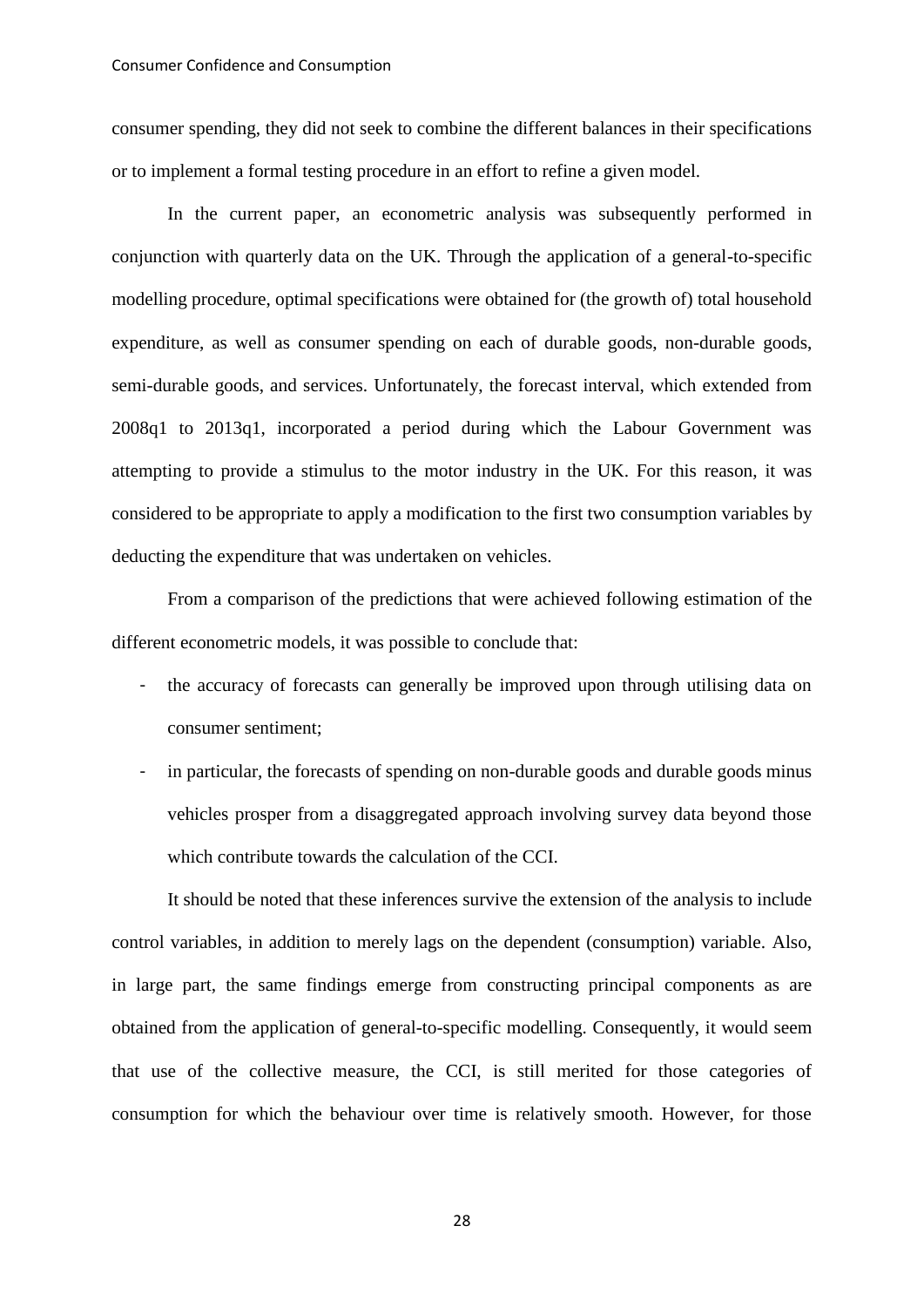types of expenditure which are more volatile, a disaggregated strategy appears to be beneficial.

## **Acknowledgement**

The authors would like to express their appreciation of the constructive comments which were provided on an earlier draft of the paper by an anonymous referee.

## **Disclosure statement**

No potential conflict of interest was reported by the authors.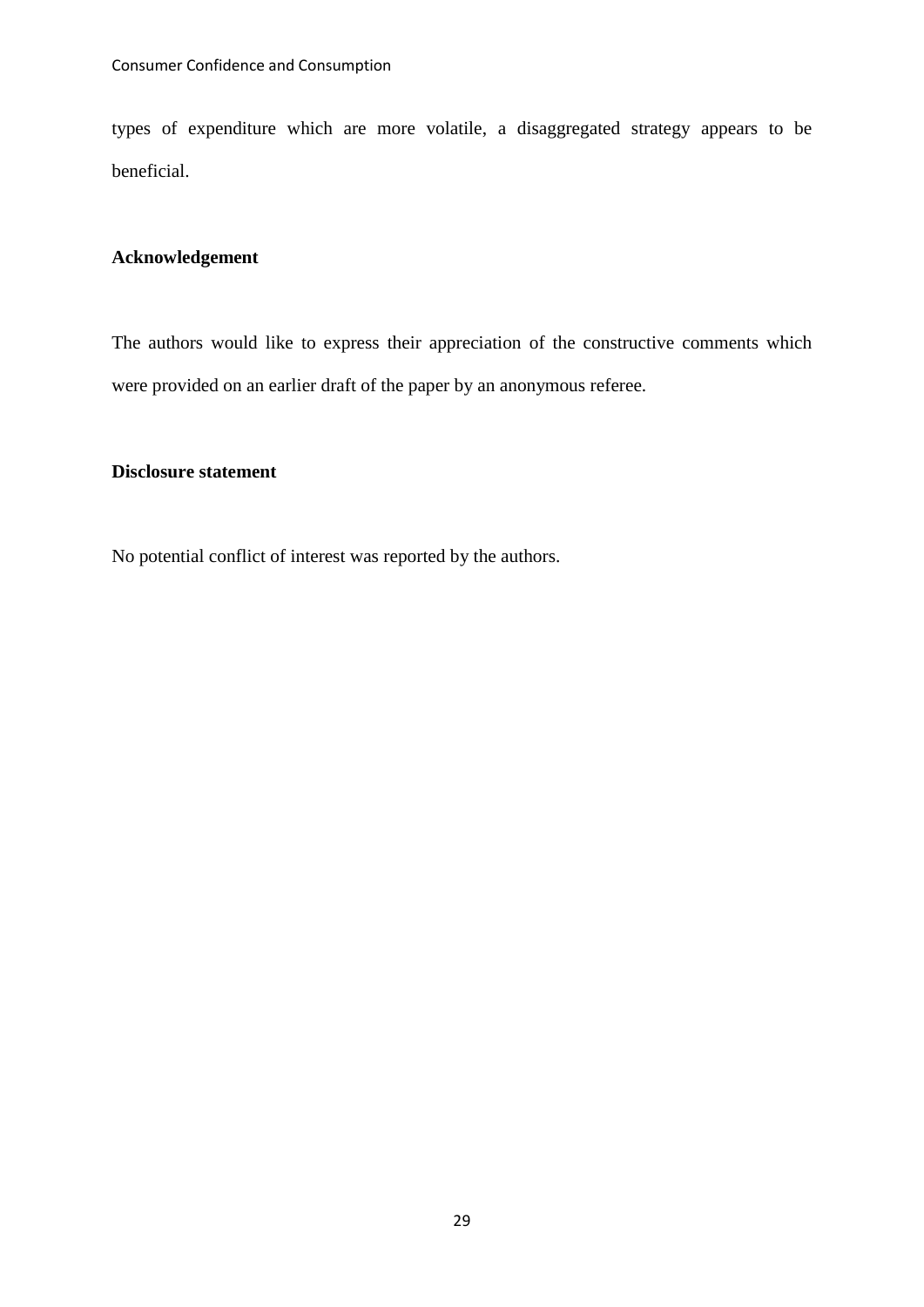#### **References**

- Al-Eyd, A., R. Barrell, and E. Davis. 2009. "Consumer confidence indices and short-term forecasting of consumption." Manchester School 77: 96-111.
- Anderson, T. 1984. An Introduction to Multivariate Statistical Analysis. 2<sup>nd</sup> ed. New York: Wiley.
- Campbell, J. and A. Deaton. 1989. "Why is consumption so smooth?" Review of Economic Studies 56: 357-373.
- Campbell, J. and N. Mankiw. 1991. "The response of consumption to income: a crosscountry investigation." European Economic Review 35: 723-767.
- Campbell, J. and N. Mankiw. 1990. "Permanent income, current income, and consumption." Journal of Business Economics and Statistics 8: 265-279.
- Campbell, J. and N. Mankiw. 1989. "Consumption, income and interest rates: reinterpreting the time series evidence." NBER Macroeconomics Annual 4: 185-216.
- Carroll, C., J. Fuhrer, and D. Wilcox. 1994. "Does consumer sentiment forecast household spending? If so, why?" American Economic Review 84: 1397-1408.
- Cotsomitis, J. and A. Kwan. 2006. "Can consumer confidence forecast household spending? Evidence from the European Commission Business and Consumer Surveys." Southern Economic Journal 72: 597-610.
- Diebold, F. and R. Mariano. 1995. "Comparing predictive accuracy." Journal of Business and Economic Statistics 13: 253-263.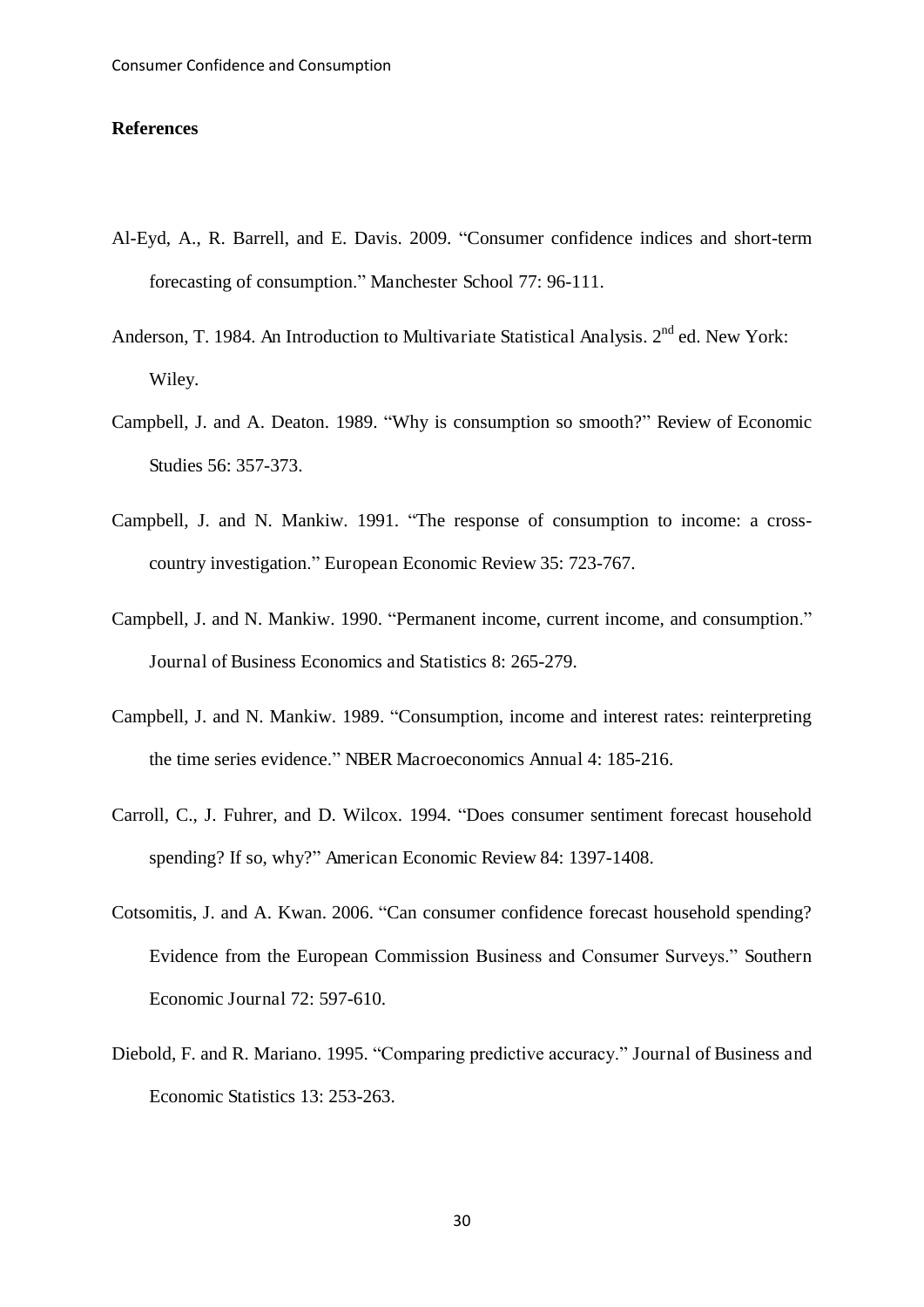- Dominitz, J. and C. Manski. 2004. "How should we measure consumer confidence?" Journal of Economic Perspectives 18: 51-66.
- Dreger, C. and K. Kholodilin. 2013. "Forecasting private consumption by consumer surveys." Journal of Forecasting 32: 10-18.
- Easaw, J. and S. Heravi. 2004. "Evaluating consumer sentiments as predictors of UK household consumption behavior. Are they accurate and useful?" International Journal of Forecasting 20: 671-681.
- Friedman, M. 1957. A Theory of the Consumption Function. New Jersey: Princeton University Press.
- Hall, R. 1978. "Stochastic implications of the life cycle/permanent income hypothesis: theory and evidence." Journal of Political Economy 86: 971-987.
- Harvey, D., S. Leybourne, and P. Newbold. 1997. "Testing the equality of prediction mean squared errors." International Journal of Forecasting 13: 281-291.
- Jonsson, A. and S. Linden. 2009. "The quest for the best consumer confidence indicator." European Economy Economic Papers 372. Brussels: European Commission Directorate-General for Economic and Financial Affairs.
- Langer, E. 1975. "The illusion of control." Journal of Personality and Social Psychology 32: 311-328.
- Leeper, E. 1992. "Consumer attitudes: king for a day." Federal Reserve Bank of Atlanta Economic Review July: 1-15.
- Mizon, G. 1995a. "Progressive modelling of macroeconomic time series: the LSE methodology." in Hoover, K. (ed.) Macroeconometrics: developments, tensions and prospects. Boston: Kluwer.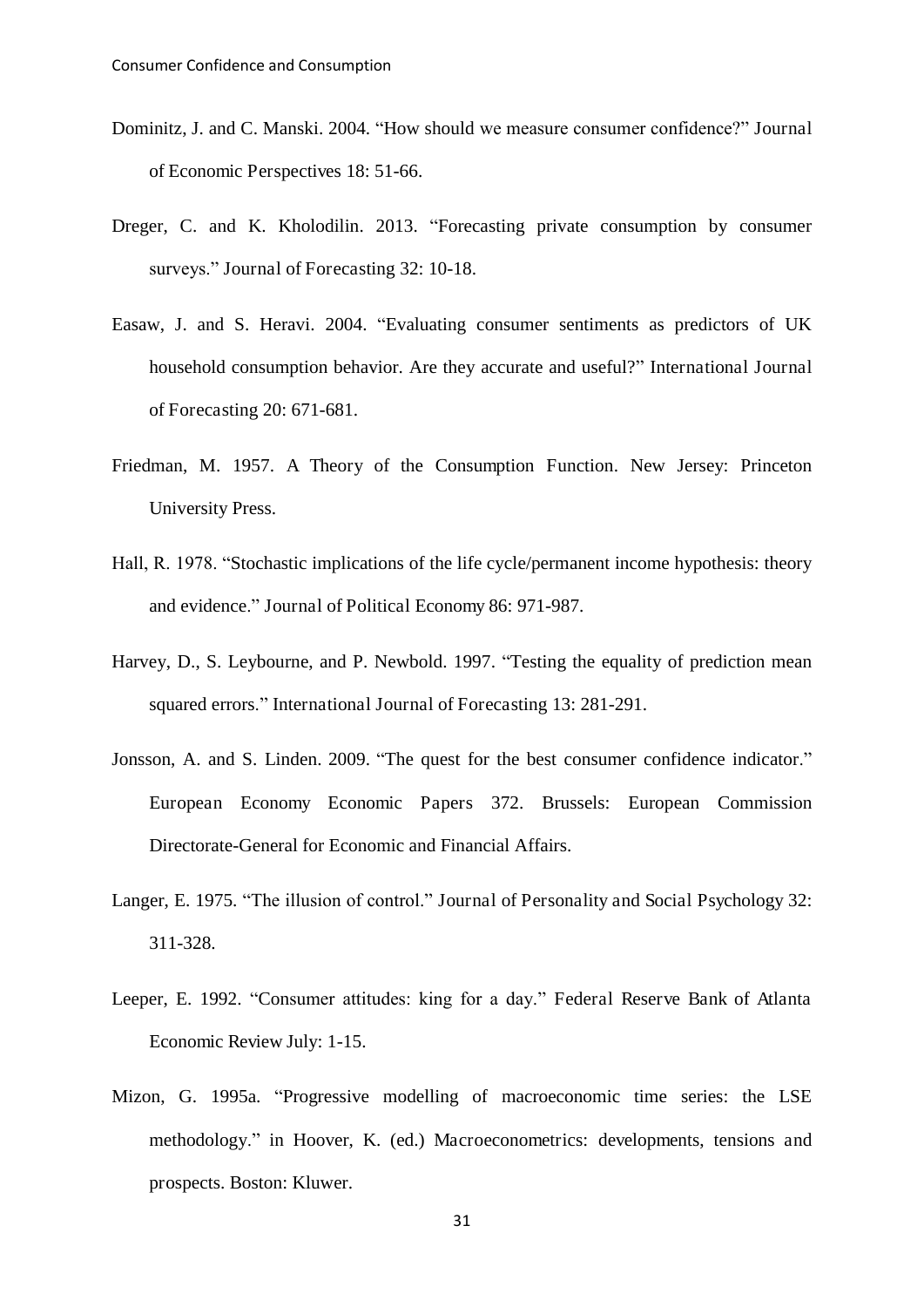- Mizon, G. 1995b. "A simple message for autocorrelation correctors. Don't." Journal of Econometrics 69: 267-288.
- Modigliani, F. and R. Brumberg. 1954. "Utility analysis and the consumption function: an interpretation of cross-section data." in Kurihara, K. (ed.) Post-Keynesian Economics. New Brunswick: Rutgers University Press.
- Muellbauer, J. 1994. "The assessment: consumer expenditure." Oxford Review of Economic Policy 10: 1-41.
- Wilcox, J. 2007. "Forecasting components of consumption with components of consumer sentiment." Business Economics 42: 22-32.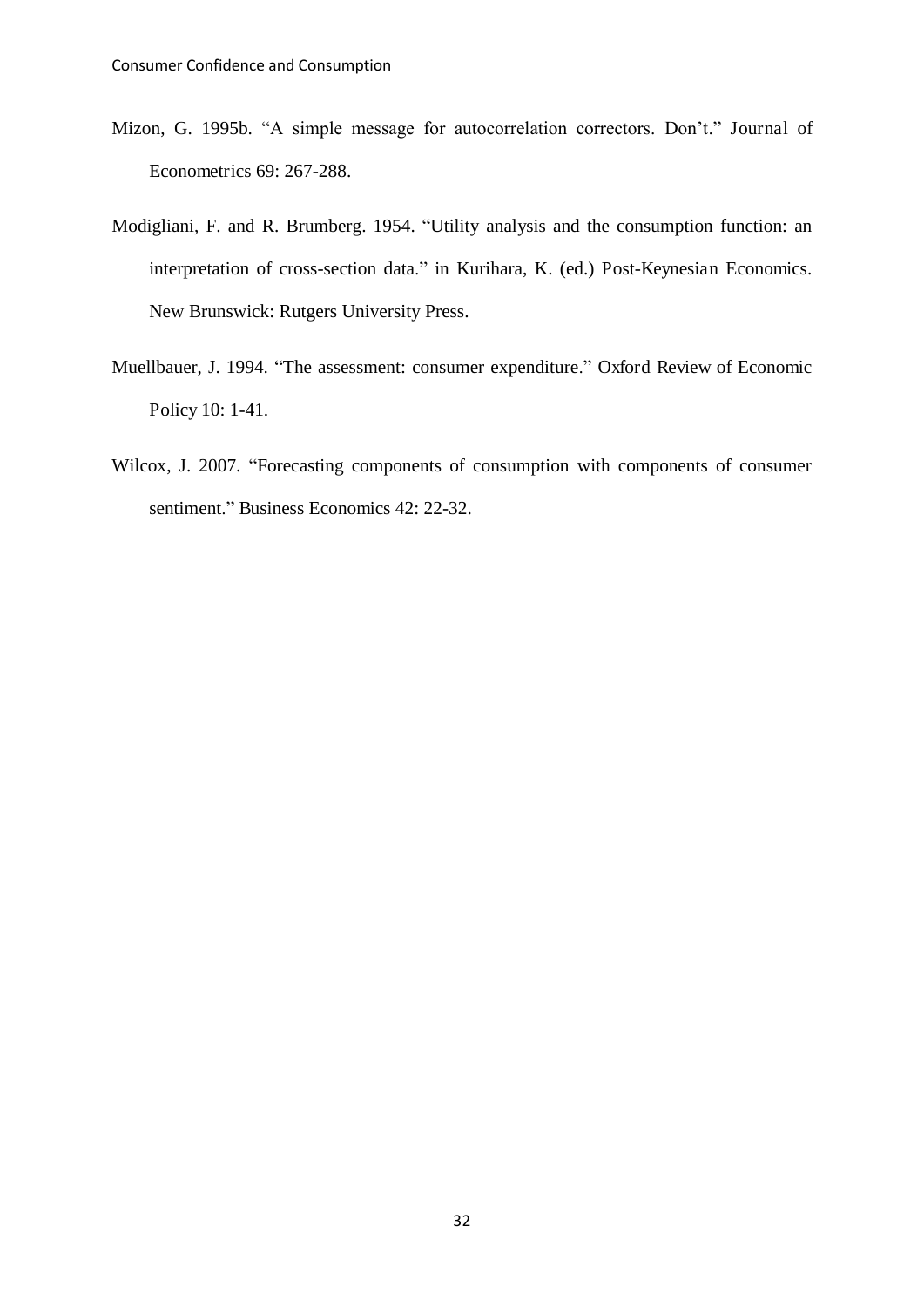#### **Appendices**

#### A. The European Union Consumer Survey

Table A1. Questions Relating to the Joint Harmonised EU Consumer Survey

Table A1 indicates the twelve questions which comprise the EU's Consumer Survey. Nine of these questions (1, 2, 3, 4, 5, 6, 7, 9, 12) permit six possible answers, which have the interpretation of very positive (PP), positive (P), neutral, negative (M), very negative (MM) and don't know. A further two questions (10 and 11) offer only five options, by denying the opportunity for a neutral response. Finally, there are merely four potential replies to Question 8, which can be regarded as very positive, very negative, neutral and don't know.

For each of the twelve questions, through categorisation of the data that emanate from two thousand respondents in the UK, percentages can be attached to PP, P, M and MM. In each case, a percentage balance is calculated from PP +  $\frac{1}{2}P - \frac{1}{2}M - MM$ . The overall indicator of consumer confidence (the CCI) is produced by effectively forming an arithmetic average of the balances corresponding to four of the forward-looking questions, 2, 4, 7 and 11. On account of the limits applying to the balance which is connected to an individual question, the maximum value of the CCI is 100, while its lower bound is -100.

Table A2. Descriptive statistics relating to the balances arising from responses to questions entering the EU Consumer Survey (1985q1-2013q1)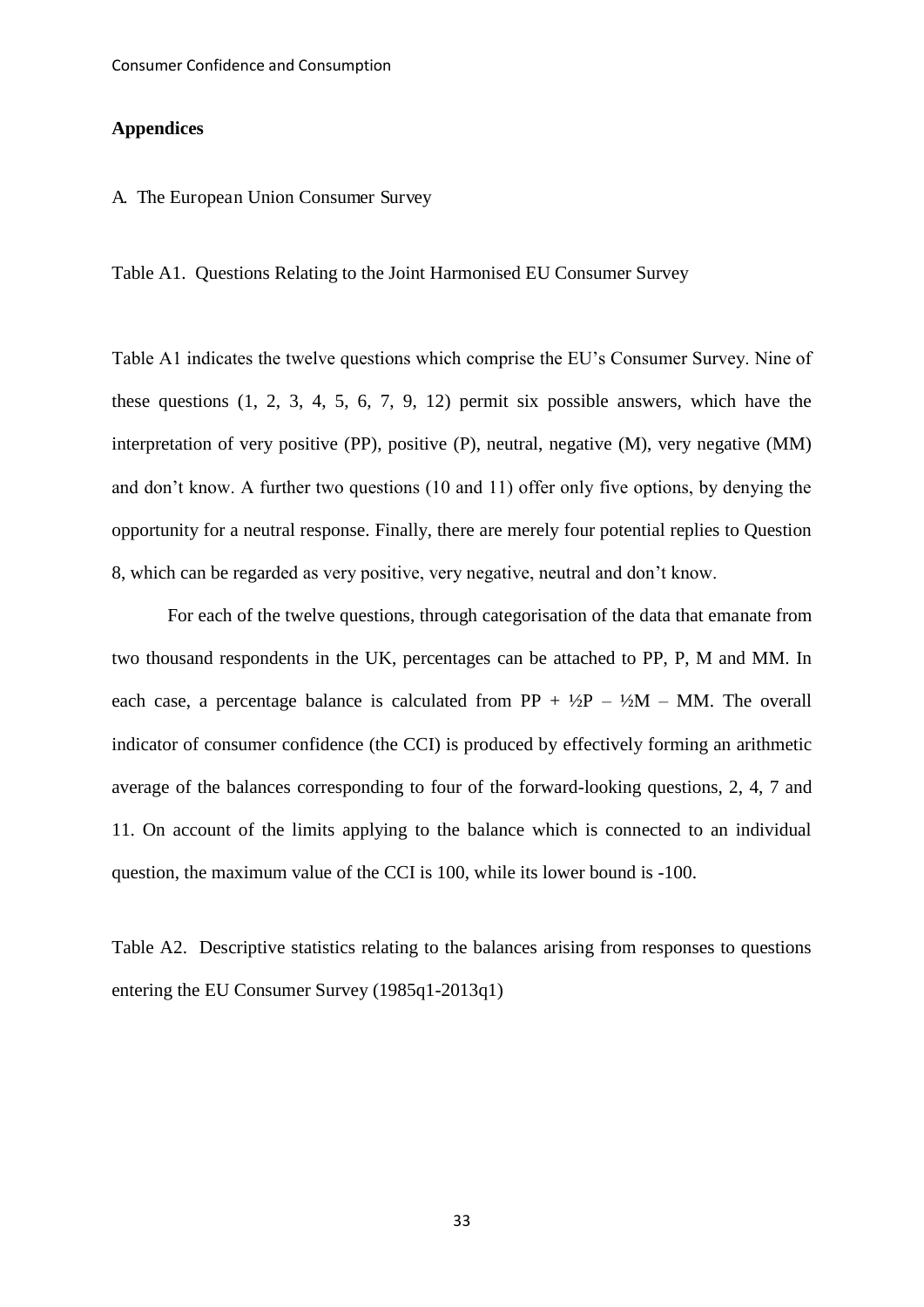| Consumption              | $\underline{n}$ | <b>Adjusted R-squared</b> |                  | BG(4)           |
|--------------------------|-----------------|---------------------------|------------------|-----------------|
| Variable                 |                 |                           |                  |                 |
|                          |                 | Equation $(3.2)$          | Equation $(3.3)$ |                 |
| Total                    | $\overline{4}$  | 0.1446                    | 0.2412           | 6.0977(0.1920)  |
| Durable Goods            | 1               | 0.0071                    | 0.1622           | 7.3950(0.1164)  |
| Semi-Durable Goods       | $\Omega$        | 0.0000                    | 0.0137           | 3.6424(0.4566)  |
| <b>Non-Durable Goods</b> | 1               | 0.1505                    | 0.1827           | 5.0756 (0.2796) |
| Services                 | $\overline{4}$  | 0.1450                    | 0.1736           | 0.6202(0.9608)  |

|  |  |  |  |  |  | Table 1. Results Obtained from Estimating Equations (3.2) and (3.3) (1986q2 - 2007q4) |  |
|--|--|--|--|--|--|---------------------------------------------------------------------------------------|--|
|--|--|--|--|--|--|---------------------------------------------------------------------------------------|--|

\* BG(4) is the value of the Breusch-Godfrey chi-square statistic, which has been computed for the purpose of testing for up to fourth-order autocorrelation in the disturbance terms in equation (3.3). The accompanying figure in parentheses is the associated probability value.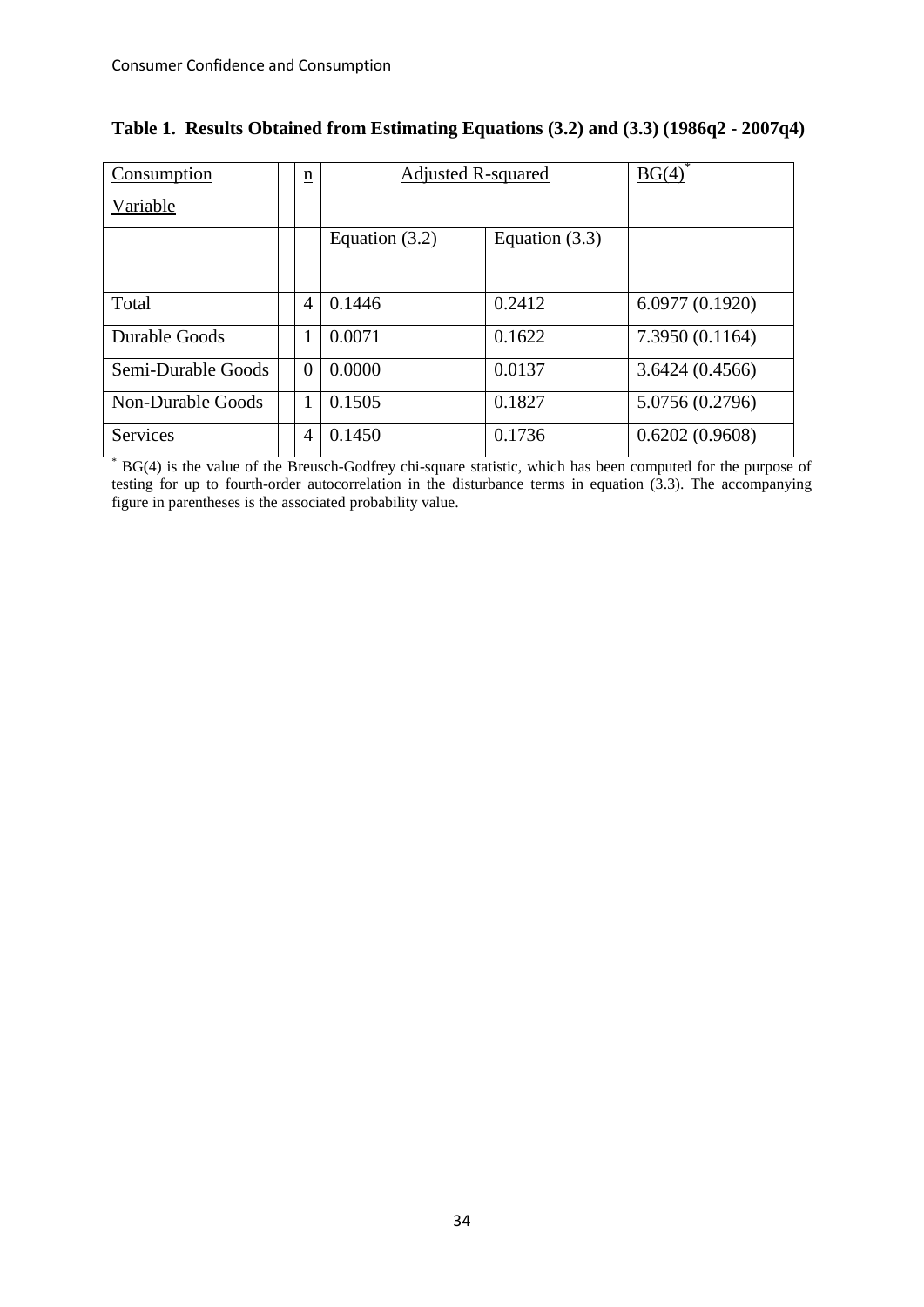|             |                | Value of F Statistic <sup>+</sup> |                                           |              |                |  |  |  |
|-------------|----------------|-----------------------------------|-------------------------------------------|--------------|----------------|--|--|--|
|             |                | (Probability Value)               |                                           |              |                |  |  |  |
|             |                |                                   | Type of Household Consumption Expenditure |              |                |  |  |  |
| Component   | Total          | Durable                           | Semi-                                     | Non-         | Services       |  |  |  |
|             |                | Goods                             | Durable                                   | Durable      |                |  |  |  |
|             |                |                                   | Goods                                     | Goods        |                |  |  |  |
|             |                |                                   |                                           |              |                |  |  |  |
| Q2          | F(4, 70)       | F(4, 73)                          | F(4, 78)                                  |              |                |  |  |  |
|             | $= 2.7105$     | $= 4.2964$                        | $= 2.6138$                                |              |                |  |  |  |
|             | (0.0369)       | (0.0035)                          | (0.0415)                                  |              |                |  |  |  |
| Q4          | F(4, 70)       | F(4, 73)                          |                                           |              | F(4, 74)       |  |  |  |
|             | $= 2.7729$     | $= 3.4154$                        |                                           |              | $= 3.5201$     |  |  |  |
|             | (0.0336)       | (0.0129)                          |                                           |              | (0.0110)       |  |  |  |
| Q7          | F(4, 70)       | F(4, 73)                          |                                           | F(2, 83)     | F(4, 74)       |  |  |  |
|             | $= 6.2948$     | $= 2.1783$                        |                                           | $= 2.4810$   | $= 3.7294$     |  |  |  |
|             | (0.0002)       | (0.0798)                          |                                           | (0.0898)     | (0.0081)       |  |  |  |
| Q11         |                |                                   | F(4, 78)                                  |              |                |  |  |  |
|             |                |                                   | $= 2.0738$                                |              |                |  |  |  |
|             |                |                                   | (0.0922)                                  |              |                |  |  |  |
|             |                |                                   |                                           |              |                |  |  |  |
| $\mathbf n$ | $\overline{4}$ | $\mathbf{1}$                      | $\overline{0}$                            | $\mathbf{1}$ | $\overline{4}$ |  |  |  |
| Adjusted    | 0.3981         | 0.2703                            | 0.0872                                    | 0.1791       | 0.2937         |  |  |  |
| R-squared   |                |                                   |                                           |              |                |  |  |  |
| BG(4)       | 6.8711         | 9.4308                            | 4.3206                                    | 4.5962       | 2.5148         |  |  |  |
|             | (0.1429)       | (0.0512)                          | (0.3644)                                  | (0.3313)     | (0.6420)       |  |  |  |

## **Table 2. Results Obtained from Estimating Equation (3.4) (1986q2 - 2007q4)**

+ This statistic relates to equation (3.4) and permits an exclusion test to be performed in conjunction with variable in the respective row.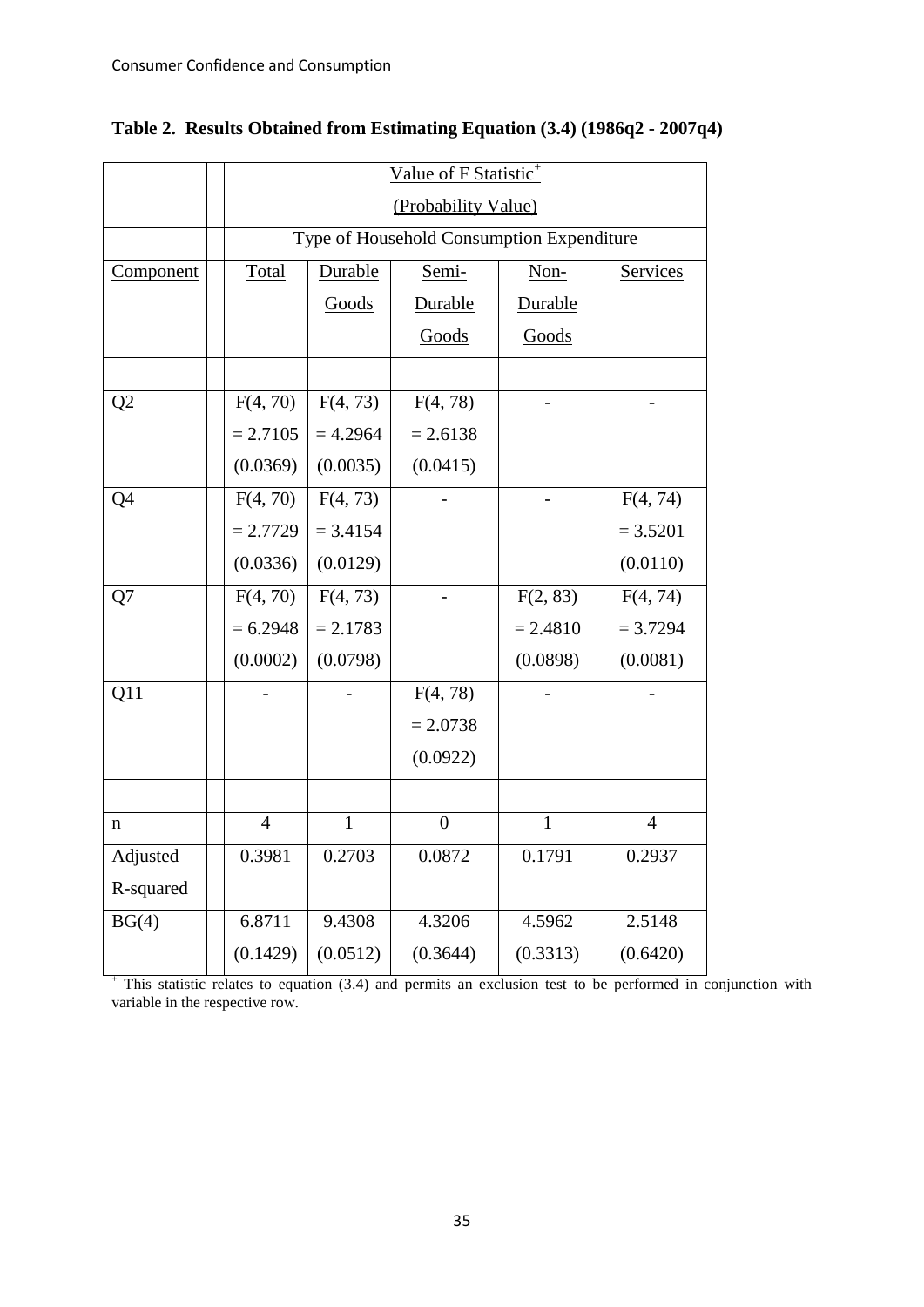|                 | Value of F Statistic <sup>+</sup> |                                           |                          |  |  |  |  |
|-----------------|-----------------------------------|-------------------------------------------|--------------------------|--|--|--|--|
|                 |                                   | (Probability Value)                       |                          |  |  |  |  |
|                 |                                   | Type of Household Consumption Expenditure |                          |  |  |  |  |
| <b>Balances</b> | Total                             | Non-Durable                               | Services                 |  |  |  |  |
|                 |                                   | Goods                                     |                          |  |  |  |  |
|                 |                                   |                                           |                          |  |  |  |  |
| Q <sub>4</sub>  | $F(4, 70) = 3.5151$               |                                           | $F(4, 74) = 2.9496$      |  |  |  |  |
|                 | (0.0113)                          |                                           | (0.0255)                 |  |  |  |  |
| Q7              | $F(4, 70) = 5.2934$               |                                           | $F(3, 74) = 3.7714$      |  |  |  |  |
|                 | (0.0009)                          |                                           | (0.0141)                 |  |  |  |  |
|                 |                                   |                                           |                          |  |  |  |  |
| Q <sub>1</sub>  | $F(4, 70) = 3.2809$               |                                           |                          |  |  |  |  |
|                 | (0.0159)                          |                                           |                          |  |  |  |  |
| Q <sub>3</sub>  |                                   | $F(3, 81) = 3.5036$                       |                          |  |  |  |  |
|                 |                                   | (0.0191)                                  |                          |  |  |  |  |
| Q8              |                                   | $\overline{F(1, 81)} = 4.0204^{++}$       | $F(1, 74) = 2.9329^{+4}$ |  |  |  |  |
|                 |                                   | (0.0483)                                  | (0.0910)                 |  |  |  |  |
|                 |                                   |                                           |                          |  |  |  |  |
| n               | $\overline{4}$                    | $\mathbf{1}$                              | $\overline{4}$           |  |  |  |  |
| Adjusted        | 0.4146                            | 0.2529                                    | 0.3182                   |  |  |  |  |
| R-squared       |                                   |                                           |                          |  |  |  |  |
| BG(4)           | 3.9830                            | 4.6691                                    | 2.7771                   |  |  |  |  |
|                 | (0.4083)                          | (0.3230)                                  | (0.5958)                 |  |  |  |  |

|  |  | Table 3. Results Obtained from Estimating Equation (3.5) (1986q2 - 2007q4) |  |  |  |  |  |  |  |  |  |
|--|--|----------------------------------------------------------------------------|--|--|--|--|--|--|--|--|--|
|--|--|----------------------------------------------------------------------------|--|--|--|--|--|--|--|--|--|

<sup>+</sup> This statistic relates to equation (3.5) and permits an exclusion test to be performed in conjunction with variable in the respective row.

<sup>++</sup> With respect to the equations for the consumption of non-durable goods and expenditure on services, the single lag on Q8 corresponds to four and two quarters in the past, respectively.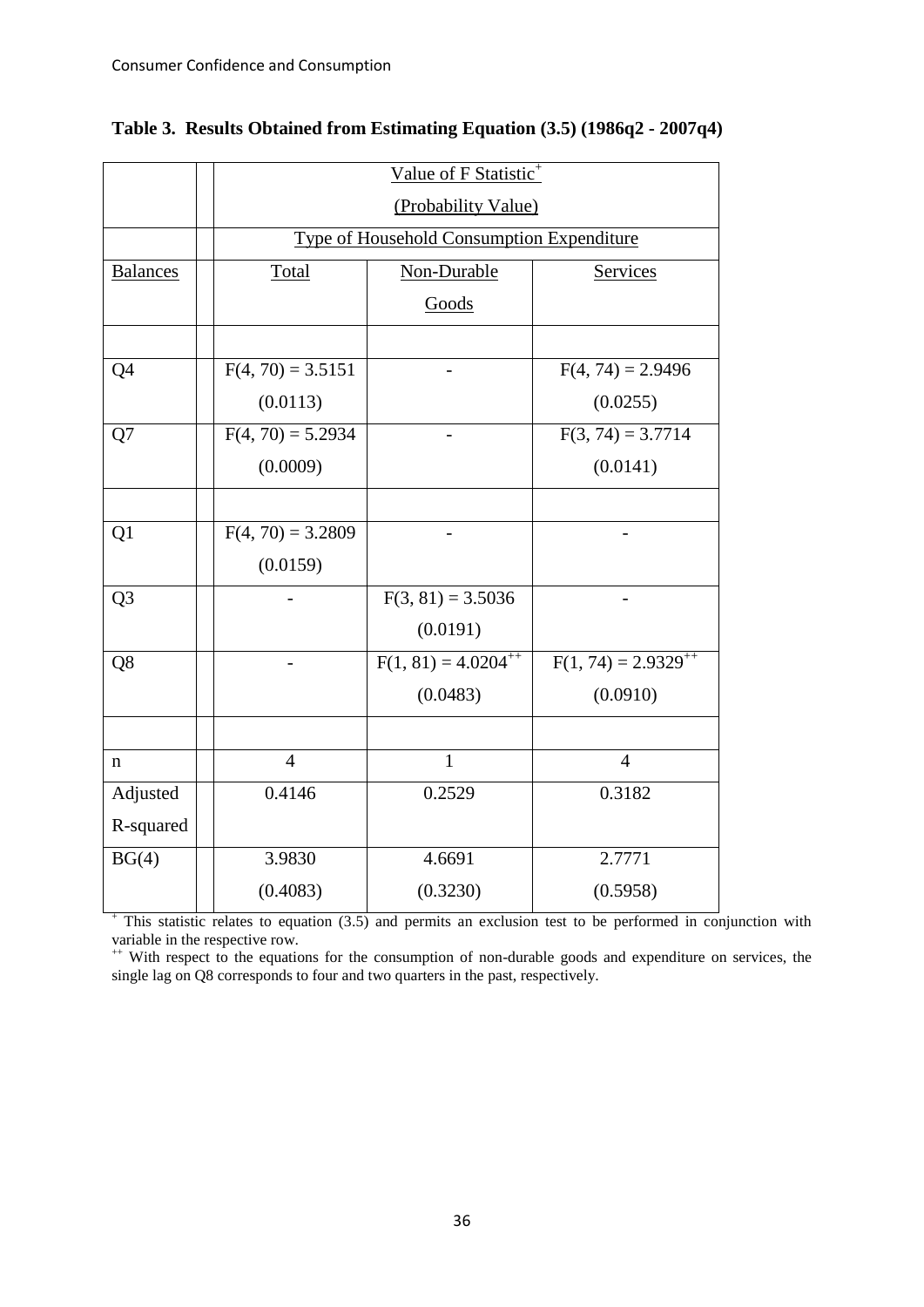|                    | <b>Root Mean Square Prediction Error</b> |          |          |                   |  |  |  |
|--------------------|------------------------------------------|----------|----------|-------------------|--|--|--|
| <b>Consumption</b> | Equation                                 | Equation | Equation | <b>Equation</b>   |  |  |  |
| Variable           | (3.2)                                    | (3.3)    | (3.4)    | (3.5)             |  |  |  |
|                    |                                          |          |          |                   |  |  |  |
| Total              | 0.0097                                   | 0.0089   | 0.0103   | 0.0105            |  |  |  |
|                    | (0.0097)                                 | (0.0090) | (0.0107) | (0.0108)          |  |  |  |
| Durable            | 0.0362                                   | 0.0399   | 0.0443   |                   |  |  |  |
| Goods              | (0.0363)                                 | (0.0394) | (0.0462) | $\left( -\right)$ |  |  |  |
| Semi-Durable       | 0.0133                                   | 0.0116   | 0.0131   |                   |  |  |  |
| Goods              | (0.0138)                                 | (0.0117) | (0.0134) | $\left( -\right)$ |  |  |  |
| Non-Durable        | 0.0167                                   | 0.0142   | 0.0141   | 0.0133            |  |  |  |
| Goods              | (0.0174)                                 | (0.0150) | (0.0154) | (0.0133)          |  |  |  |
| <b>Services</b>    | 0.0115                                   | 0.0114   | 0.0125   | 0.0124            |  |  |  |
|                    | (0.0118)                                 | (0.0120) | (0.0131) | (0.0124)          |  |  |  |

# **Table 4. Predictive Performances of Different Regression Models**

The figures which are not contained in brackets are derived from recursive estimation of the respective equations. In contrast, the figures in parentheses are founded upon fixed-period estimation. Values of statistics relate to the forecast interval, 2008q1-2013q1.

Minimum figures have been highlighted in bold.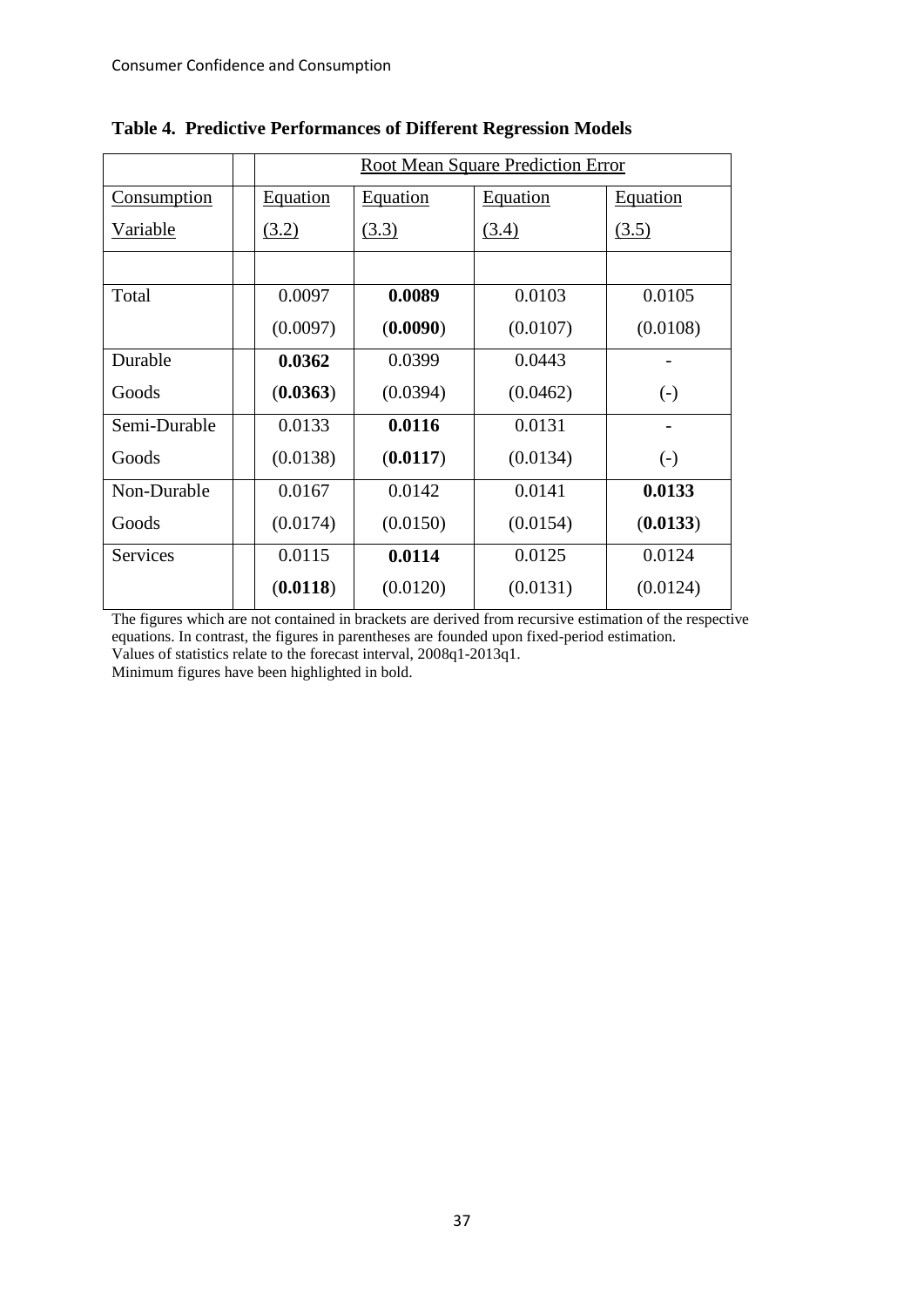| Consumption                | $\underline{n}$ | <b>Adjusted R-squared</b> |                  | BG(4)           |
|----------------------------|-----------------|---------------------------|------------------|-----------------|
| Variable                   |                 |                           |                  |                 |
|                            |                 | Equation $(3.2)$          | Equation $(3.3)$ |                 |
|                            |                 |                           |                  |                 |
| <b>Total less Vehicles</b> | 2               | 0.1125                    | 0.1856           | 3.0163(0.5551)  |
| Durable<br>Goods<br>less   | 2               | 0.0865                    | 0.1013           | 3.6895 (0.4497) |
| Vehicles                   |                 |                           |                  |                 |

|  | Table 5. Results Obtained from Estimating Equations (3.2) and (3.3) (1986q2 - 2007q4) |  |  |  |
|--|---------------------------------------------------------------------------------------|--|--|--|
|  |                                                                                       |  |  |  |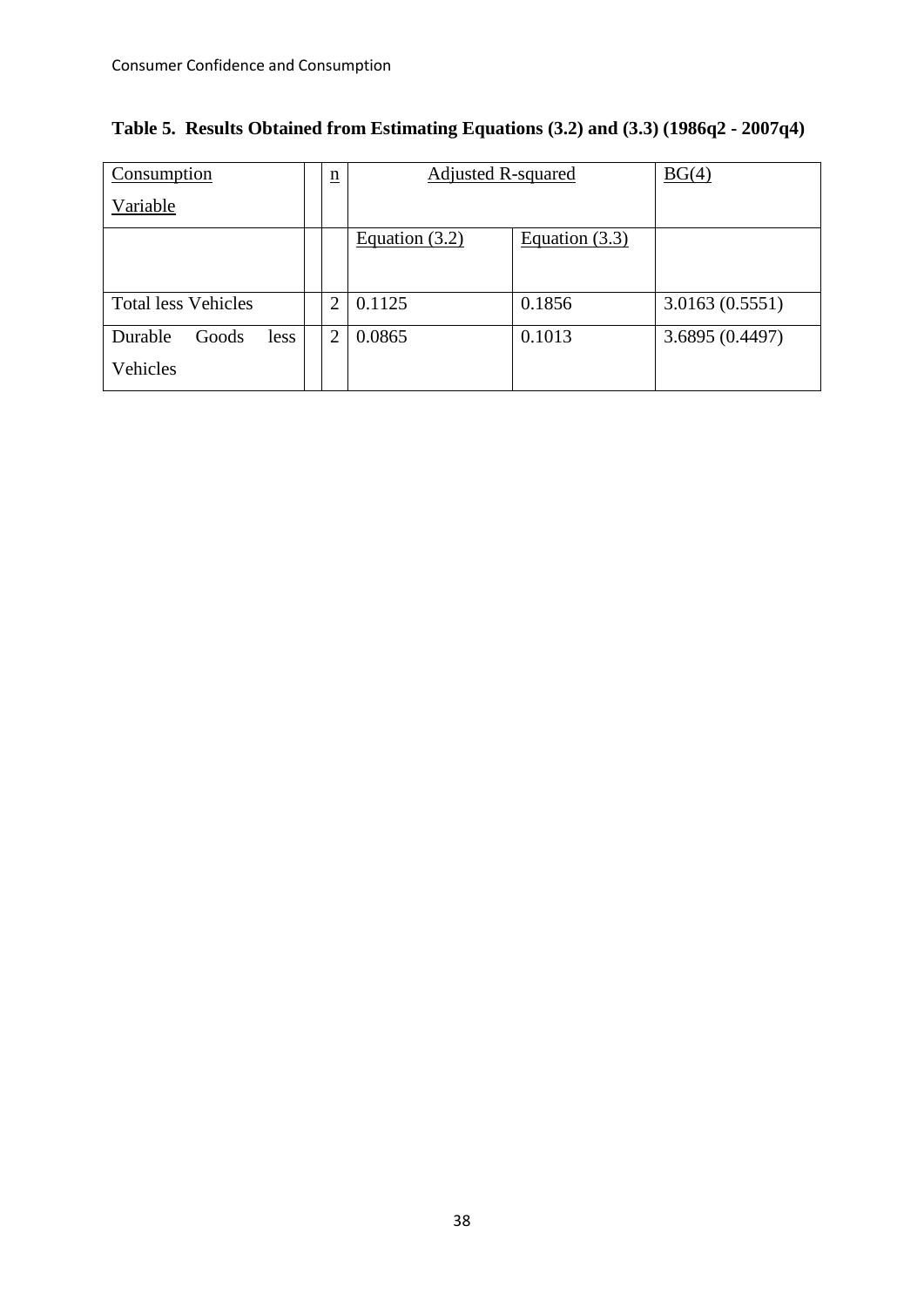|                 | Value of F Statistic <sup>+</sup>         |                     |                   |                  |  |  |  |  |
|-----------------|-------------------------------------------|---------------------|-------------------|------------------|--|--|--|--|
|                 |                                           | (Probability Value) |                   |                  |  |  |  |  |
|                 | Type of Household Consumption Expenditure |                     |                   |                  |  |  |  |  |
| <b>Balances</b> | <b>Total less</b>                         | Durable             | <b>Total less</b> | Durable          |  |  |  |  |
|                 | Vehicles                                  | Goods less          | Vehicles          | Goods less       |  |  |  |  |
|                 |                                           | Vehicles            |                   | Vehicles         |  |  |  |  |
|                 |                                           | Equation $(3.4)$    |                   | Equation $(3.5)$ |  |  |  |  |
| Q2              | F(4, 72)                                  | F(3, 78)            |                   | F(3, 77)         |  |  |  |  |
|                 | $= 2.7534$                                | $= 2.0406$          |                   | $= 1.7381$       |  |  |  |  |
|                 | (0.0344)                                  | (0.1150)            |                   | (0.1662)         |  |  |  |  |
| Q4              | F(4, 72)                                  | F(3, 78)            | F(4, 69)          | F(3, 77)         |  |  |  |  |
|                 | $= 3.3187$                                | $= 2.8664$          | $= 4.7730$        | $= 2.6230$       |  |  |  |  |
|                 | (0.0149)                                  | (0.0419)            | (0.0019)          | (0.0565)         |  |  |  |  |
| Q7              | F(4, 72)                                  |                     | F(4, 69)          |                  |  |  |  |  |
|                 | $= 6.6253$                                |                     | $= 5.1167$        |                  |  |  |  |  |
|                 | (0.0001)                                  |                     | (0.0011)          |                  |  |  |  |  |
|                 |                                           |                     |                   |                  |  |  |  |  |
| Q1              |                                           |                     | F(4, 69)          |                  |  |  |  |  |
|                 |                                           |                     | $= 3.2076$        |                  |  |  |  |  |
|                 |                                           |                     | (0.0178)          |                  |  |  |  |  |
| Q <sub>9</sub>  |                                           |                     | F(3, 69)          | F(1, 77)         |  |  |  |  |
|                 |                                           |                     | $= 2.4906^{++}$   | $= 2.9741^{++}$  |  |  |  |  |
|                 |                                           |                     | (0.0674)          | (0.0886)         |  |  |  |  |
|                 |                                           |                     |                   |                  |  |  |  |  |
| n               | $\overline{2}$                            | $\overline{2}$      | $\overline{2}$    | $\overline{2}$   |  |  |  |  |
| Adjusted        | 0.3489                                    | 0.1275              | 0.4066            | 0.1490           |  |  |  |  |
| R-squared       |                                           |                     |                   |                  |  |  |  |  |
| BG(4)           | 2.0910                                    | 1.0434              | 5.0988            | 1.3140           |  |  |  |  |
|                 | (0.7190)                                  | (0.9031)            | (0.2773)          | (0.8590)         |  |  |  |  |

|  |  |  |  | Table 6. Results Obtained from Estimating Equations (3.4) and (3.5) (1986q2 - 2007q4) |  |  |  |  |  |  |
|--|--|--|--|---------------------------------------------------------------------------------------|--|--|--|--|--|--|
|--|--|--|--|---------------------------------------------------------------------------------------|--|--|--|--|--|--|

+ This statistic relates to equation (3.4) or (3.5) and permits an exclusion test to be performed in conjunction with variable in the respective row.

<sup>++</sup> With respect to the equation for total consumption less vehicles, the three lags on Q9 correspond to one, three and four quarters in the past. In the equation for the consumption of durable goods less vehicles, the single lag on Q9 corresponds to two quarters in the past.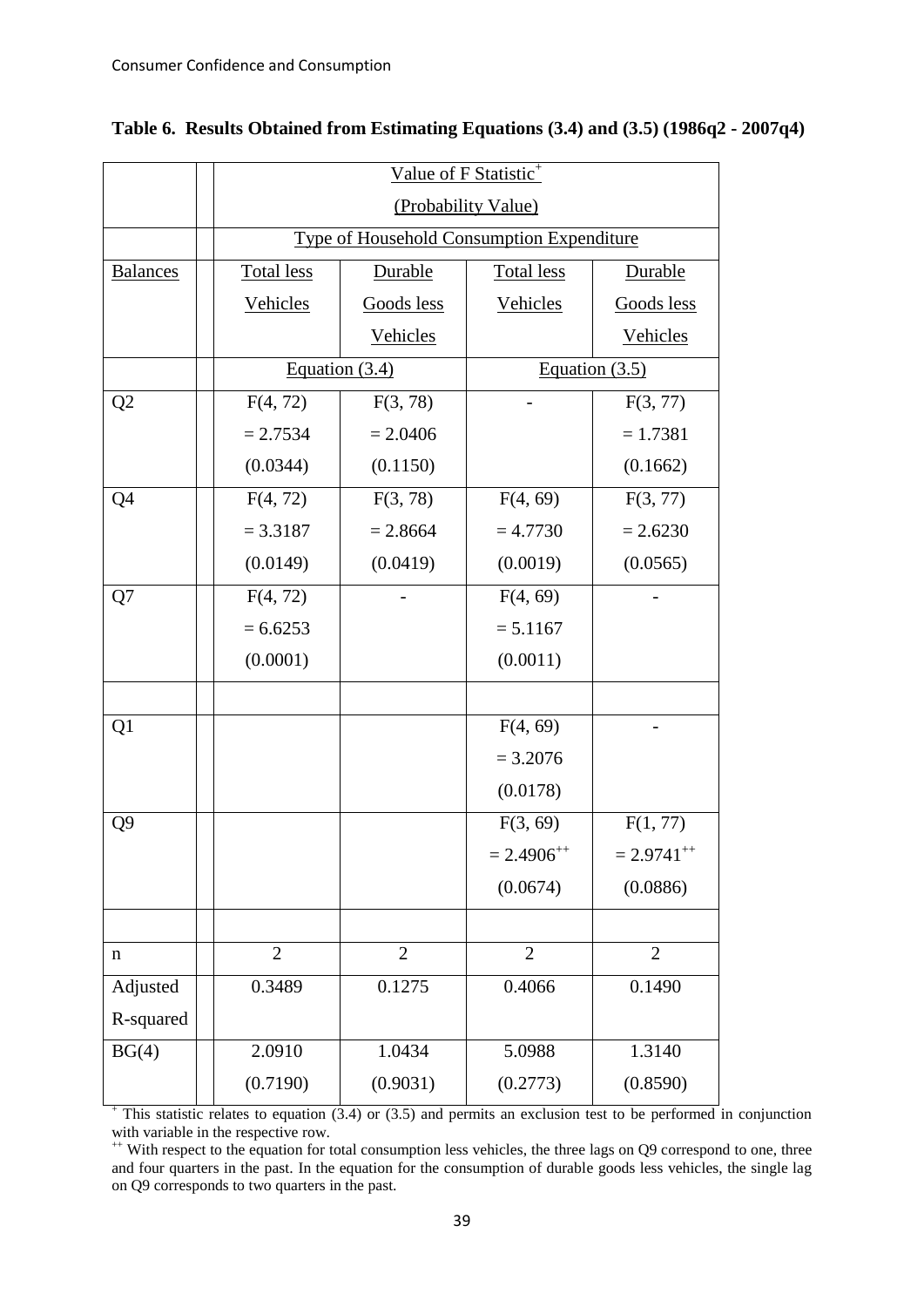|               | Root Mean Square Prediction Error |                  |                  |                  |  |  |  |
|---------------|-----------------------------------|------------------|------------------|------------------|--|--|--|
| Consumption   | Equation $(3.2)$                  | Equation $(3.3)$ | Equation $(3.4)$ | Equation $(3.5)$ |  |  |  |
| Variable      |                                   |                  |                  |                  |  |  |  |
|               |                                   |                  |                  |                  |  |  |  |
| Total         | 0.0083                            | 0.0070           | 0.0080           | 0.0078           |  |  |  |
| less Vehicles | (0.0087)                          | (0.0073)         | (0.0085)         | (0.0077)         |  |  |  |
| Durable       | 0.0349                            | 0.0302           | 0.0307           | 0.0281           |  |  |  |
| Goods         | (0.0378)                          | (0.0334)         | (0.0333)         | (0.0280)         |  |  |  |
| less Vehicles |                                   |                  |                  |                  |  |  |  |

## **Table 7. Predictive Performances of Different Regression Models**

The figures which are not contained in brackets are derived from recursive estimation of the respective equations. In contrast, the figures in parentheses are founded upon fixed-period estimation.

Values relate to the forecast interval, 2008q1-2013q1.

Minimum figures have been highlighted in bold.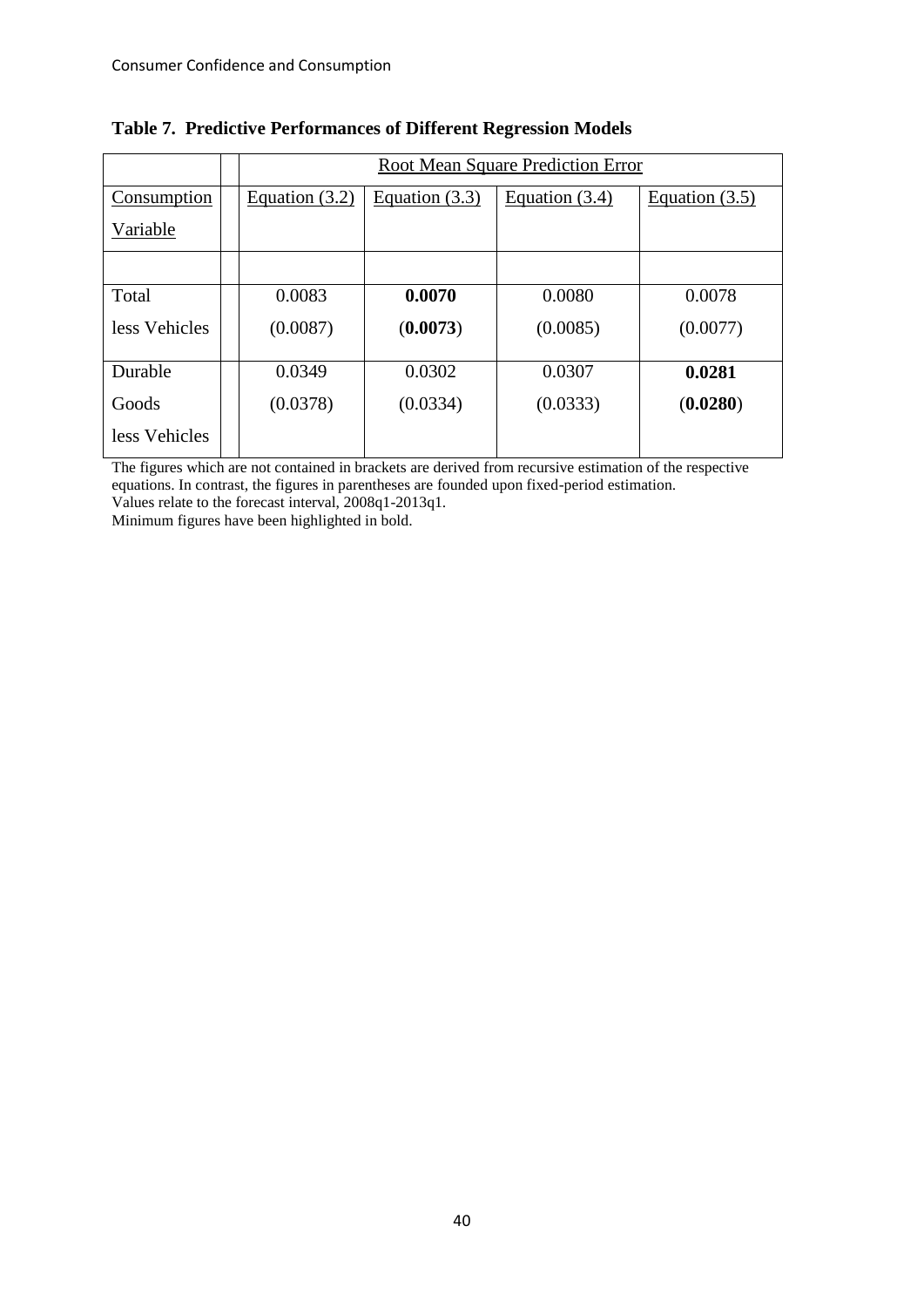| <b>Consumption Variable</b> | Comparison between the forecast accuracy of |                               |                  |  |  |  |  |  |
|-----------------------------|---------------------------------------------|-------------------------------|------------------|--|--|--|--|--|
|                             |                                             | Equation $(3.2)$ and that of: |                  |  |  |  |  |  |
|                             | Equation $(3.3)$                            | Equation $(3.4)$              | Equation $(3.5)$ |  |  |  |  |  |
|                             |                                             |                               |                  |  |  |  |  |  |
| <b>Total less Vehicles</b>  | $1.9839$ <sup>*</sup>                       | 0.4072                        | 0.5882           |  |  |  |  |  |
|                             | $(2.2506^{**})$                             | (0.2621)                      | (1.0750)         |  |  |  |  |  |
| Durable Goods less Vehicles | 1.4673                                      | 1.2121                        | 1.2634           |  |  |  |  |  |
|                             | $(1.7780^*)$                                | (1.6203)                      | $(1.9731^*)$     |  |  |  |  |  |
| Semi-Durable Goods          | 1.5217                                      | 0.1145                        |                  |  |  |  |  |  |
|                             | $(1.7935^*)$                                | (0.1458)                      | $(-)$            |  |  |  |  |  |
| <b>Non-Durable Goods</b>    | $1.9811$ <sup>*</sup>                       | $2.50\overline{48}^{**}$      | 2.2559           |  |  |  |  |  |
|                             | $(2.2377^{**})$                             | $(2.8524^{**})$               | $(3.3779^{**})$  |  |  |  |  |  |
| Services                    | 0.1064                                      | $-0.6245$                     | $-0.4748$        |  |  |  |  |  |
|                             | $(-0.3067)$                                 | $(-0.9605)$                   | $(-0.3549)$      |  |  |  |  |  |

# **Table 8. Computed Values of the S<sup>1</sup> \* Statistic**

The figures which are not contained in brackets are derived from recursive estimation of the respective equations. In contrast, the figures in parentheses are founded upon fixed-period estimation.

The forecast interval is 2008q1-2013q1.

The  $S_1^*$  statistic has been constructed such that a positive (negative) value indicates that equation (3.2) produces, on average, less (more) accurate forecasts than its rival.

The five (ten) per cent critical value of the  $t_{20}$  statistic is 2.086 (1.725).

Significance at the ten per cent level is denoted by \* .

Significance at the five per cent level is denoted by \*\* .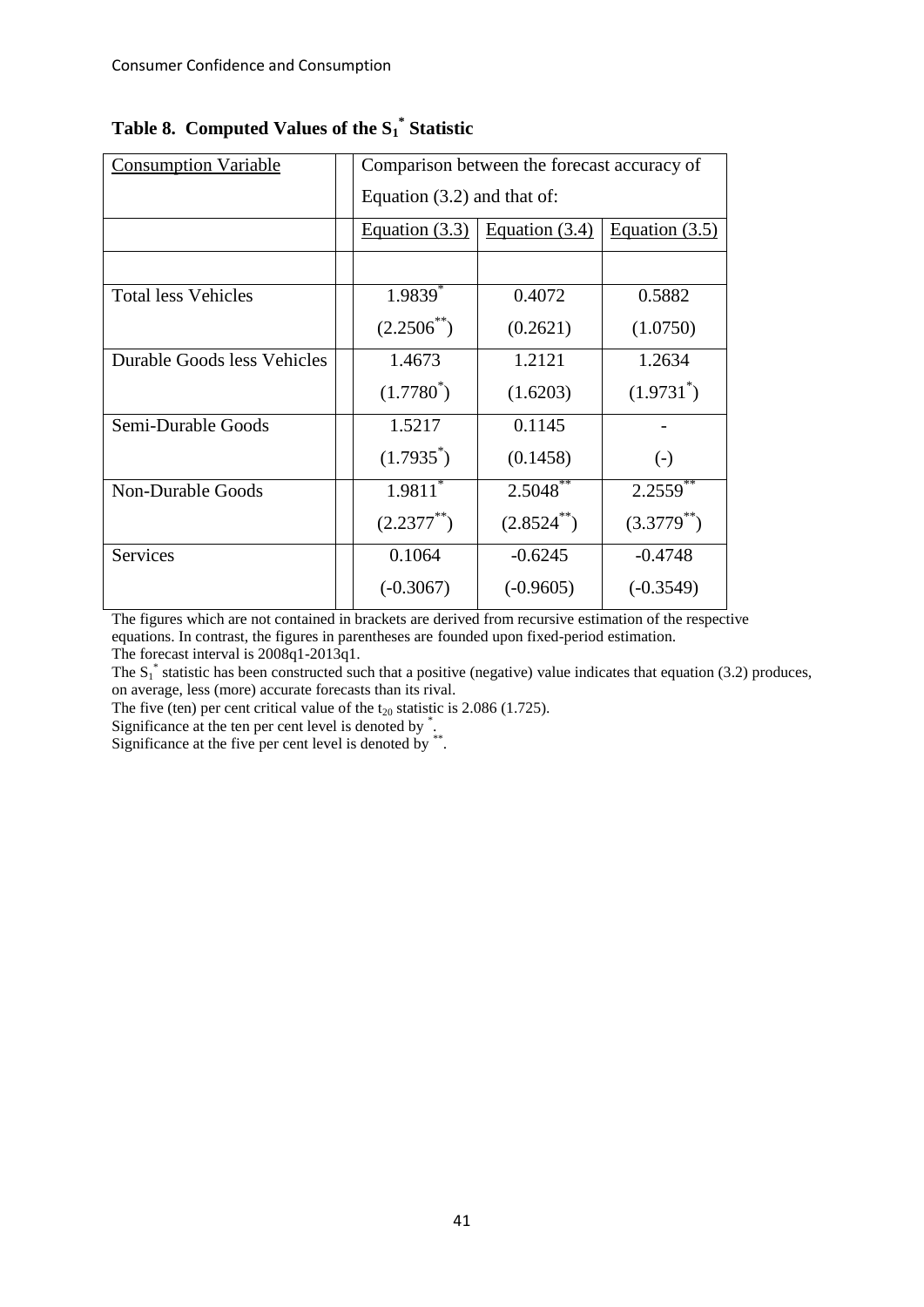|  |                                         | Table 9. Results Obtained from Estimating Equations (3.2) and (3.3) with Additional |  |  |  |  |
|--|-----------------------------------------|-------------------------------------------------------------------------------------|--|--|--|--|
|  | Control Variables $(1986q^2-2007q^4)^+$ |                                                                                     |  |  |  |  |

| <b>Consumption</b>         | <b>Adjusted R-squared</b>  |            |        |                   |           |             |  |  |
|----------------------------|----------------------------|------------|--------|-------------------|-----------|-------------|--|--|
| Variable                   | <b>Additional Variable</b> |            |        |                   |           |             |  |  |
|                            |                            | $\Delta U$ |        | $\Delta$ ln(RHDI) |           | $\Delta$ TB |  |  |
|                            | (3.2)                      | (3.3)      | (3.2)  | (3.3)             | (3.2)     | (3.3)       |  |  |
| Total                      | 0.2412                     | 0.3198     | 0.1306 | 0.2323            | 0.1511    | 0.2611      |  |  |
| Durable Goods              | 0.1332                     | 0.2273     | 0.0751 | 0.2411            | $-0.0328$ | 0.1578      |  |  |
| Semi-Durable Goods         | $-0.0189$                  | 0.0168     | 0.0122 | 0.0373            | $-0.0062$ | 0.0458      |  |  |
| Non-Durable Goods          | 0.1567                     | 0.1552     | 0.1549 | 0.1772            | 0.1329    | 0.1558      |  |  |
| <b>Services</b>            | 0.2046                     | 0.2264     | 0.1507 | 0.1755            | 0.1215    | 0.1533      |  |  |
| <b>Total less Vehicles</b> | 0.1962                     | 0.2403     | 0.1176 | 0.1929            | 0.0946    | 0.1876      |  |  |
| Durable Goods less         | 0.0558                     | 0.0615     | 0.1002 | 0.1215            | 0.0820    | 0.1546      |  |  |
| Vehicles                   |                            |            |        |                   |           |             |  |  |

+ The original specifications were augmented to include four lags on each of the three variables.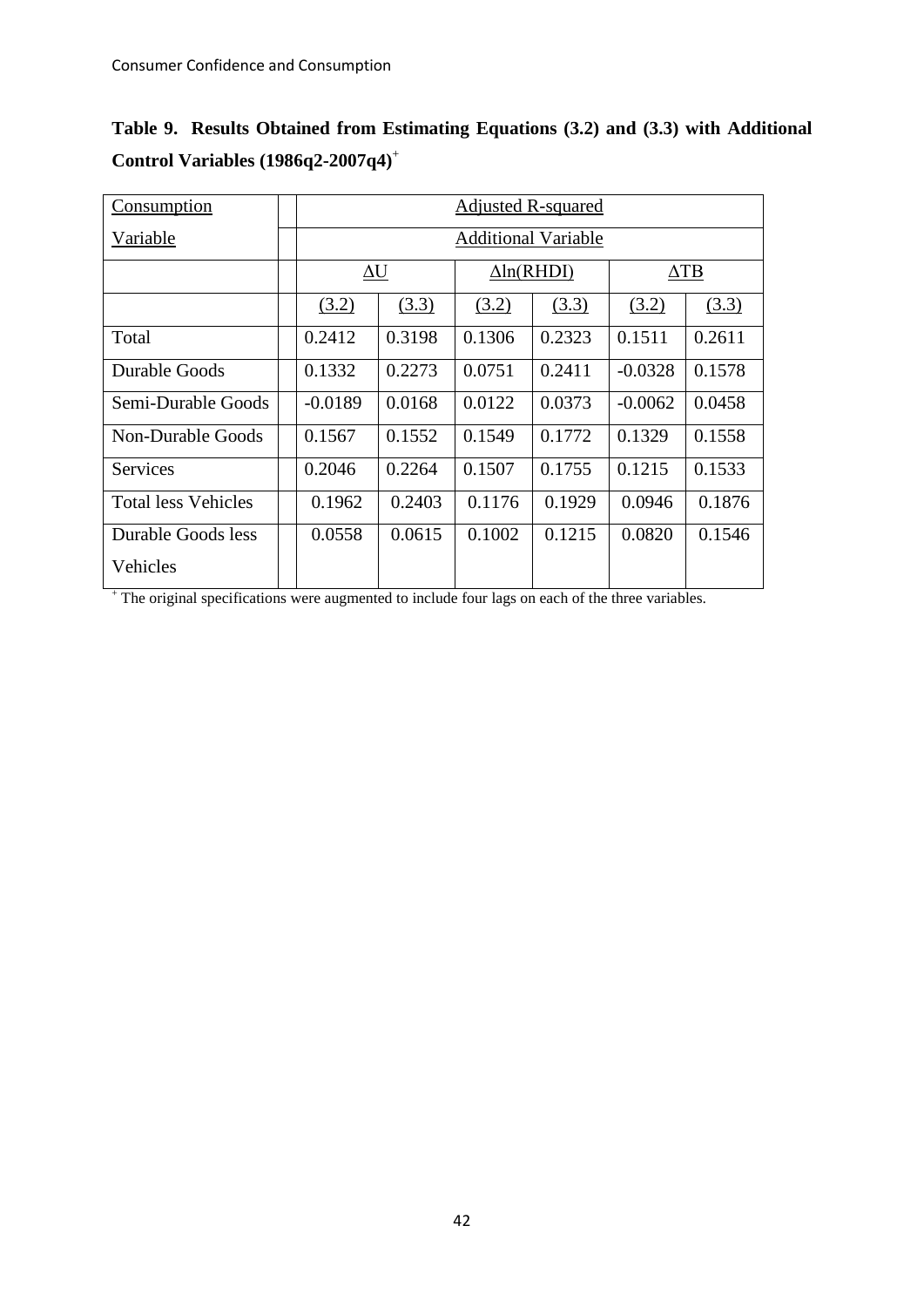| Consumption                | $\underline{n}$ | <b>Adjusted R-squared</b> |                 |                 |  |
|----------------------------|-----------------|---------------------------|-----------------|-----------------|--|
| Variable                   |                 |                           |                 |                 |  |
|                            |                 | <b>CCI</b>                | PC <sub>1</sub> | PC <sub>2</sub> |  |
| Total                      | $\overline{4}$  | 0.2412                    | 0.2057          | 0.2604          |  |
| Durable Goods              | $\mathbf{1}$    | 0.1622                    | 0.0506          | 0.2129          |  |
| Semi-Durable Goods         | $\overline{0}$  | 0.0137                    | 0.0109          | 0.0310          |  |
| Non-Durable Goods          | 1               | 0.1827                    | 0.1341          | 0.1969          |  |
| <b>Services</b>            | $\overline{4}$  | 0.1736                    | 0.2244          | 0.1909          |  |
| <b>Total less Vehicles</b> | $\overline{2}$  | 0.1856                    | 0.1500          | 0.2231          |  |
| Durable<br>Goods<br>less   | $\overline{2}$  | 0.1013                    | 0.0595          | 0.1005          |  |
| Vehicles                   |                 |                           |                 |                 |  |

**Table 10. Results Obtained from Estimating Equation (3.3) with PC1 and PC2 replacing CCI (1986q2 - 2007q4)**

Maximum values of statistics are indicated in bold.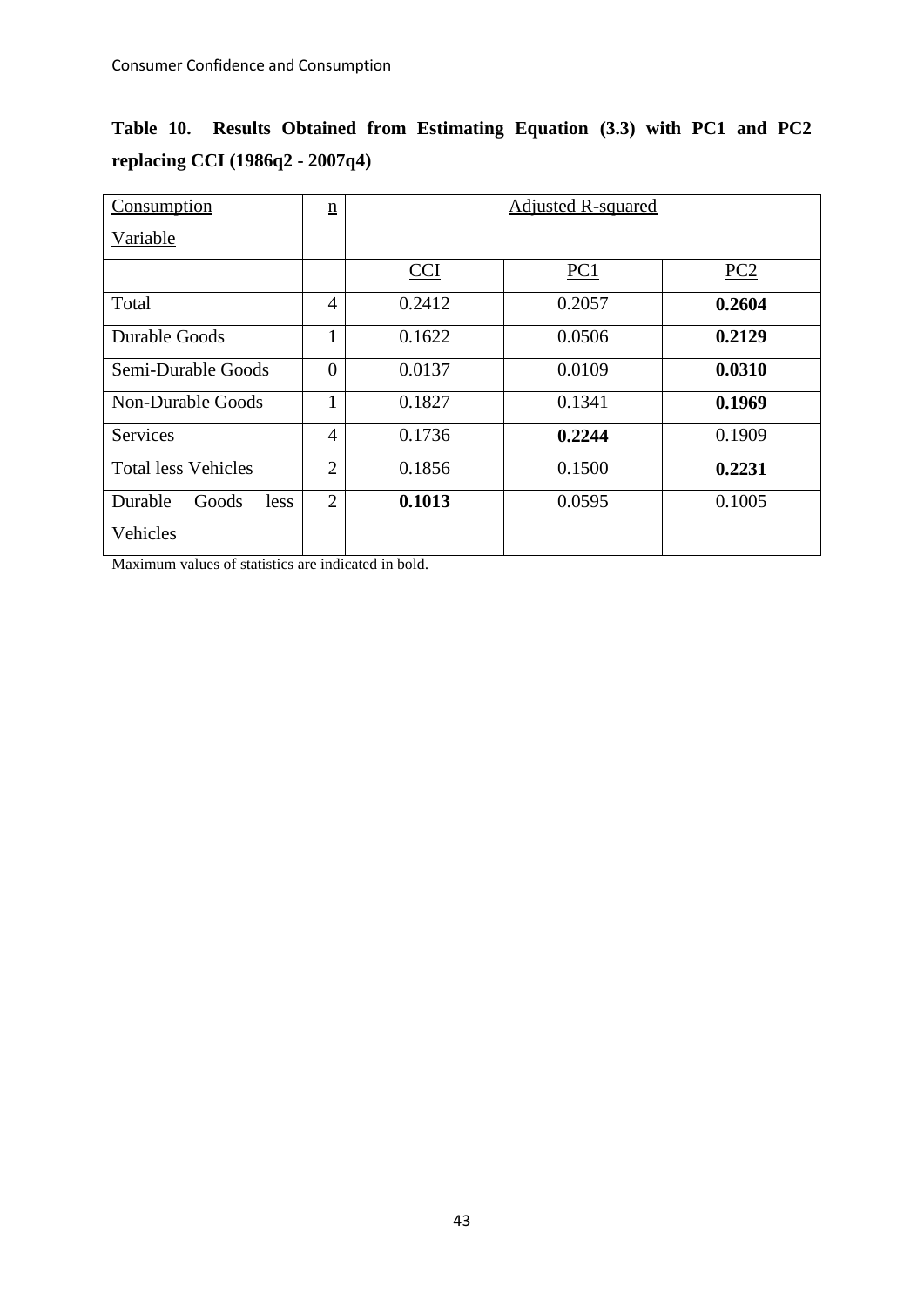|               | Table 11. Predictive Performances of Different Regression Models with PC1 and PC2 |
|---------------|-----------------------------------------------------------------------------------|
| replacing CCI |                                                                                   |

|                      | <b>Root Mean Square Prediction Error</b> |          |                  |                          |  |  |
|----------------------|------------------------------------------|----------|------------------|--------------------------|--|--|
|                      |                                          | Original |                  | <b>With Replacements</b> |  |  |
| Consumption          | <b>Equation</b>                          | Equation | Equation $(3.3)$ | Equation $(3.3)$         |  |  |
| Variable             | (3.2)                                    | (3.3)    | including PC1    | including PC2            |  |  |
|                      |                                          |          |                  |                          |  |  |
| Total                | 0.0097                                   | 0.0089   | 0.0104           | 0.0089                   |  |  |
|                      | (0.0097)                                 | (0.0090) | (0.0114)         | (0.0091)                 |  |  |
| <b>Durable Goods</b> | 0.0362                                   | 0.0399   | 0.0399           | 0.0403                   |  |  |
|                      | (0.0363)                                 | (0.0394) | (0.0416)         | (0.0416)                 |  |  |
| Semi-Durable         | 0.0133                                   | 0.0116   | 0.0148           | 0.0111                   |  |  |
| Goods                | (0.0138)                                 | (0.0117) | (0.0159)         | (0.0109)                 |  |  |
| Non-Durable          | 0.0167                                   | 0.0142   | 0.0162           | 0.0133                   |  |  |
| Goods                | (0.0174)                                 | (0.0150) | (0.0179)         | (0.0140)                 |  |  |
| Services             | 0.0115                                   | 0.0114   | 0.0134           | 0.0114                   |  |  |
|                      | (0.0118)                                 | (0.0120) | (0.0143)         | (0.0119)                 |  |  |
| <b>Total less</b>    | 0.0083                                   | 0.0070   | 0.0091           | 0.0071                   |  |  |
| Vehicles             | (0.0087)                                 | (0.0073) | (0.0104)         | (0.0073)                 |  |  |
| Durable Goods less   | 0.0349                                   | 0.0302   | 0.0366           | 0.0269                   |  |  |
| Vehicles             | (0.0378)                                 | (0.0334) | (0.0408)         | (0.0289)                 |  |  |

The figures which are not contained in brackets are derived from recursive estimation of the respective equations. In contrast, the figures in parentheses are founded upon fixed-period estimation.

Values of statistics relate to the forecast interval, 2008q1-2013q1.

Minimum figures have been highlighted in bold.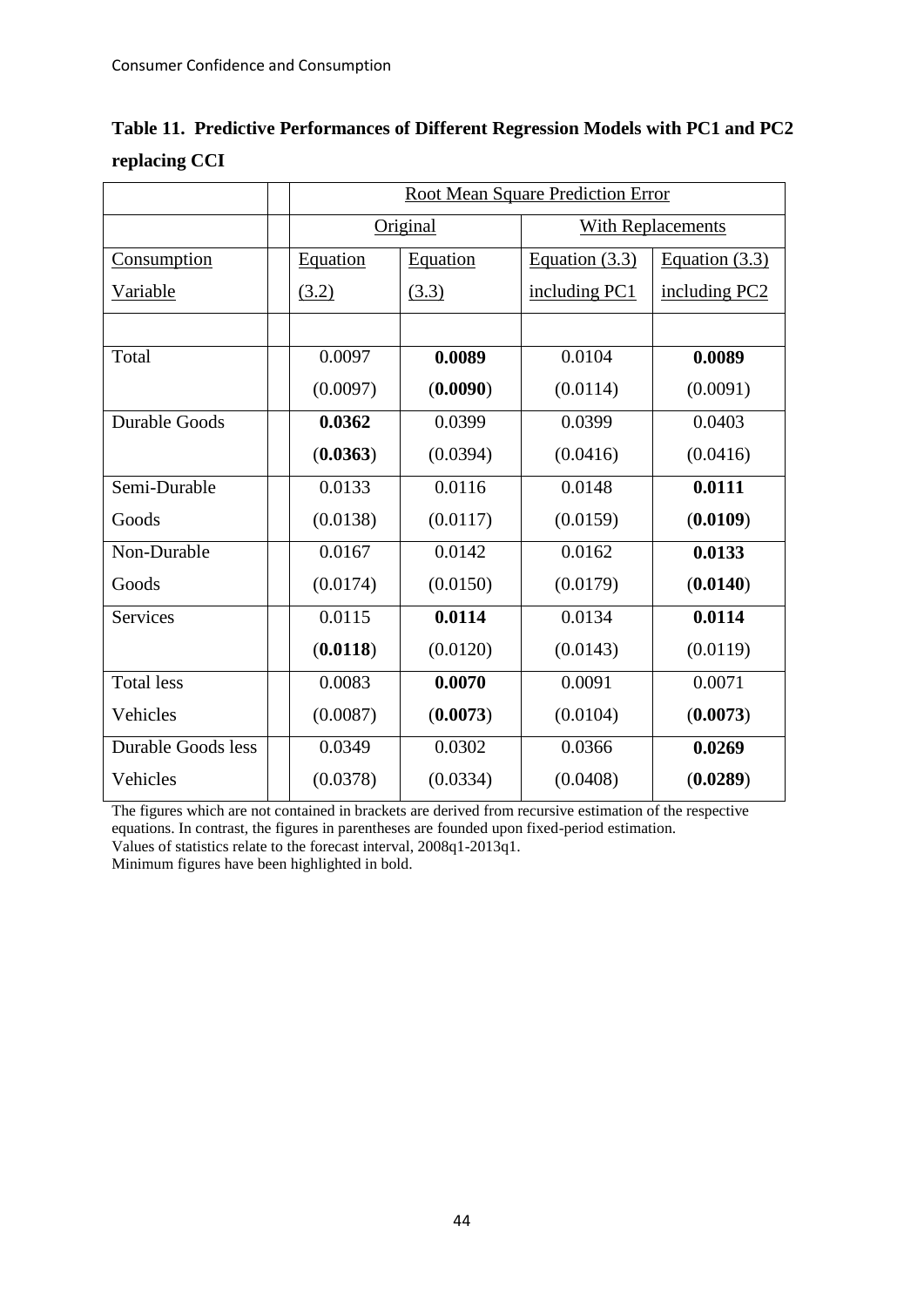| Question       | Question                                                                         |
|----------------|----------------------------------------------------------------------------------|
| <b>Number</b>  |                                                                                  |
| 1.             | How has the financial situation of your household changed over the last twelve   |
|                | months?                                                                          |
| $\overline{2}$ | How do you expect the financial position of your household to change over the    |
|                | next twelve months?                                                              |
| 3.             | How do you think the general economic situation in the country has changed       |
|                | over the past twelve months?                                                     |
| 4.             | How do you expect the general economic situation in this country to develop      |
|                | over the next twelve months?                                                     |
| 5.             | How do you think that consumer prices have developed over the last twelve        |
|                | months?                                                                          |
| 6.             | By comparison with the past twelve months, how do you expect that consumer       |
|                | prices will develop in the next twelve months?                                   |
| 7.             | How do you expect the number of people unemployed in this country to             |
|                | change over the next twelve months?                                              |
| 8.             | In view of the general economic situation, do you think that now it is the right |
|                | moment for people to make major purchases<br>furniture,<br>such<br>as            |
|                | electrical/electronic devices, etc.?                                             |
| 9.             | Compared to the past twelve months, do you expect to spend more or less          |
|                | money on major purchases (furniture, electrical/electronic devices, etc.) over   |
|                | the next twelve months?                                                          |
| 10.            | In view of the general economic situation, do you think that now is ?            |
|                | a very good moment to save; a fairly good moment to save; not a good             |
|                | moment to save; a very bad moment to save; don't know.                           |
| 11.            | Over the next twelve months, how likely is it that you save any money?           |
| 12.            | Which of these statements best describes the current financial situation of your |
|                | household?:                                                                      |
|                | we are saving a lot; we are saving a little; we are just managing to make ends   |
|                | meet on our income; we are having to draw on our savings; we are running         |
|                | into debt; don't know.                                                           |
|                |                                                                                  |

**Table A1. Questions relating to the Joint Harmonised EU Consumer Survey**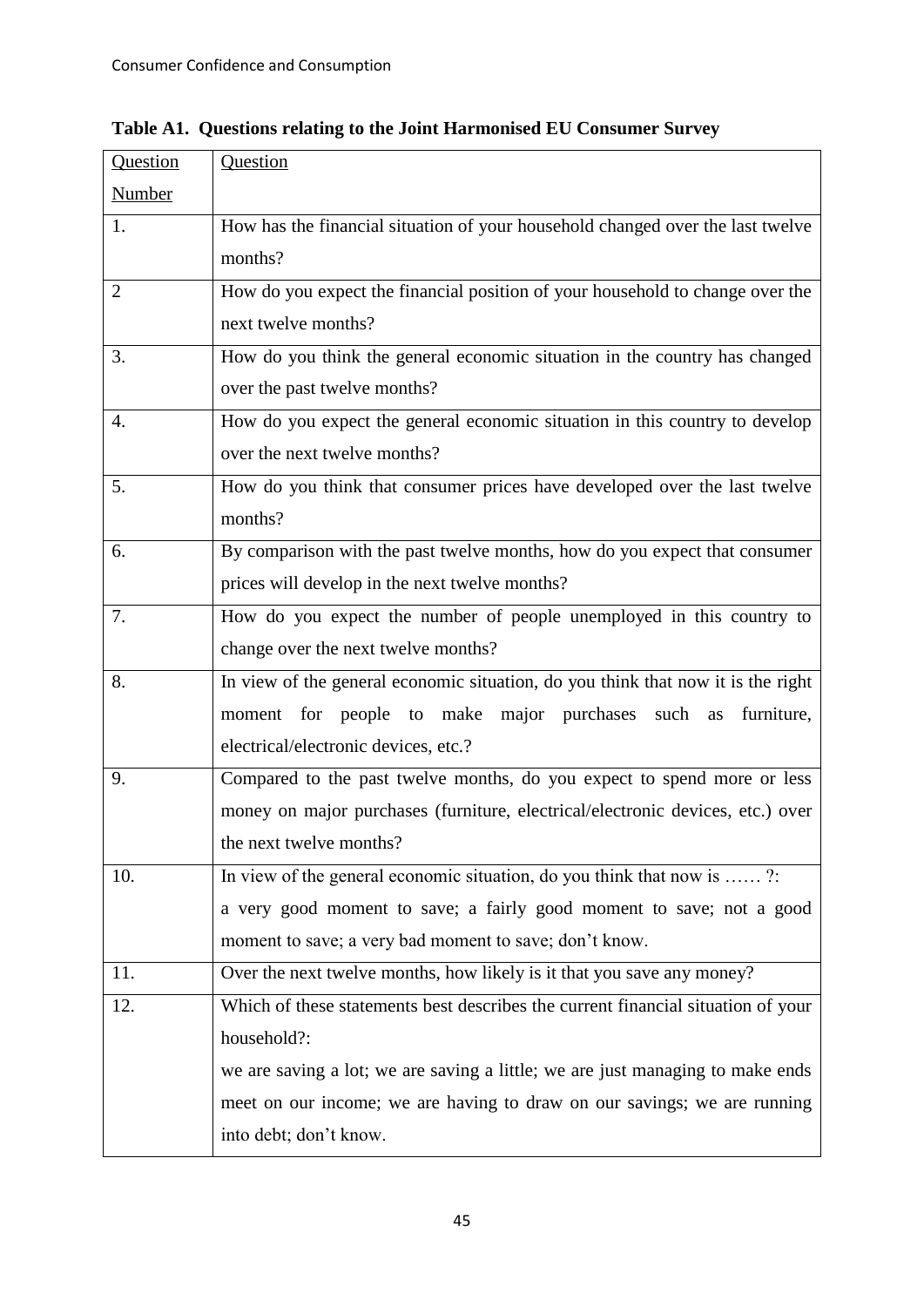**\***

| <b>Variable</b> | Mean      | Standard  | Correlation              |
|-----------------|-----------|-----------|--------------------------|
|                 |           | Deviation | Coefficient <sup>*</sup> |
| Question 1      | $-9.6322$ | 9.9627    | 0.8444                   |
| Question 2      | 0.7086    | 8.1835    | 0.8110                   |
| Question 3      | $-30.335$ | 19.709    | 0.8697                   |
| Question 4      | $-12.236$ | 11.010    | 0.7038                   |
| Question 5      | 16.530    | 16.432    | $-0.7233$                |
| Question 6      | 26.705    | 12.457    | $-0.1685$                |
| Question 7      | 24.671    | 16.631    | $-0.7868$                |
| Question 8      | 2.9136    | 16.337    | 0.6082                   |
| Question 9      | $-15.573$ | 8.9930    | 0.6856                   |
| Question 10     | 12.128    | 15.507    | 0.3516                   |
| Question 11     | $-3.0608$ | 11.472    | 0.4849                   |
| Question 12     | 15.207    | 5.9916    | 0.6290                   |

**Table A2. Descriptive statistics relating to the balances arising from responses to questions entering the EU Consumer Survey (1985q1-2013q1)** 

indicates the sample correlation coefficient relating to the CCI and the specified balance.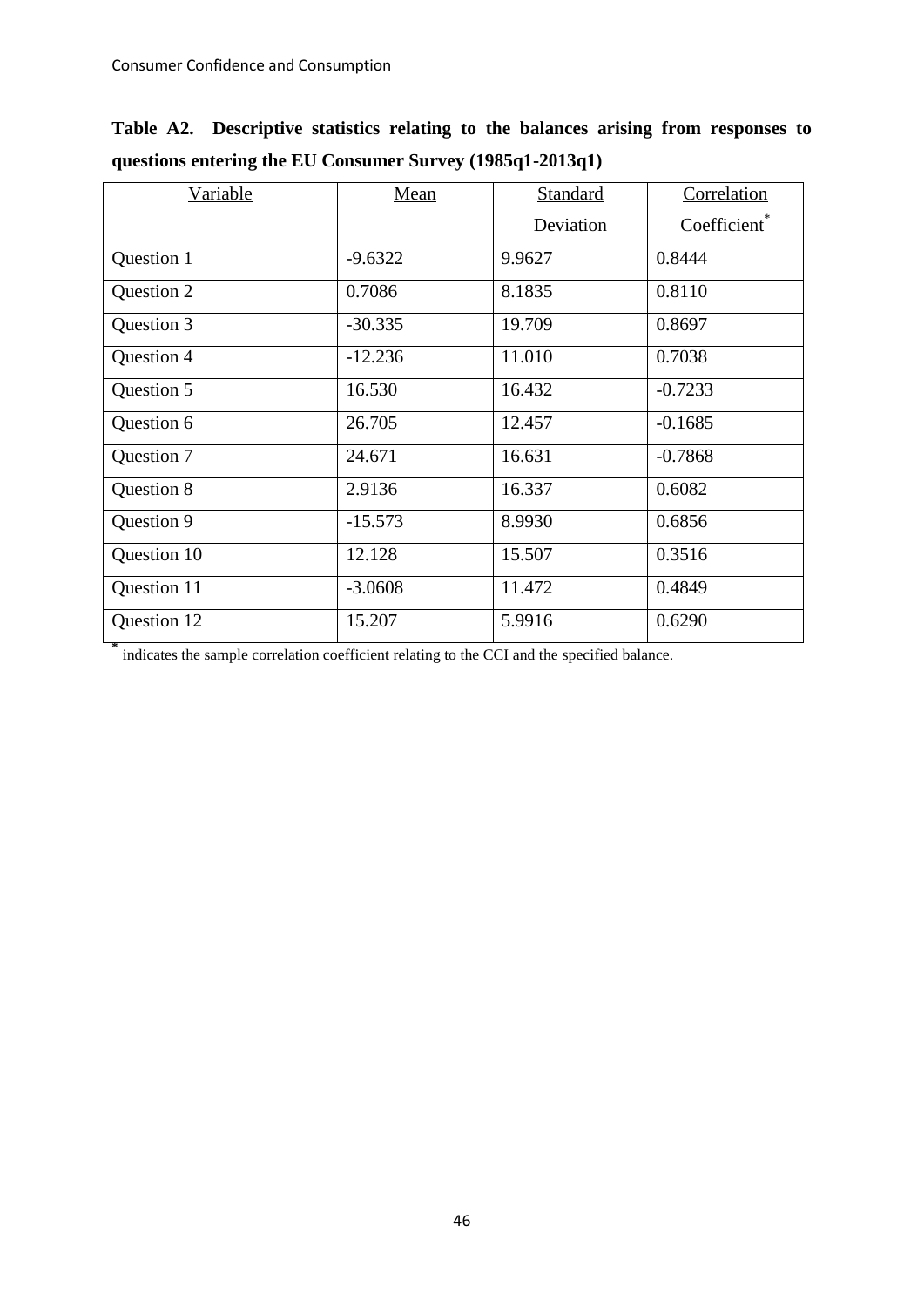# **Figure 1. Quarterly Data on UK Household Consumption Expenditure (£million, constant (2010) prices, seasonally adjusted)**



86 88 90 92 94 96 98 00 02 04 06 08 10 12